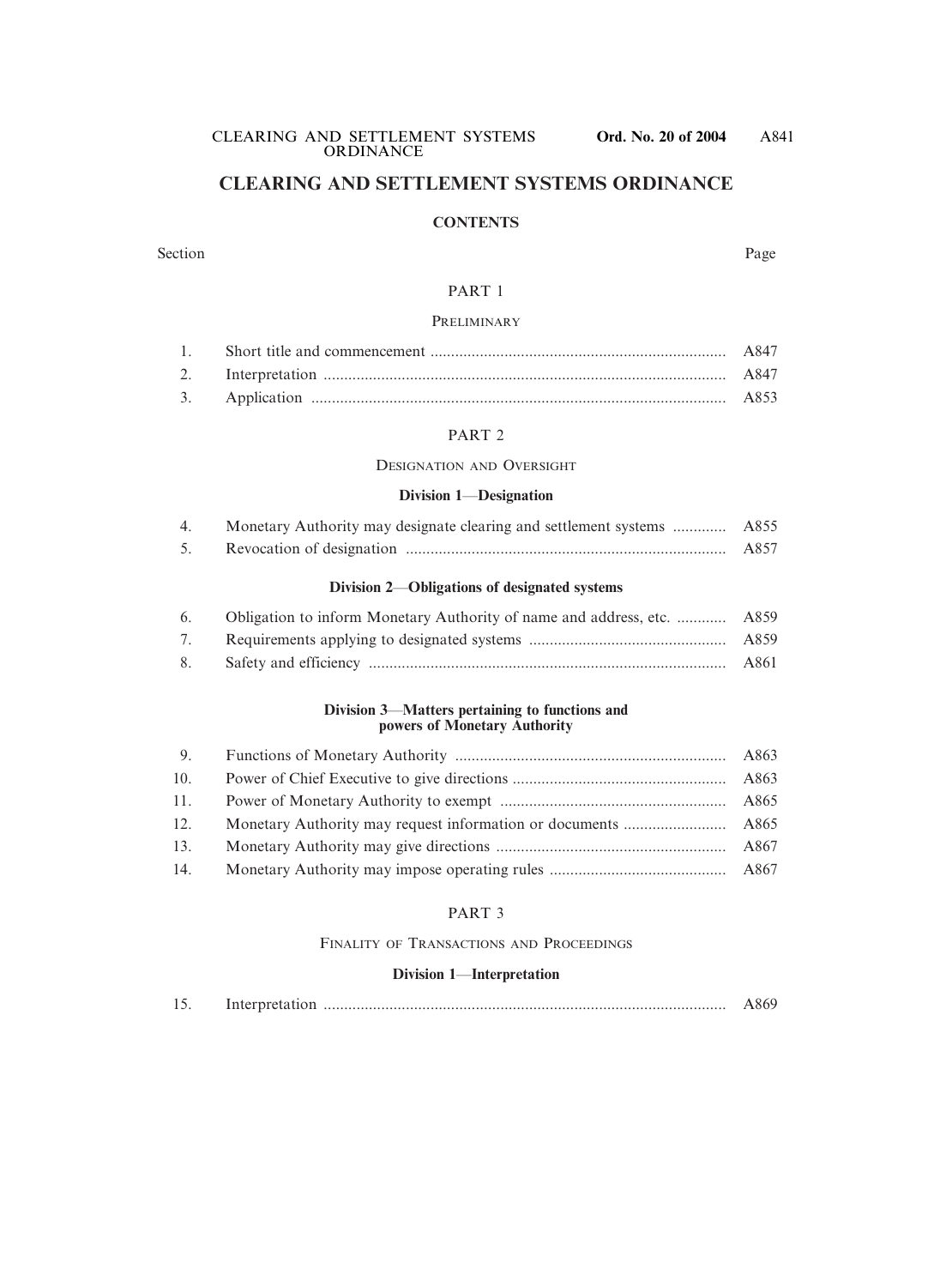Section Page

#### **Division 2**—**Certificate of finality**

| 16. |                                                                                  | A871 |
|-----|----------------------------------------------------------------------------------|------|
| 17. |                                                                                  |      |
|     | Division 3—Finality of transactions and proceedings<br>within designated systems |      |
| 18. |                                                                                  | A873 |
| 19  | Transfers and settlements within designated systems are final                    | A875 |

| 19. | I ransfers and settlements within designated systems are final                     | $A\delta/2$ |
|-----|------------------------------------------------------------------------------------|-------------|
| 20. | Proceedings of designated systems take precedence over law of insolvency           | A875        |
| 21. | Abrogation of statutory provisions relating to disclaimer of property, restriction | A877        |
| 22. | Abrogation of statutory powers relating to adjustment of prior transactions        | A877        |
| 23. | Net sum payable on completion of default arrangements provable in insolvency       | A879        |
| 24. | Transfer orders entered into designated system after insolvency not affected       | A879        |

#### **Division 4**—**Netting of obligations of insolvent participants**

| 25. |  |  | ANNI |
|-----|--|--|------|
|-----|--|--|------|

#### **Division 5**—**Miscellaneous**

| 26. |                                                                                | A883 |
|-----|--------------------------------------------------------------------------------|------|
| 27. |                                                                                | A883 |
| 28. | Right of relevant insolvency office-holder to recover gain from transaction at | A883 |
| 29. | Right of relevant insolvency office-holder to recover transfer between 2       | A885 |
| 30. |                                                                                | A889 |
| 31. |                                                                                | A891 |
| 32. | Order releasing relevant insolvency office-holder from obligations in relation | A891 |
| 33. | Enforcement of judgments over property of participant as judgment debtor       | A891 |

#### PART 4

#### APPEALS TRIBUNAL

| 34. | Establishment of Clearing and Settlement Systems Appeals Tribunal  A893 |  |
|-----|-------------------------------------------------------------------------|--|
| 35. |                                                                         |  |
|     |                                                                         |  |
|     |                                                                         |  |
|     |                                                                         |  |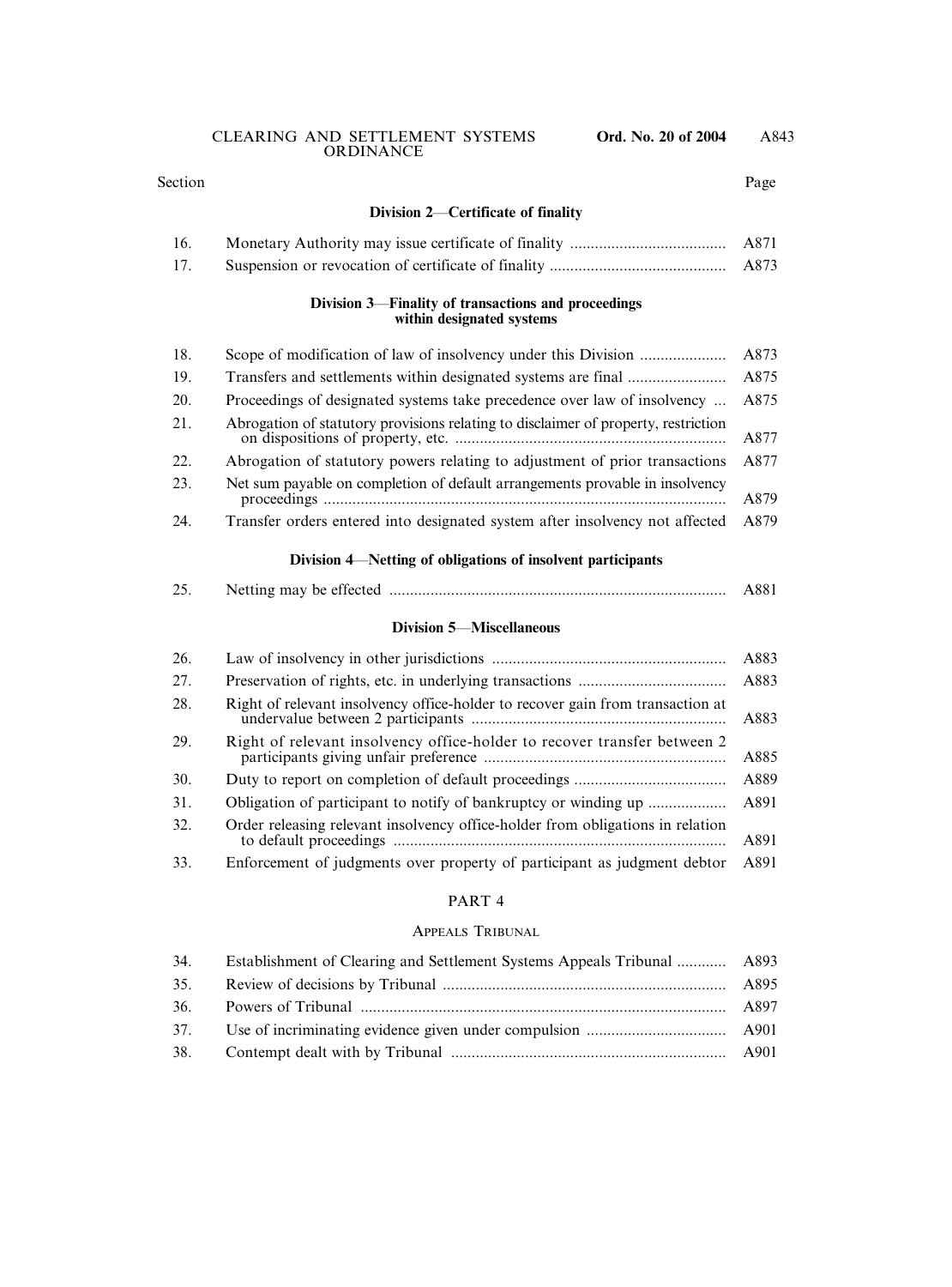# 39. Appeal to Court of Appeal ............................................................................. A903 40. Power of Chief Justice to make rules .............................................................. A905 Section Page

#### PART 5

#### **OFFENCES**

| 42. |  |
|-----|--|
| 43. |  |
| 44. |  |
| 45. |  |
| 46. |  |
| 47. |  |
| 48. |  |

#### PART 6

#### **MISCELLANEOUS**

| 49. |                                                                |      |
|-----|----------------------------------------------------------------|------|
| 50. |                                                                | A913 |
| 51. |                                                                | A917 |
| 52. | Power of Monetary Authority to require information to be given | A919 |
| 53. |                                                                |      |
| 54. |                                                                | A921 |
| 55. |                                                                |      |
| 56. |                                                                | A921 |
| 57. |                                                                | A923 |
| 58. |                                                                |      |

#### **Consequential Amendments**

#### **Electronic Transactions Ordinance**

| .59. | Proceedings in relation to which sections 5, 5A, 6, 7 and 8 of this Ordinance            | A925 |
|------|------------------------------------------------------------------------------------------|------|
|      | Schedule 1 Provisions relating to Clearing and Settlement Systems Appeals Tribunal. A925 |      |
|      | Schedule 2 Clearing and settlement systems deemed to have been designated  A929          |      |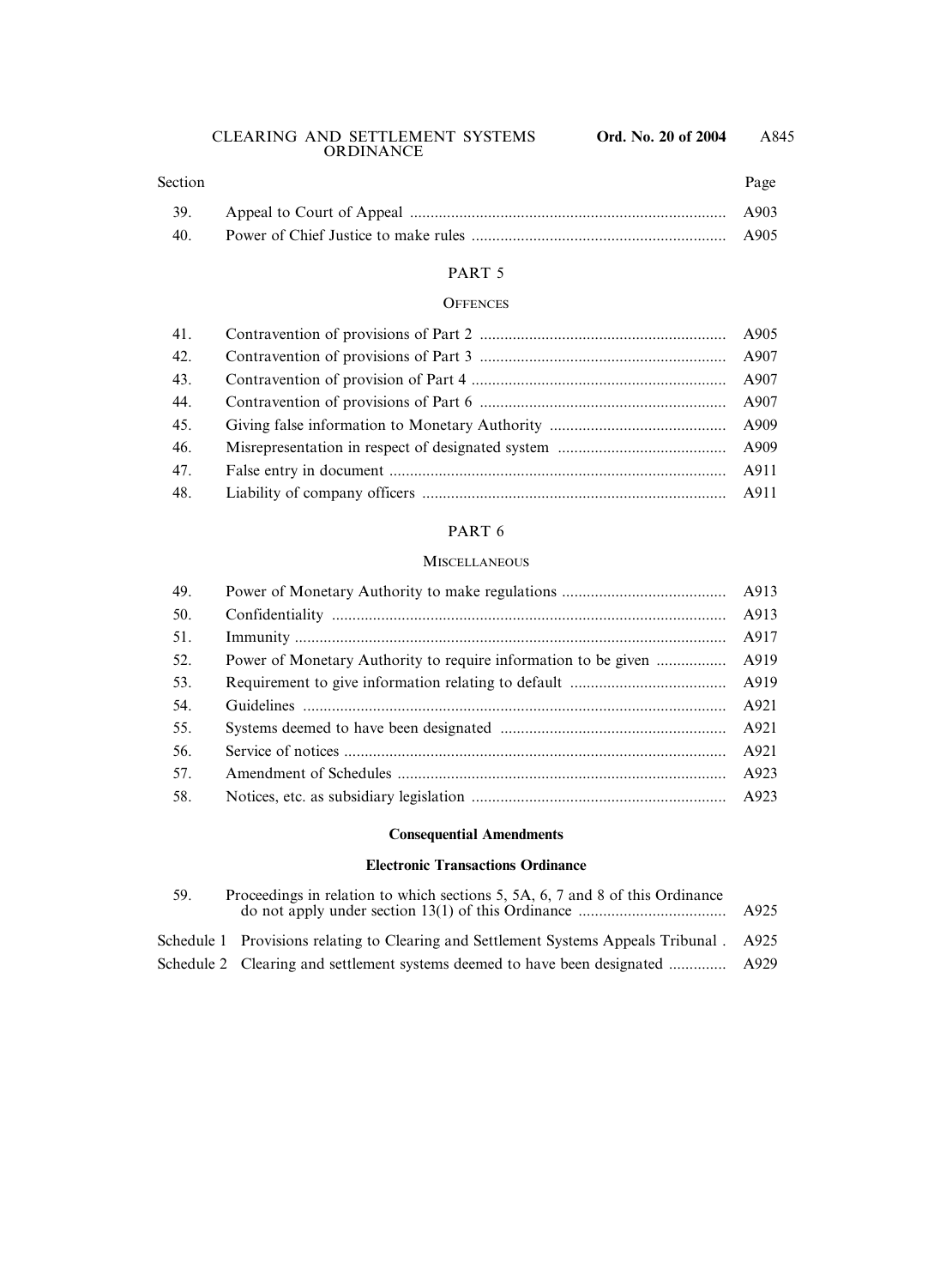# **HONG KONG SPECIAL ADMINISTRATIVE REGION**

ORDINANCE NO. 20 OF 2004



TUNG Chee-hwa Chief Executive 8 July 2004

An Ordinance to provide for certain clearing and settlement systems for funds or securities to be subject to oversight by the Monetary Authority; for the modification of the laws of Hong Kong in their application to transactions effected through and proceedings within such clearing and settlement systems so as to ensure finality as regards those transactions and proceedings; and for related purposes.

 $[$ 

Enacted by the Legislative Council.

# PART 1

#### **PRELIMINARY**

#### **1. Short title and commencement**

(1) This Ordinance may be cited as the Clearing and Settlement Systems Ordinance.

(2) This Ordinance shall come into operation on a day to be appointed by the Secretary for Financial Services and the Treasury by notice published in the Gazette.

# **2. Interpretation**

In this Ordinance, unless the context otherwise requires—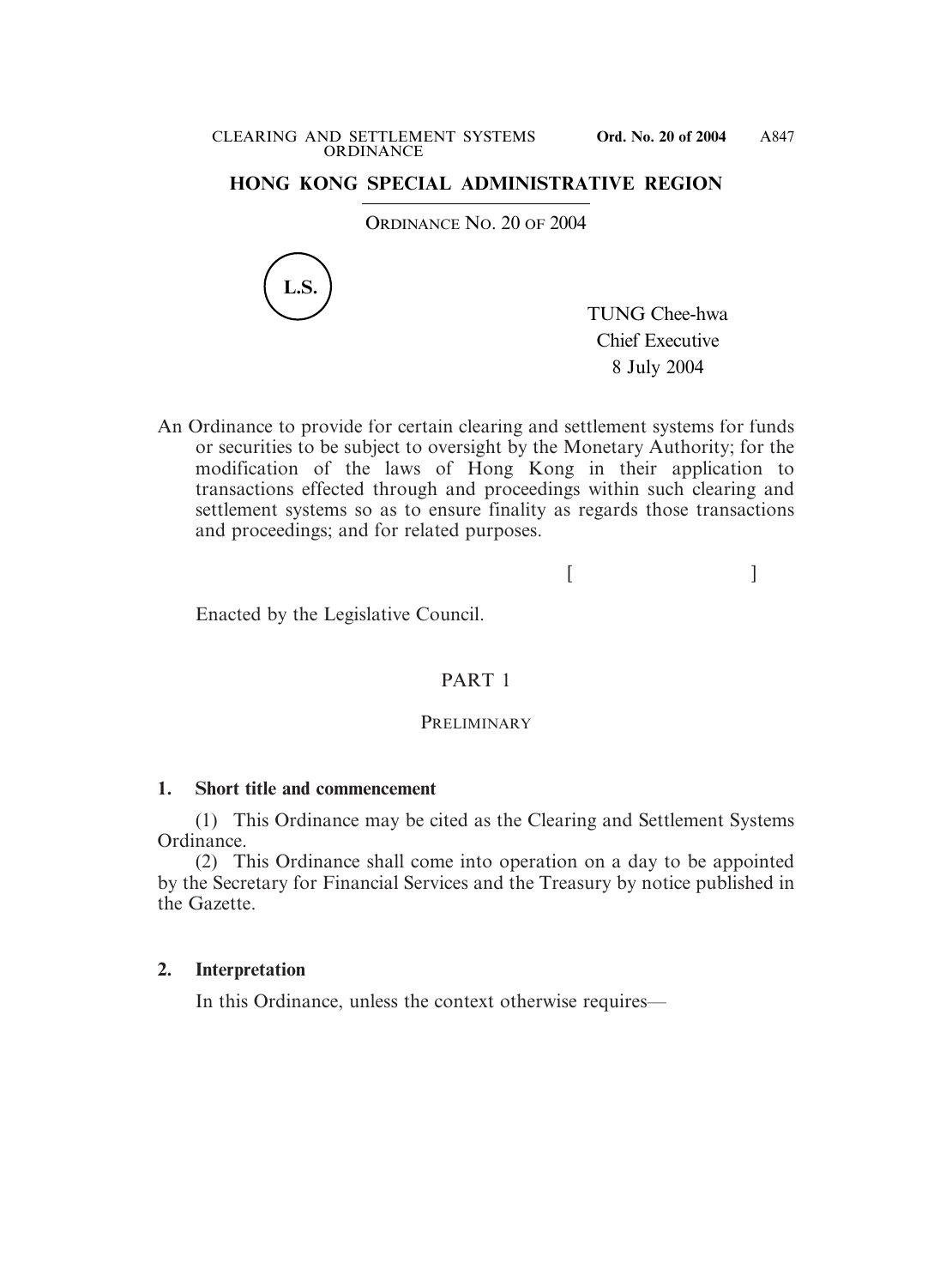- "applicant" (申請人), in relation to any proceedings under Part 4, means the person who refers a decision to the Tribunal for review under section  $35(1);$
- "book-entry securities" (記帳證券) means any securities issued under any law transferable by a book-entry (whether on a register or of any other kind);
- "certificate of finality" (終局性證明書) means a certificate issued by the Monetary Authority under section 16(3);
- "Chairman of the Tribunal" (審裁處主席) means the person appointed as such under section 34(3);
- "clearing and settlement system" (結算及交收系統) means a system established for—
	- (*a*) the clearing or settlement of payment obligations; or
	- (*b*) the clearing or settlement of obligations for the transfer of bookentry securities, or the transfer of such securities;
- "collateral security" (附屬抵押品), in relation to a clearing and settlement system, means any realizable assets provided, whether under a charge or a re-purchase or similar agreement or otherwise (including money provided under a charge), for the purpose of securing rights and obligations potentially arising in connection with participation in the system;
- "default arrangements" (違責處理安排), in relation to a clearing and settlement system, means the arrangements in place within the system for limiting systemic and other types of risk in the event of a participant appearing to be, or likely to become, unable to meet his obligations in respect of a transfer order; and, without affecting the generality of the foregoing, includes any arrangements for—
	- (*a*) the netting of obligations owed to or by the participant;
	- (*b*) the closing out of open positions held by the participant; or
	- (*c*) the realizing of collateral security securing obligations owed by the participant;
- "defaulting participant" (違責參與者), in relation to a clearing and settlement system, means a participant in respect of whom action has been taken by the system operator or settlement institution under the system's default arrangements;
- "designated system" (指定系統) means a clearing and settlement system that has been designated for the purposes of this Ordinance by the Monetary Authority under section 4(1);
- "directors' voluntary winding up statement" (董事自動清盤陳述書) means a statement made under section 228A(1) of the Companies Ordinance (Cap. 32), and a reference to such a statement taking effect is a reference to it being delivered for registration as specified in section 228A(3) of that Ordinance;
- "disposition of property" (財產產權處置), in the context of a disposition made to or by a participant in a designated system, includes a payment made to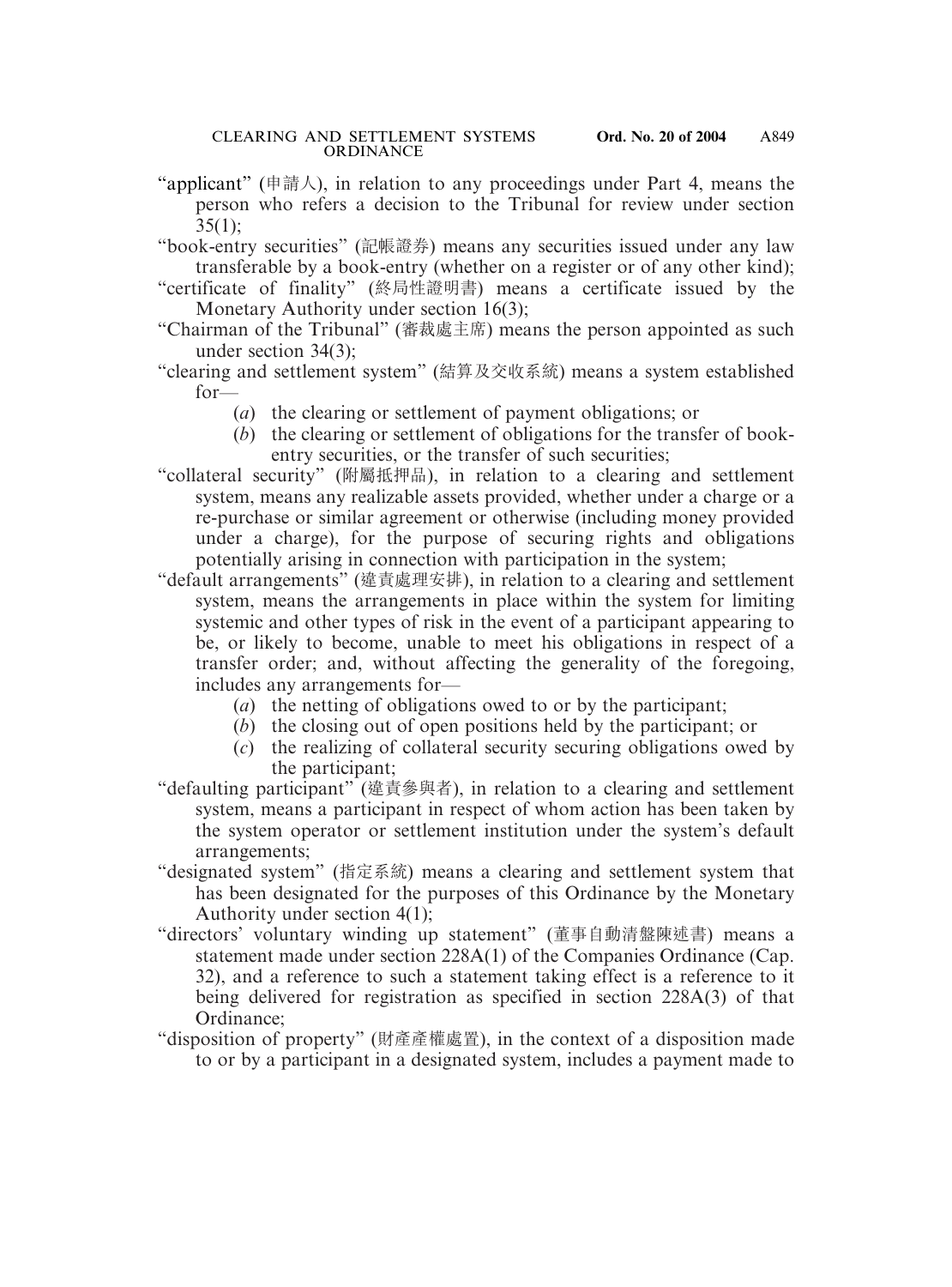or by the participant in the designated system or in a clearing and settlement system, wherever located, that is utilized by the designated system to effect payments;

- "Monetary Authority" (金融管理專員) means the Monetary Authority appointed under section 5A of the Exchange Fund Ordinance (Cap. 66);
- "netting" (淨額計算), in relation to a clearing and settlement system, means the conversion of the various obligations owed to or by a participant, as between that participant and all the other participants in the system, into one net obligation owed to or by the participant;
- "obligations" (義務), in the context of the default arrangements under a clearing and settlement system, means obligations resulting from the issue and receipt of transfer orders between participants, or otherwise resulting from action taken under the operating rules of the system;
- "officer" (高級人員), in relation to a corporation, means a director, manager or secretary of, or any other person involved in the management of, the corporation and, where the corporation is a system operator or settlement institution of a designated system, means in addition the chief executive of the designated system;
- "operating rules" (運作規則), in relation to a clearing and settlement system, means the rules or terms that govern the functioning or operations of the system;
- "participant" (參與者), in relation to a clearing and settlement system, means a person who for the time being is a party to the arrangement by which the system is established;
- "relevant insolvency office-holder" (有關破產清盤人員) means—
	- (*a*) the Official Receiver appointed under section 75 of the Bankruptcy Ordinance (Cap. 6);
	- (*b*) a person acting under the laws of Hong Kong in relation to a company as its liquidator, provisional liquidator, receiver or manager or an equivalent officer;
	- (*c*) a person acting under the laws of Hong Kong in relation to an individual as his trustee in bankruptcy or interim receiver of his property or an equivalent officer; or
	- (*d*) a person appointed under the laws of Hong Kong pursuant to an order for the administration in bankruptcy of an insolvent estate of a deceased person;
- "resolution for voluntary winding up" (自動清盤決議) means a resolution under section  $228(1)(c)$  of the Companies Ordinance (Cap. 32);
- "settlement account" (交收帳戶), in relation to a clearing and settlement system, means an account at a settlement institution used to hold funds or securities (or both) and to settle transfer orders between participants in the system;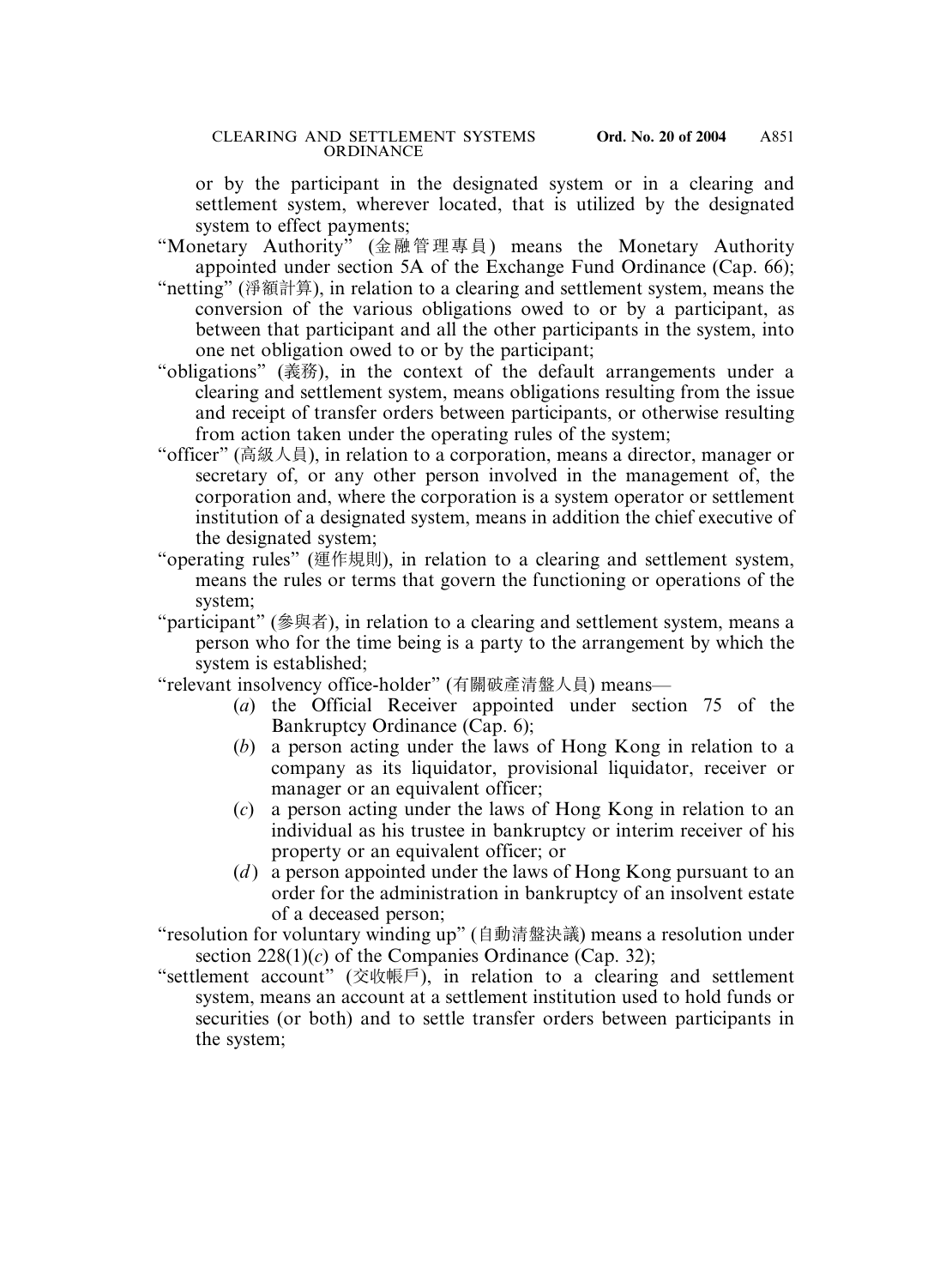- "settlement institution" (交收機構), in relation to a clearing and settlement system, means a person providing settlement accounts to the participants and to any central counterparty in the system for the settlement of transfer orders within the system and, as the case may be, for extending credit to such participants and any such central counterparty for settlement purposes;
- "system operator" (系統營運者), in relation to a clearing and settlement system, means any person who, for the purposes of the system's operating rules, is responsible for the operation of the clearing or settlement functions of the system;
- "transfer order" (轉撥指令), in relation to a clearing and settlement system, means either of the following instructions—
	- (*a*) an instruction—
		- (i) by a participant to place at the disposal of another participant an amount of money by means of a book-entry on the accounts of a settlement institution for the system; or
		- (ii) which results in the assumption or discharge of a payment obligation for the purposes of the operating rules of the system; or
	- (*b*) an instruction by a participant either to settle an obligation for the transfer of book-entry securities, or for the transfer of such securities;

"Tribunal" (審裁處) means the Tribunal established under section 34(1).

# **3. Application**

This Ordinance applies to and in relation to—

- (*a*) a designated system that is established in a place outside Hong Kong;
- (*b*) a system operator or settlement institution of, or a participant in, a designated system who, being an individual, is outside Hong Kong;
- (*c*) a system operator or settlement institution of, or a participant in, a designated system that, being a corporation, is incorporated in a place outside Hong Kong; or
- (*d*) an officer of a corporation that is a system operator or settlement institution of, or a participant in, a designated system who is outside Hong Kong,

as it applies to and in relation to such a system that is established in Hong Kong, such an individual who is in Hong Kong, such a corporation that is incorporated in Hong Kong, or such an officer of a corporation who is in Hong Kong.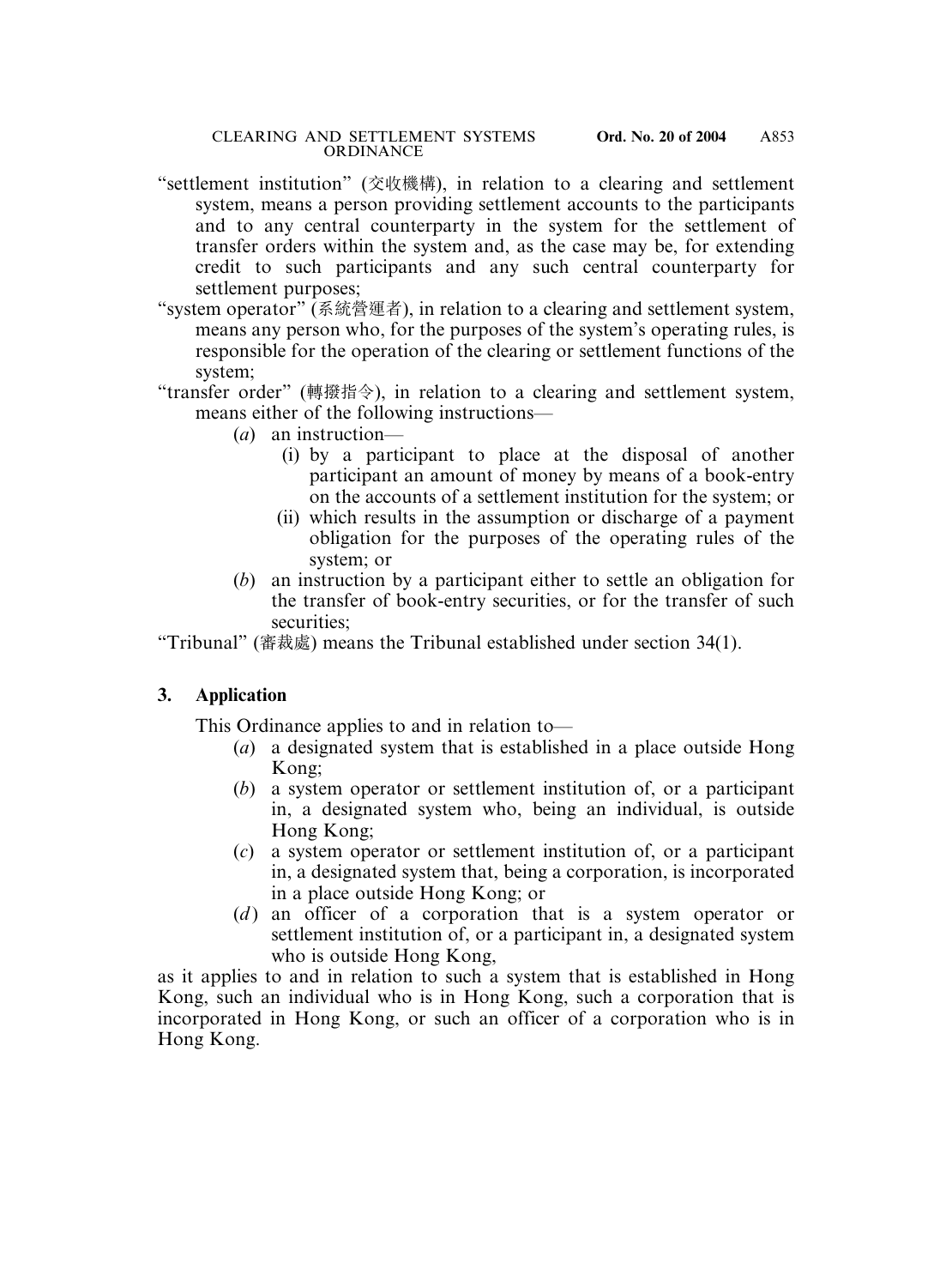# PART 2

#### DESIGNATION AND OVERSIGHT

## **Division 1**—**Designation**

## **4. Monetary Authority may designate clearing and settlement systems**

(1) The Monetary Authority may, by notice published in the Gazette, designate for the purposes of this Ordinance any clearing and settlement system described in subsection (2) if, in the opinion of the Monetary Authority, the system is or is likely to become a clearing and settlement system whose proper functioning is material to the monetary or financial stability of Hong Kong or to the functioning of Hong Kong as an international financial centre.

(2) A clearing and settlement system is a system referred to in subsection (1) if—

- (*a*) it is in operation in Hong Kong; or
- (*b*) it accepts for clearing or settlement transfer orders denominated in Hong Kong dollars,

and if it is not a system that is, or is operated by, a company recognized as a clearing house under section 37(1) of the Securities and Futures Ordinance (Cap. 571).

(3) For the purposes of subsection (1), a clearing and settlement system shall be regarded as a clearing and settlement system whose proper functioning is material to the monetary or financial stability of Hong Kong, or to the functioning of Hong Kong as an international financial centre, if the occurrence of any significant disruption to, or the presence of any significant inefficiency in, the functioning of the system is likely to result in the monetary or financial stability of Hong Kong, or the functioning of Hong Kong as an international financial centre, being adversely affected; and reference in that subsection to a clearing and settlement system that is likely to become a clearing and settlement system whose proper functioning is material to the monetary or financial stability of Hong Kong, or to the functioning of Hong Kong as an international financial centre, shall be construed accordingly.

(4) Without limiting the effect of subsection (1) or (3), the Monetary Authority may, for the purpose of determining whether a clearing and settlement system is or is likely to become a clearing and settlement system whose proper functioning is material to the monetary or financial stability of Hong Kong, or to the functioning of Hong Kong as an international financial centre, have regard to any one or more of the following factors as they then apply or appear likely to apply—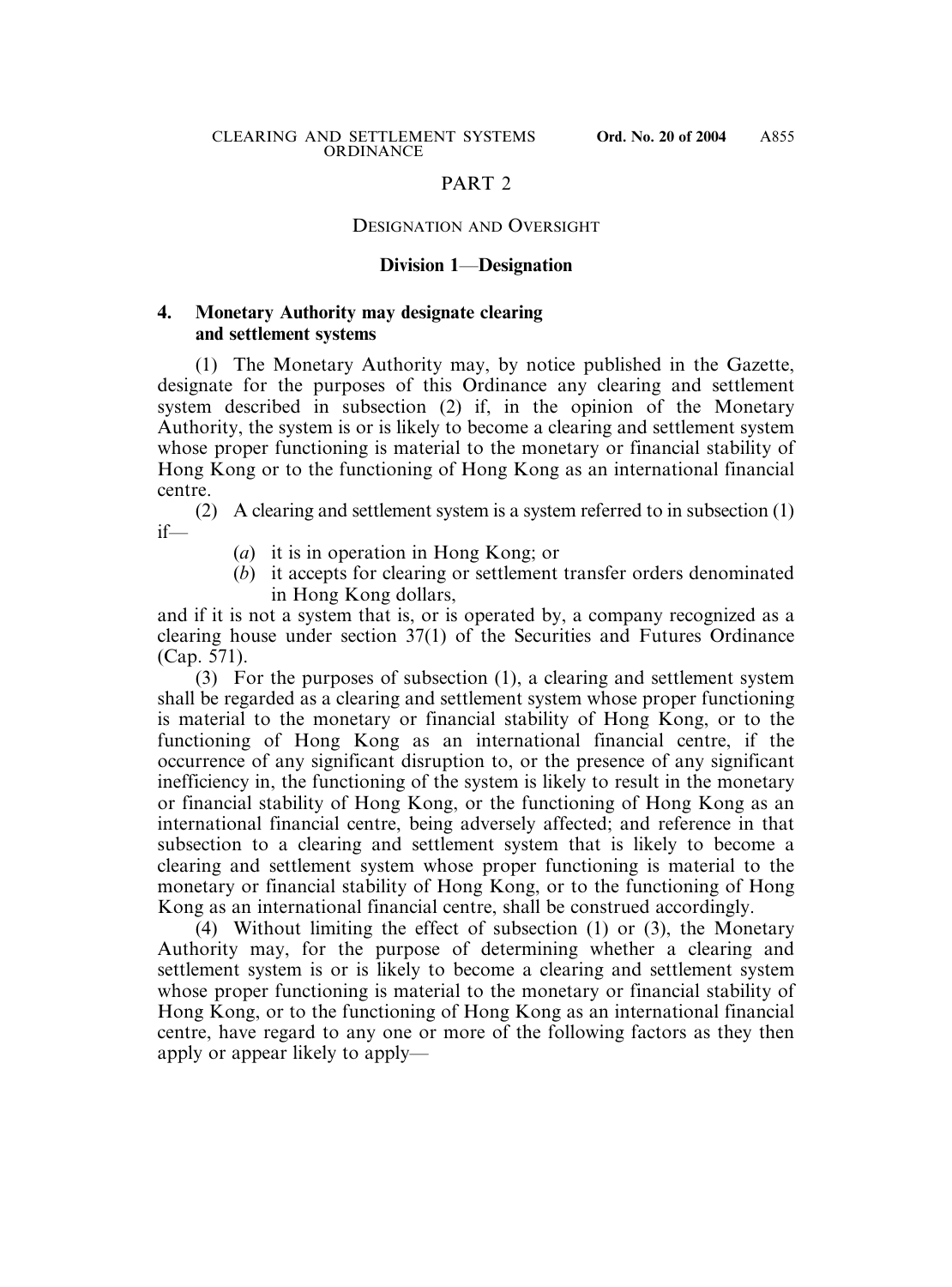- (*a*) the estimated aggregate value of transfer orders cleared or settled through the system in a normal business day;
- (*b*) the estimated average value of transfer orders cleared or settled by the system in a normal business day;
- (*c*) the estimated number of transfer orders cleared or settled by the system in a normal business day;
- (*d*) the estimated number of participants of the system; and
- (*e*) whether such system is linked to any designated system or any clearing and settlement system that is or is operated by a company recognized as a clearing house under section 37(1) of the Securities and Futures Ordinance (Cap. 571).

(5) If the Monetary Authority is minded to designate a clearing and settlement system under this section he shall—

- (*a*) publish in the Gazette notice of his intention to designate the system, stating the grounds on which the designation is to be made; and
- (*b*) allow such period as is specified in the notice, being a period of not less than 14 days, within which any system operator or settlement institution of the system may be heard, or may make representations, as to why the system should not be designated.

# **5. Revocation of designation**

(1) The Monetary Authority may at any time, by notice published in the Gazette, revoke the designation of a designated system if—

- (*a*) he is satisfied that the system is not a clearing and settlement system as is described in section 4(2); or
- (*b*) the system has ceased to be or to be likely to become, in his opinion, a clearing and settlement system whose proper functioning is material to the monetary or financial stability of Hong Kong, or to the functioning of Hong Kong as an international financial centre, for the purposes of section 4(1).

(2) Not less than 14 days before revoking the designation of a designated system, the Monetary Authority shall by notice published in the Gazette give notice of his intention to revoke the designation and shall specify in the notice the grounds under subsection (1) on which he intends to do so; and any system operator or settlement institution of the designated system who so requests by notice in writing given to the Monetary Authority before the revocation takes effect shall be allowed an opportunity by the Monetary Authority to be heard or to make representations as to why the grounds for revocation specified in the notice given under this subsection have not been made out.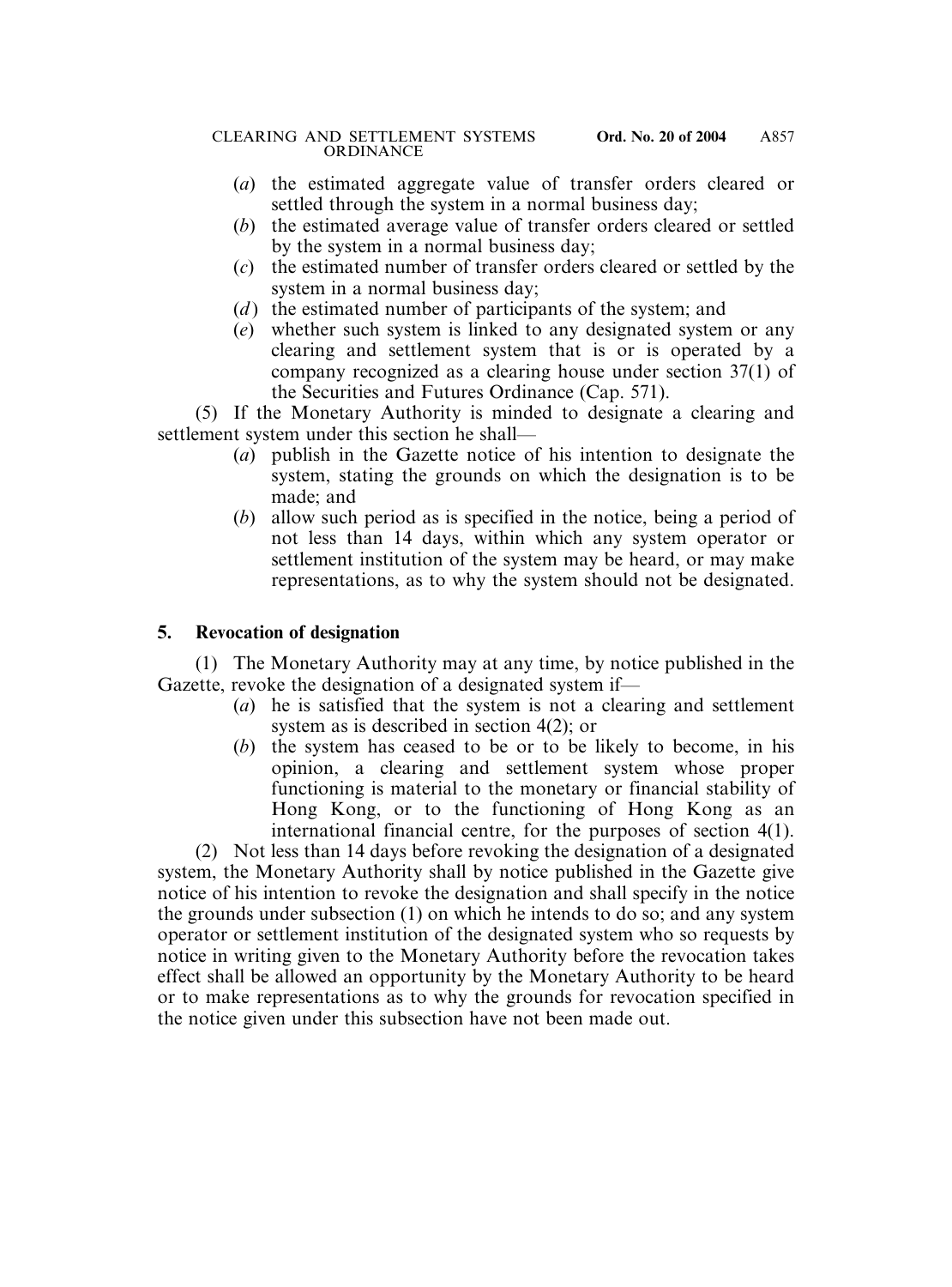(3) A revocation of the designation of a designated system effected under this section shall not operate so as to affect any settlement of a transfer order effected through the system prior to the revocation taking effect.

## **Division 2**—**Obligations of designated systems**

#### **6. Obligation to inform Monetary Authority of name and address, etc.**

(1) Every person who, at the time of designation of a clearing and settlement system under this Ordinance, is a system operator or settlement institution of the system shall, within 6 days of the designation, inform the Monetary Authority in writing of—

- (*a*) his name, his place of business, a postal address and an electronic mail address;
- (*b*) the aspects of the management or operations of the system for which he is responsible; and
- (*c*) in addition, where the person is a corporation, the names and particulars of the directors and shareholders of the corporation and the name and particulars of the chief executive (if any) of the corporation.

(2) Where, subsequent to the designation of a clearing and settlement system, there is any change to the particulars given or required to be given to the Monetary Authority under subsection (1) in respect of the system, every person to whom such change relates shall within 6 days of the change taking effect inform the Monetary Authority in writing of the change.

#### **7. Requirements applying to designated systems**

(1) Every system operator and settlement institution of a designated system shall ensure that the following requirements are complied with in relation to the system, namely—

- (*a*) that the operations of the system are conducted in a safe and efficient manner calculated to minimize the likelihood of any disruption to the functioning of the system;
- (*b*) that there are in place operating rules that—
	- (i) comply with the requirements specified in subsection (2) and with any prescribed requirements relating to the operating rules of a designated system; and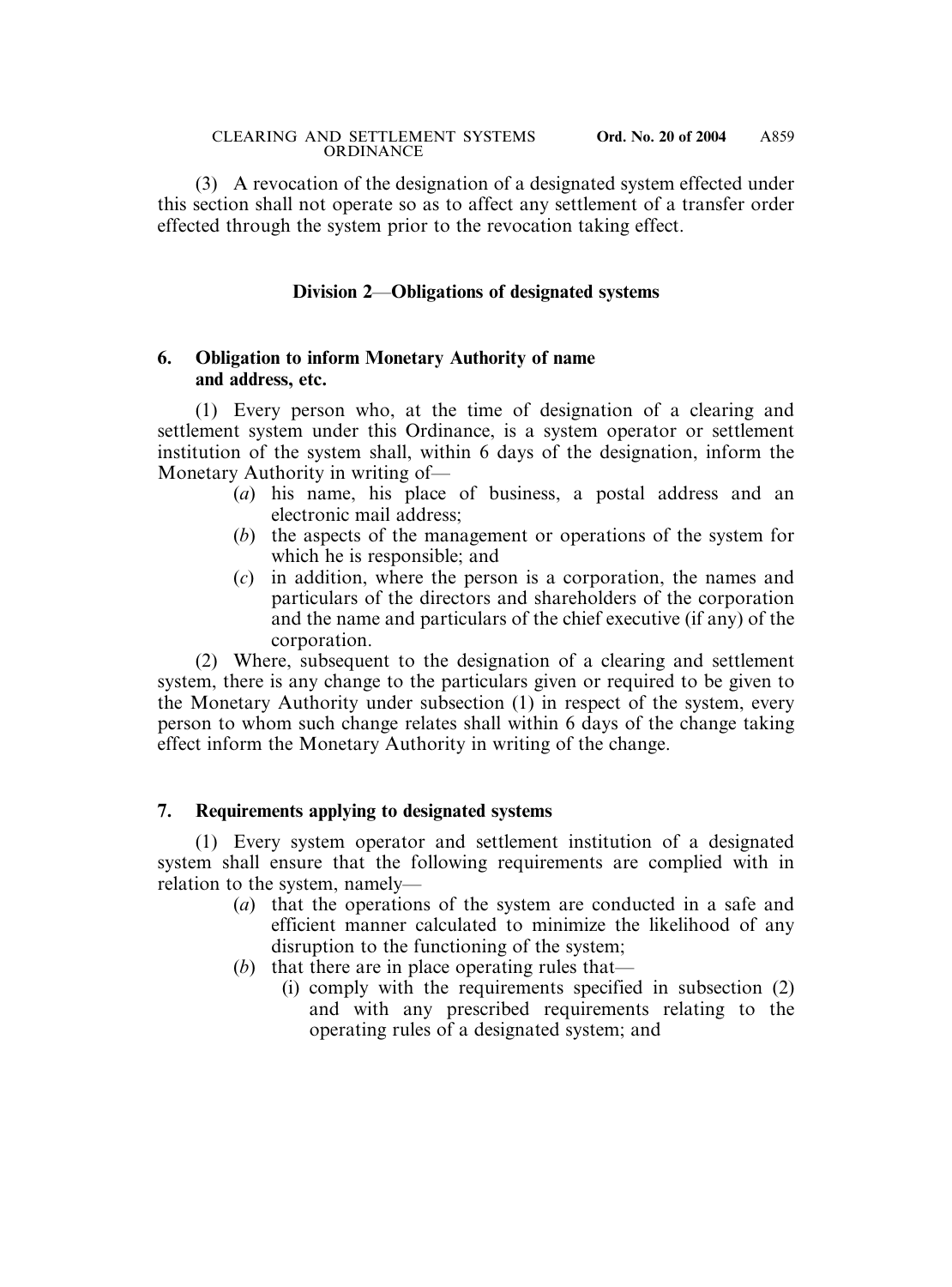- (ii) provide for the system to be operated in accordance with this Ordinance as it applies in relation to that system;
- (*c*) that there are in place adequate arrangements to monitor and enforce compliance with the operating rules of the system, including arrangements regarding the resources available to the system operator;
- (*d*) that there are available to the system financial resources appropriate for the proper performance of the system's particular functions.
- (2) The operating rules of a designated system shall—
	- (*a*) impose on participants requirements that are no less stringent than the requirements imposed on participants under the other provisions of this Ordinance;
	- (*b*) provide that if a participant becomes insolvent he may be suspended from the system; and
	- (*c*) provide for default arrangements which are appropriate and adequate for the system in all circumstances.

(3) No change shall be made to the operating rules of a designated system without the prior approval in writing of the Monetary Authority.

# **8. Safety and efficiency**

(1) In this Ordinance, reference to the safety of a clearing and settlement system includes in particular reference to—

- (*a*) the extent to which the operating rules of the system provide for certainty as to the circumstances under which transfer orders effected through the system are to be regarded as settled for the purposes of the system;
- (*b*) the reliability and robustness of operation of the system;
- (*c*) control over access to the operations of the system; and
- (*d*) the integrity of information held within the system.

(2) In this Ordinance, reference to the efficiency of a clearing and settlement system includes in particular reference to—

- (*a*) the speed and efficiency with which operations relating to transfer orders within the system are carried out;
- (*b*) the overall cost to a participant of his participation in the system, having regard to the services provided by the system to its participants;
- (*c*) the reasonableness of criteria for admission as a participant in the system; and
- (*d*) generally, the absence of measures having the effect of unfairly limiting, or exploiting the absence of, competition in relation to the functions performed by the system.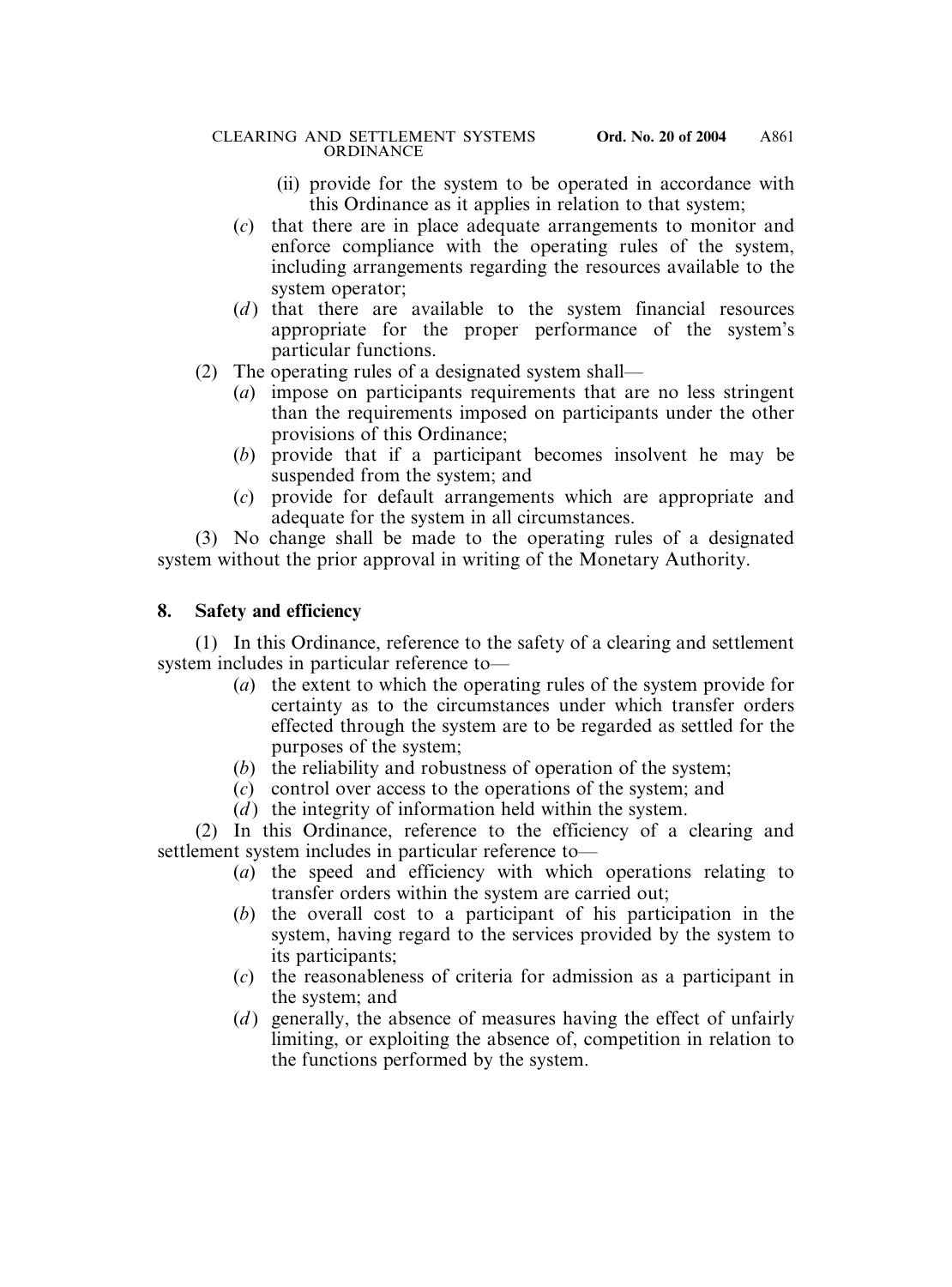## **Division 3**—**Matters pertaining to functions and powers of Monetary Authority**

#### **9. Functions of Monetary Authority**

(1) It shall be the function of the Monetary Authority under this Ordinance to monitor compliance with the obligations imposed under this Ordinance in relation to designated systems, and to promote the general safety and efficiency of designated systems.

(2) Without limiting the generality of subsection (1), it shall be the function of the Monetary Authority—

- (*a*) to take reasonable steps to satisfy himself that every designated system is operated in a safe and efficient manner;
- (*b*) to promote and encourage proper standards of operation and sound and prudent practices amongst designated systems;
- (*c*) whenever appropriate, to co-operate with and assist recognized financial services supervisory authorities of Hong Kong or of any place outside Hong Kong in maintaining and promoting safety and efficiency in the operations of designated systems; and
- (*d*) to consider and propose reforms of the law relating to clearing and settlement systems and the operations of designated systems.

(3) The Monetary Authority may appoint persons as advisers or consultants to assist him in the performance of his functions under this Ordinance.

# **10. Power of Chief Executive to give directions**

(1) After consulting the Monetary Authority, the Chief Executive may, on being satisfied that it is in the public interest to do so, give the Monetary Authority such written directions as he thinks fit as to the performance of any function of the Monetary Authority under this Ordinance.

(2) The Monetary Authority shall comply with any direction given under subsection (1).

(3) If a direction is given under subsection (1), a requirement in an Ordinance that the Monetary Authority shall—

- (*a*) form any opinion;
- (*b*) be satisfied as to any matter (including the existence of particular circumstances); or
- (*c*) consult any person,

for the purpose of performing any function to which the direction relates, does not apply for any purpose connected with the performance of that function pursuant to or consequent upon the direction.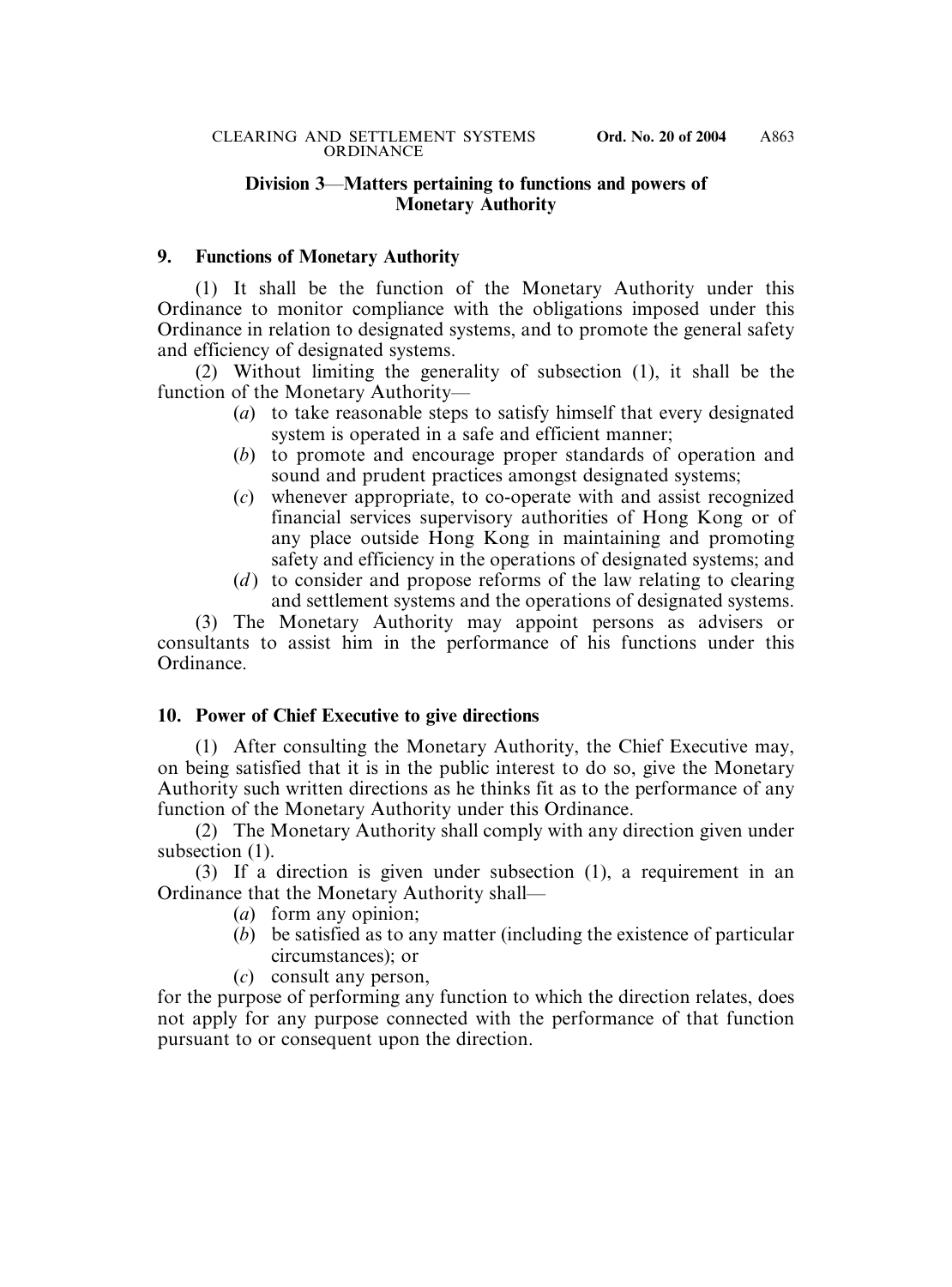#### **11. Power of Monetary Authority to exempt**

(1) This section applies to a designated system that is established in a place outside Hong Kong and is under the supervision of an authority exercising functions in that place similar to the functions of the Monetary Authority under this Ordinance.

(2) Where the Monetary Authority is satisfied that the scope and nature of the supervision exercised in relation to any designated system to which this section applies by the authority in the place outside Hong Kong is sufficient to achieve any or all of the objectives of this Part in relation to the system, the Monetary Authority may exempt any person from any or all of the obligations imposed on the person under Divisions 2 and 3 of this Part, or from any obligation arising by virtue of the exercise of any power conferred under those Divisions, in relation to the system.

(3) In addition to any exemption granted under subsection (2) in relation to a designated system, the Monetary Authority may exempt the system operator or settlement institution of the designated system from the application of section 30 or 53, or may exempt the participants of the system from the application of section 31; and where such an exemption in relation to section 30, 31 or 53 is in effect, that section shall not apply in relation to the system operator, settlement institution or participants to whom the exemption applies.

(4) Where the Monetary Authority has granted (or has varied or withdrawn) an exemption under this section in any case, he shall publish in the Gazette notice of the particulars of that grant (or variation or withdrawal) of exemption.

#### **12. Monetary Authority may request information or documents**

(1) For the better carrying out of his functions under this Ordinance, the Monetary Authority may by notice in writing given to a system operator or settlement institution of a designated system request the system operator or settlement institution to give him such information or documents relating to the system as may be specified in the notice.

(2) A request made under subsection (1) may specify a period, being a period that is reasonable in the circumstances, within which the request shall be complied with.

(3) For the avoidance of doubt, the power conferred under subsection (1) to request information or documents relating to a designated system includes the power to request such information or documents as the Monetary Authority considers necessary to allow him to determine whether there is or has been compliance with the provisions of this Ordinance in relation to the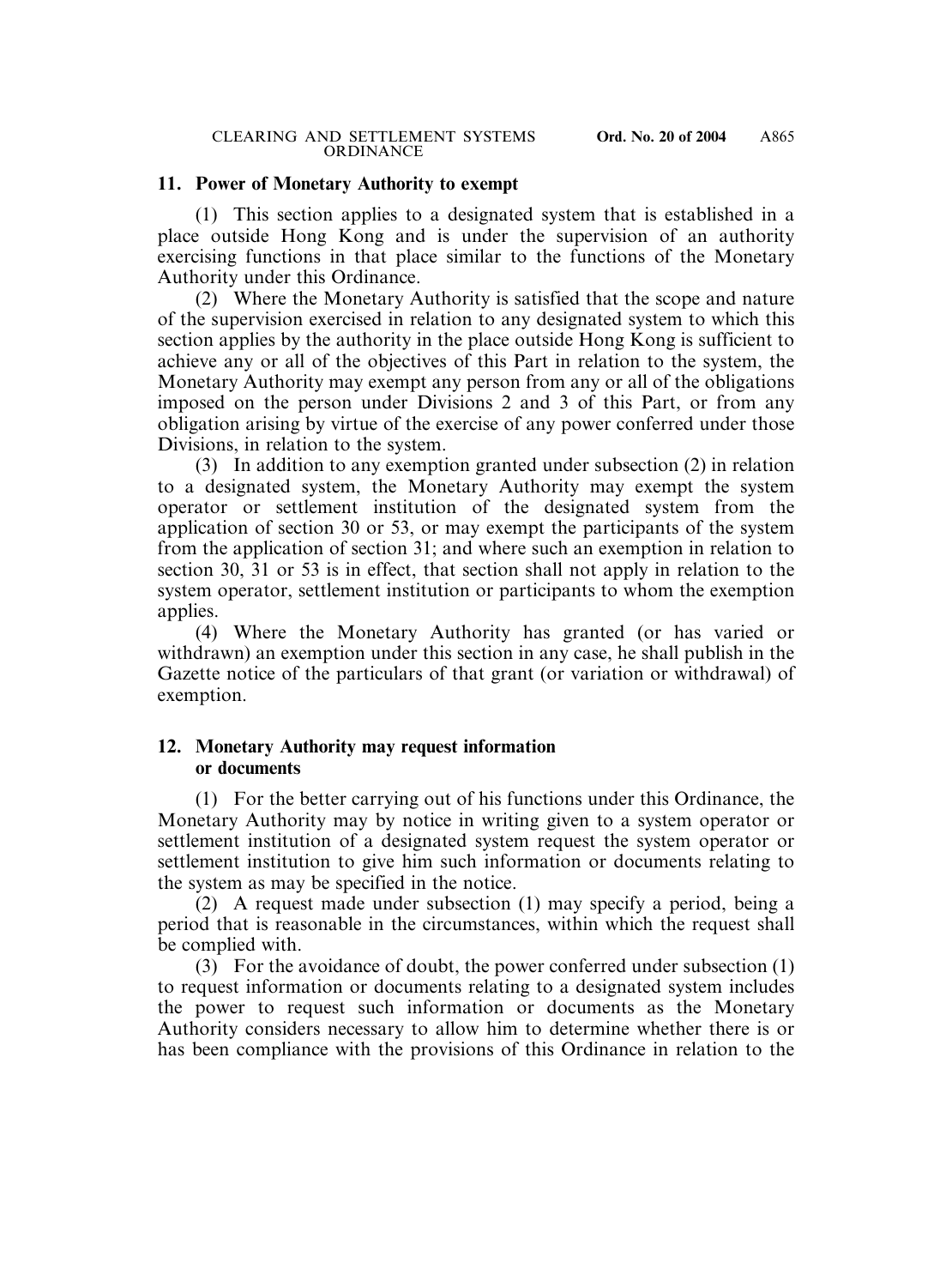system and, accordingly, a request made under subsection (1) may specify the giving of information or documents on a periodic basis or at any time and regardless of whether the Monetary Authority has reason to suspect that there is, has been or may be any failure to comply with a provision of this Ordinance as regards the system.

## **13. Monetary Authority may give directions**

(1) The Monetary Authority may by notice in writing given to a system operator or settlement institution of a designated system direct that person to take such action or do such act or thing as the Monetary Authority considers necessary for bringing the designated system into compliance with the requirements set out in section  $7(1)(a)$ ,  $(b)$ ,  $(c)$  or  $(d)$ .

(2) A direction given under subsection (1)—

- (*a*) shall specify the action to be taken or the act or thing to be done;
- (*b*) shall include a statement of the respect in which the Monetary Authority considers the designated system not to be in compliance with a requirement set out in section  $7(1)(a)$ ,  $(b)$ ,  $(c)$ or  $(d)$ ; and
- (*c*) may specify a period, being a period that is reasonable in the circumstances, within which the direction shall be complied with.

## **14. Monetary Authority may impose operating rules**

(1) Without affecting the generality of section 13, the Monetary Authority may by notice in writing given to a system operator or settlement institution of a designated system direct that the operating rules of the system be amended in such manner as the Monetary Authority considers necessary to bring the operating rules into compliance with section 7(1)(*b*).

- (2) A direction given under subsection  $(1)$ 
	- (*a*) shall specify the amendment to be effected;
	- (*b*) shall include a statement of the respect in which the Monetary Authority considers the operating rules of the system not to be in compliance with section 7(1)(*b*); and
	- (*c*) may specify a period, being a period that is reasonable in the circumstances, within which the amendment shall be effected, and may require that within a further period of 3 days a copy of the relevant part of the operating rules as so amended shall be provided to the Monetary Authority as confirmation of compliance with the direction.

(3) Without affecting the generality of subsection (1), a direction under that subsection to amend a designated system's operating rules may include a direction to amend those rules by—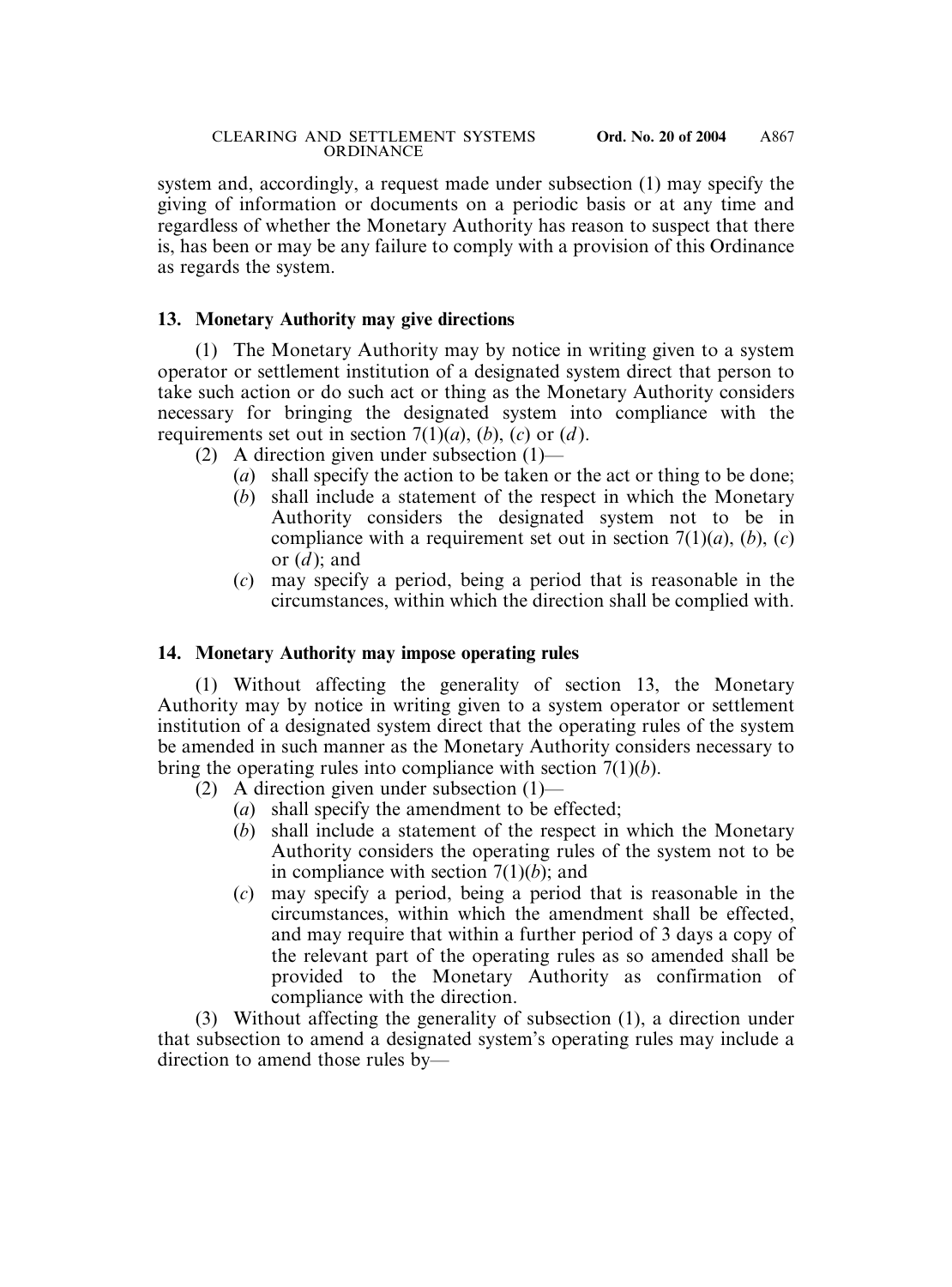- (*a*) adding a rule specified in the direction;
- (*b*) amending a particular rule in the manner specified in the direction; or
- (*c*) deleting a rule specified in the direction.

(4) Before giving a direction under subsection (1), the Monetary Authority shall consult the Financial Secretary and the system operator or settlement institution to whom the direction relates.

(5) If there is any failure to comply with a direction given under this section, the Monetary Authority may by notice published in the Gazette declare that the operating rules of the designated system shall be amended in the manner specified in the direction, and the operating rules of the system shall as from the time of publication of such have effect as if they had been so amended.

# PART 3

# FINALITY OF TRANSACTIONS AND PROCEEDINGS

# **Division 1**—**Interpretation**

# **15. Interpretation**

(1) In this Part, other than section 26, a reference to the law of insolvency shall be construed as a reference to—

- (*a*) the Bankruptcy Ordinance (Cap. 6);
- (*b*) Parts V, VI and X of the Companies Ordinance (Cap. 32); and
- (*c*) any other written law or rule of law of Hong Kong which is concerned with or in any way related to the bankruptcy, winding up or insolvency of a person,

or, for the purposes of the application by a court in Hong Kong (in accordance with the rules of private international law) of the laws of a place outside Hong Kong, as a reference to any written law or rule of law of the place outside Hong Kong which is concerned with or in any way related to the bankruptcy, winding up or insolvency of a person.

(2) In this Part, unless the context otherwise requires, a reference to bankruptcy or winding up shall be construed as a reference to bankruptcy or winding up under the laws of Hong Kong.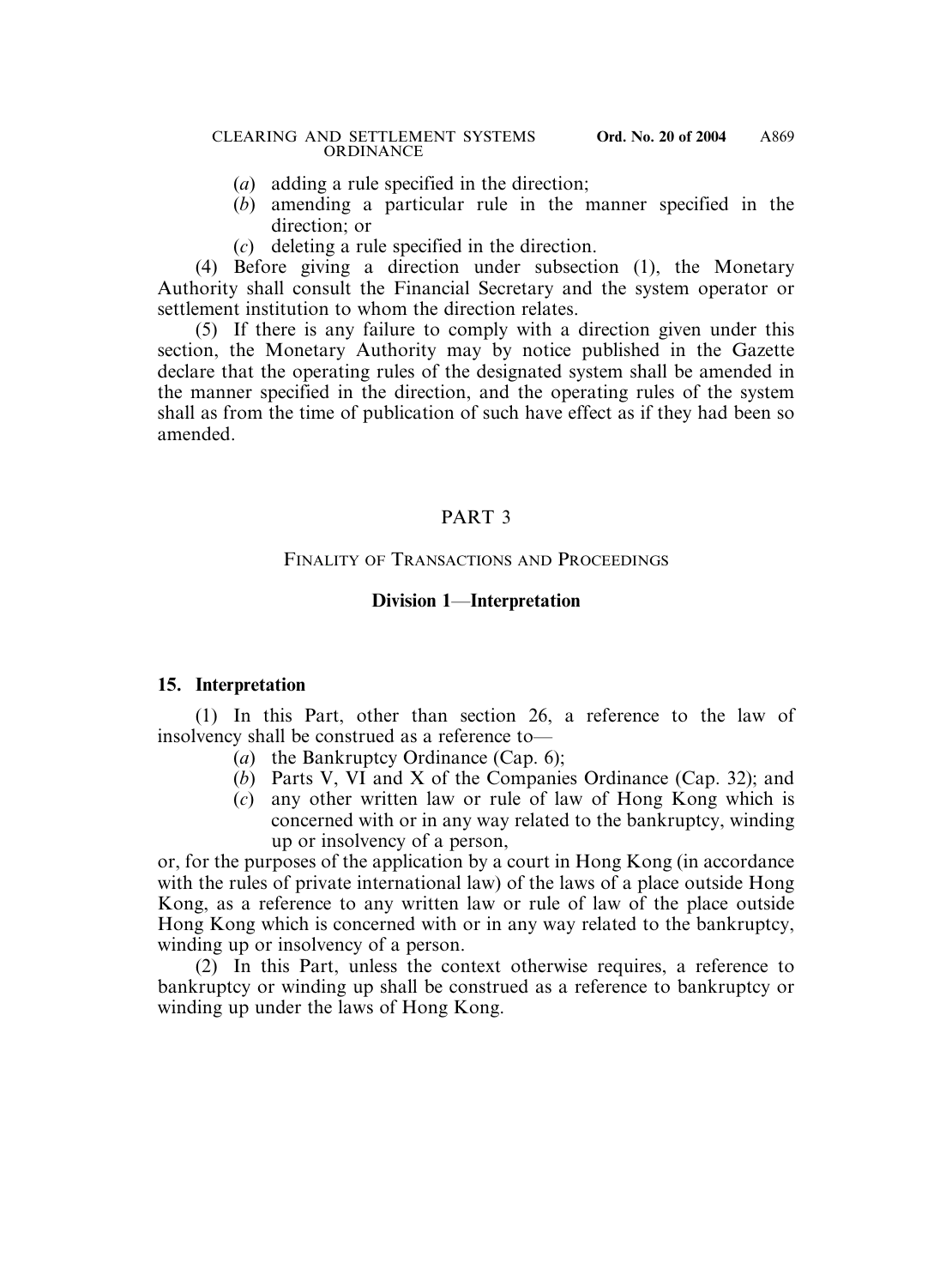#### **Division 2**—**Certificate of finality**

#### **16. Monetary Authority may issue certificate of finality**

(1) Where a clearing and settlement system has been designated under Part 2, the Monetary Authority shall determine in accordance with subsection (2) whether the following criteria are met as regards that system, namely—

- (*a*) ultimate settlement of transfer orders is effected within the system itself; and
- (*b*) there is compliance with the requirements stipulated in section 7(1).

(2) In making a determination under subsection (1) the Monetary Authority—

- (*a*) shall have regard to such information relating to the system as may be submitted to him by the system operator for the purposes of this section; and
- (*b*) may in addition have regard to such other information in his possession relating to the system as he considers relevant,

but the Monetary Authority shall not be under any obligation to undertake any enquiries for the purpose of making the determination.

(3) If the Monetary Authority determines that the criteria specified in subsection (1) have been met as regards a designated system, he shall issue in respect of the system a certificate certifying to that effect ("certificate of finality") and specifying a date and time from which the certificate shall have effect.

(4) If the Monetary Authority finds himself unable to make a determination in the terms mentioned in subsection (3) as regards a designated system, he shall inform the system operator in writing accordingly giving particulars of the respect in which any of the criteria specified in subsection (1) have not been met or of the further information he requires in order to make a determination in relation to such criteria.

(5) Except for the period of any suspension under section 17(1), a certificate of finality in respect of a designated system remains in effect until it is revoked or until the designation of the system for the purposes of this Ordinance has been revoked.

(6) Except as otherwise provided, the following provisions of this Part apply to and in relation to any designated system in respect of which a certificate of finality is in effect; and in Divisions 3, 4 and 5 of this Part, a reference to a designated system is a reference to such a designated system.

(7) The Monetary Authority shall publish in the Gazette notice of any certificate of finality issued under this section.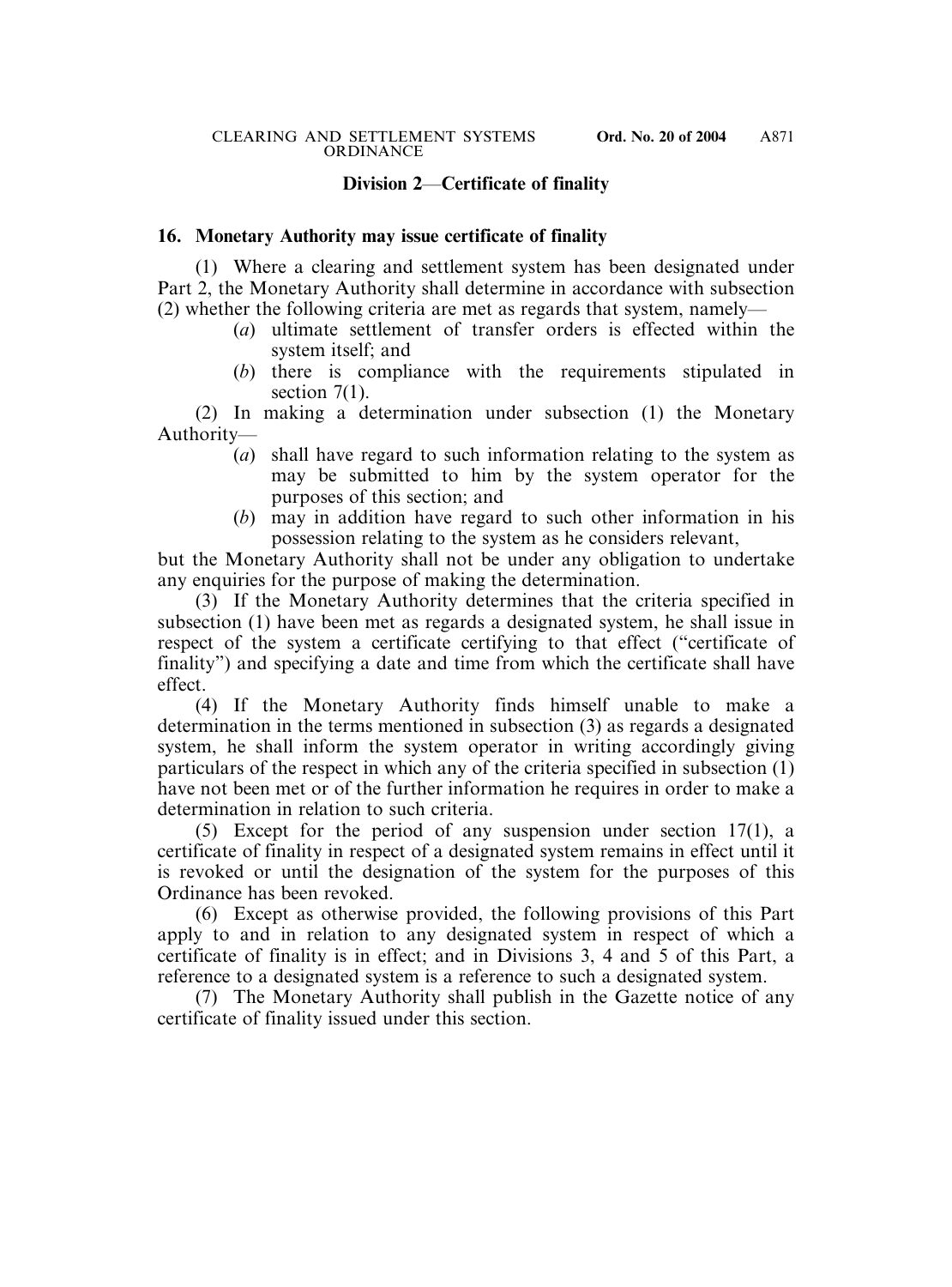### **17. Suspension or revocation of certificate of finality**

(1) The Monetary Authority may at any time by notice in writing, with effect from a date and time specified in the notice, suspend or revoke a certificate of finality in respect of a designated system if he is of the opinion that, as regards that system—

- (*a*) any one or more of the criteria specified in section  $16(1)(a)$  or (*b*) are no longer met; or
- (*b*) there has been any contravention of section 6(2), 7(3), 12, 13, 14, 45 or 53(4).

(2) Before suspending or revoking a certificate of finality under this section the Monetary Authority shall—

- (*a*) notify in writing the system operator and settlement institution of his intention to suspend or revoke the certificate of finality and the grounds on which the suspension or revocation is to be made; and
- (*b*) allow such period as is specified in the notice, being a period of not less than 14 days, within which the system operator or settlement institution may be heard or may make representations as to why the certificate of finality should not be suspended or revoked.

(3) The Monetary Authority shall publish in the Gazette notice of any suspension or revocation of a certificate of finality effected under this section.

# **Division 3**—**Finality of transactions and proceedings within designated systems**

## **18. Scope of modification of law of insolvency under this Division**

- (1) The law of insolvency shall have effect in relation to—
	- (*a*) transfer orders effected through a designated system;
	- (*b*) action taken under the operating rules of a designated system with respect to such orders; and
	- (*c*) collateral security,

subject to the provisions of this Division.

(2) This Division shall apply in relation to bankruptcy and winding up proceedings in respect of a participant, but shall not apply in relation to bankruptcy and winding up proceedings in respect of any person who is not a participant.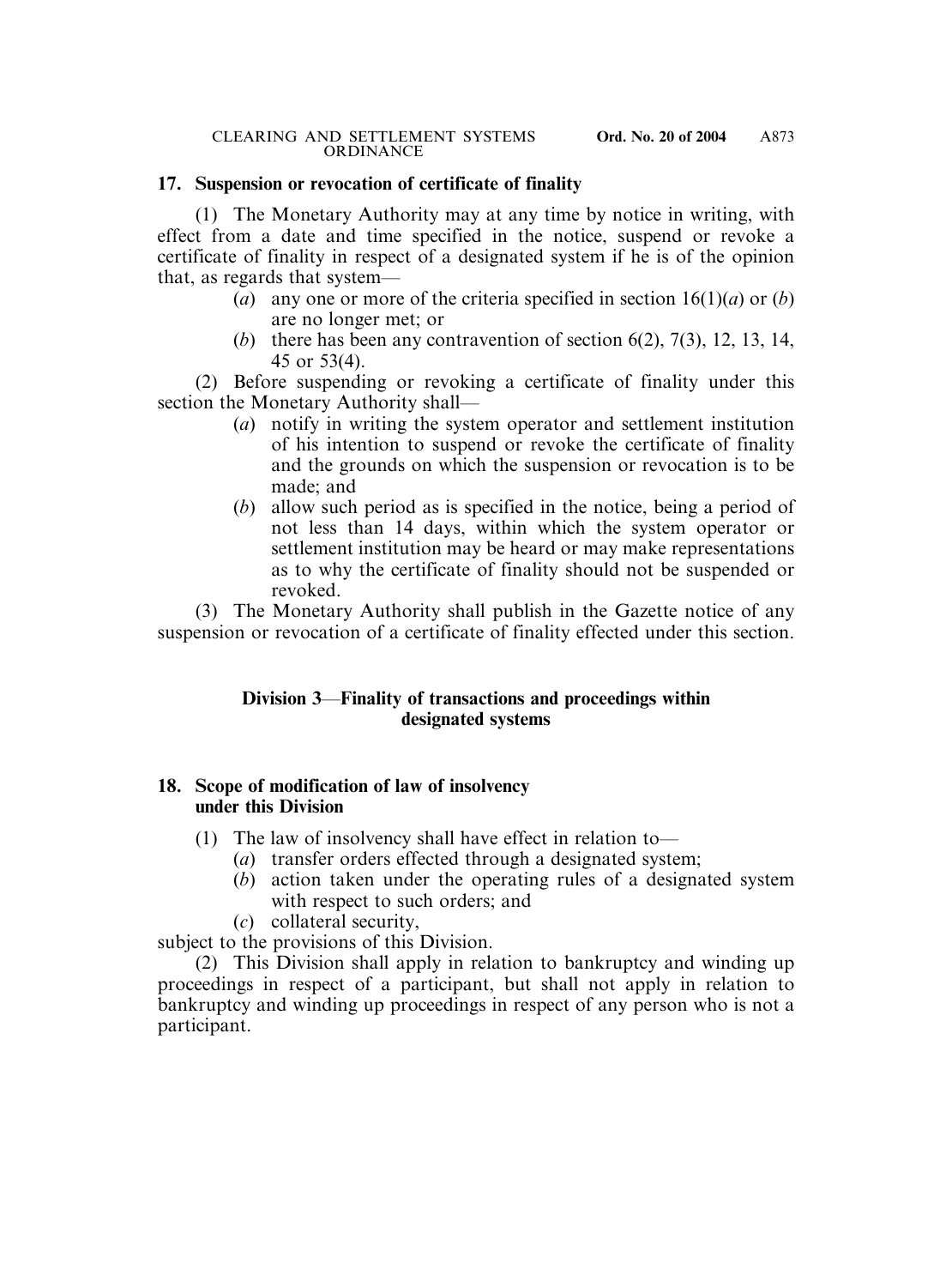(3) For the avoidance of doubt, notwithstanding that rights or liabilities arising from transfer orders as mentioned in subsection  $(1)(a)$  are or may be dealt with in bankruptcy and winding up proceedings, this Division shall not apply to such proceedings if they are in respect of any person who is not a participant.

#### **19. Transfers and settlements within designated systems are final**

(1) This section applies to any transfer or settlement of the following description that is effected through a designated system the operating rules of which provide that such a transfer or settlement is final and irrevocable—

- (*a*) a transfer of funds into or out of an account of a participant;
- (*b*) a settlement of a payment obligation; or
- (*c*) a settlement of an obligation for the transfer of book-entry securities, or the transfer of such securities.

(2) Notwithstanding anything to the contrary in any written law or rule of law, a transfer or settlement to which this section applies shall not be liable—

- (*a*) to be reversed, repaid or set aside; or
- (*b*) to an order made by a court for the rectification or stay of such transfer or settlement.

## **20. Proceedings of designated systems take precedence over law of insolvency**

(1) None of the following shall be regarded as to any extent invalid on the ground of inconsistency with the law of insolvency regarding distribution of the assets of a person on bankruptcy or winding up, or on the appointment of a liquidator, trustee in bankruptcy or equivalent officer over any of the assets of a person—

- (*a*) a transfer order;
- (*b*) any disposition of property in pursuance of a transfer order;
- (*c*) the default arrangements of a designated system;
- (*d*) the operating rules of a designated system as to the settlement of transfer orders not dealt with under its default arrangements; or
- (*e*) a contract for the purpose of realizing collateral security in connection with participation in a designated system otherwise than pursuant to its default arrangements.

(2) The powers of a relevant insolvency office-holder in his capacity as such and the powers of a court under the law of insolvency, shall not be exercised in such a way as to prevent or interfere with—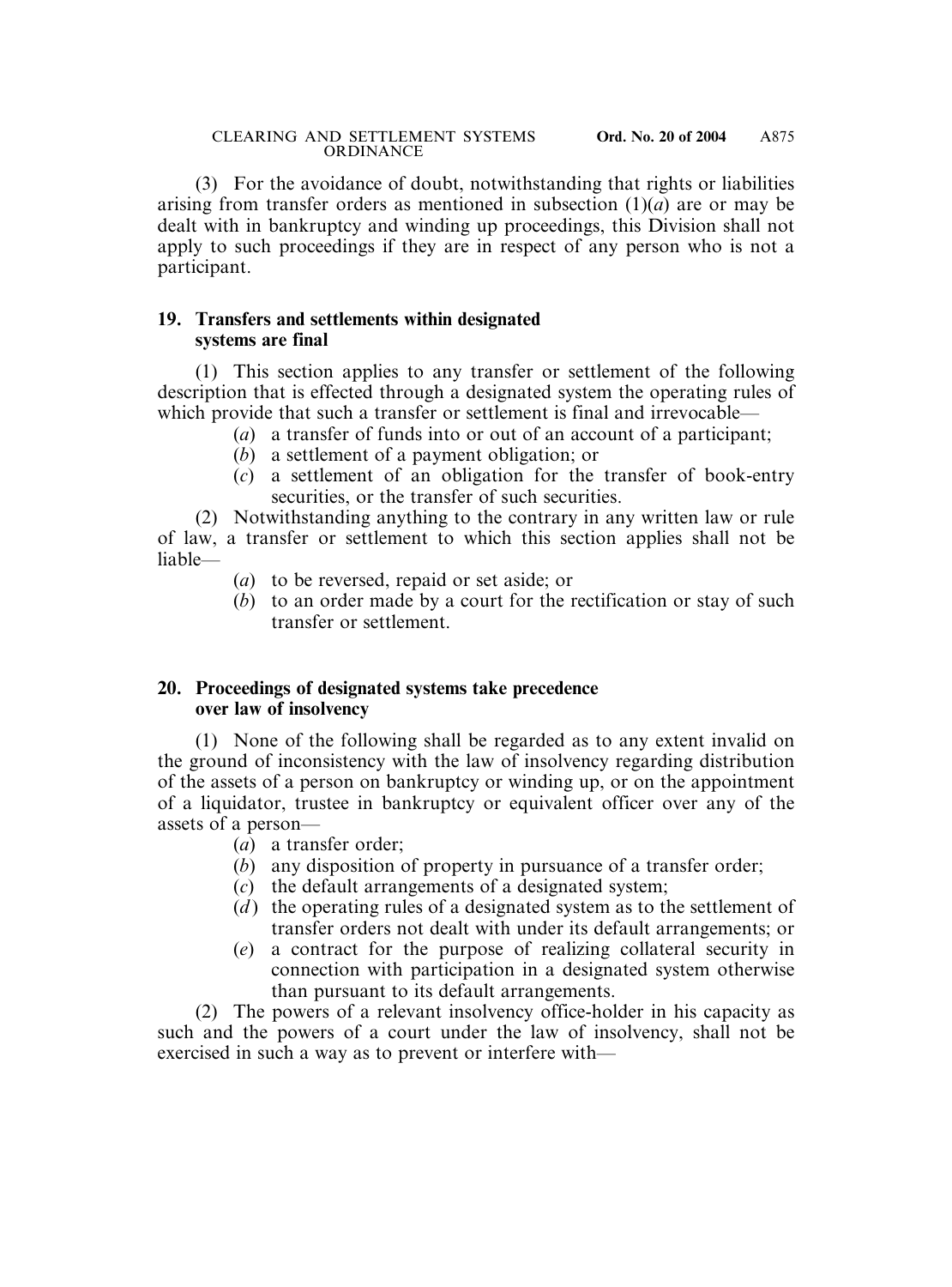- (*a*) the settlement of a transfer order in accordance with the operating rules of a designated system not dealt with under its default arrangements;
- (*b*) any action taken under the default arrangements of a designated system; or
- (*c*) any action taken to realize collateral security in connection with participation in a designated system otherwise than pursuant to its default arrangements.

(3) A debt or other liability arising out of a transfer order which is the subject of action taken under default arrangements may not be proved in a bankruptcy or winding up until the completion of the action taken under default arrangements.

(4) A debt or other liability which by virtue of subsection (3) may not be proved shall not be taken into account for the purposes of any set-off until the completion of the action taken under default arrangements.

# **21. Abrogation of statutory provisions relating to disclaimer of property, restriction on dispositions of property, etc.**

Without prejudice to the generality of section 20—

- (*a*) section 59 of the Bankruptcy Ordinance (Cap. 6) and section 268 of the Companies Ordinance (Cap. 32) shall not apply to a transfer order; and
- (*b*) section 42 of the Bankruptcy Ordinance (Cap. 6) and section 182 of the Companies Ordinance (Cap. 32) shall not apply to a transfer order or any disposition of property in pursuance of such an order.

# **22. Abrogation of statutory powers relating to adjustment of prior transactions**

Without prejudice to the generality of section 20, no order shall be made by a court under any of the following provisions in respect of a transfer order or any disposition of property in pursuance of such an order—

- (*a*) section 49 or 50 of the Bankruptcy Ordinance (Cap. 6);
- (*b*) section 266 of the Companies Ordinance (Cap. 32);
- (*c*) section 60 of the Conveyancing and Property Ordinance (Cap. 219).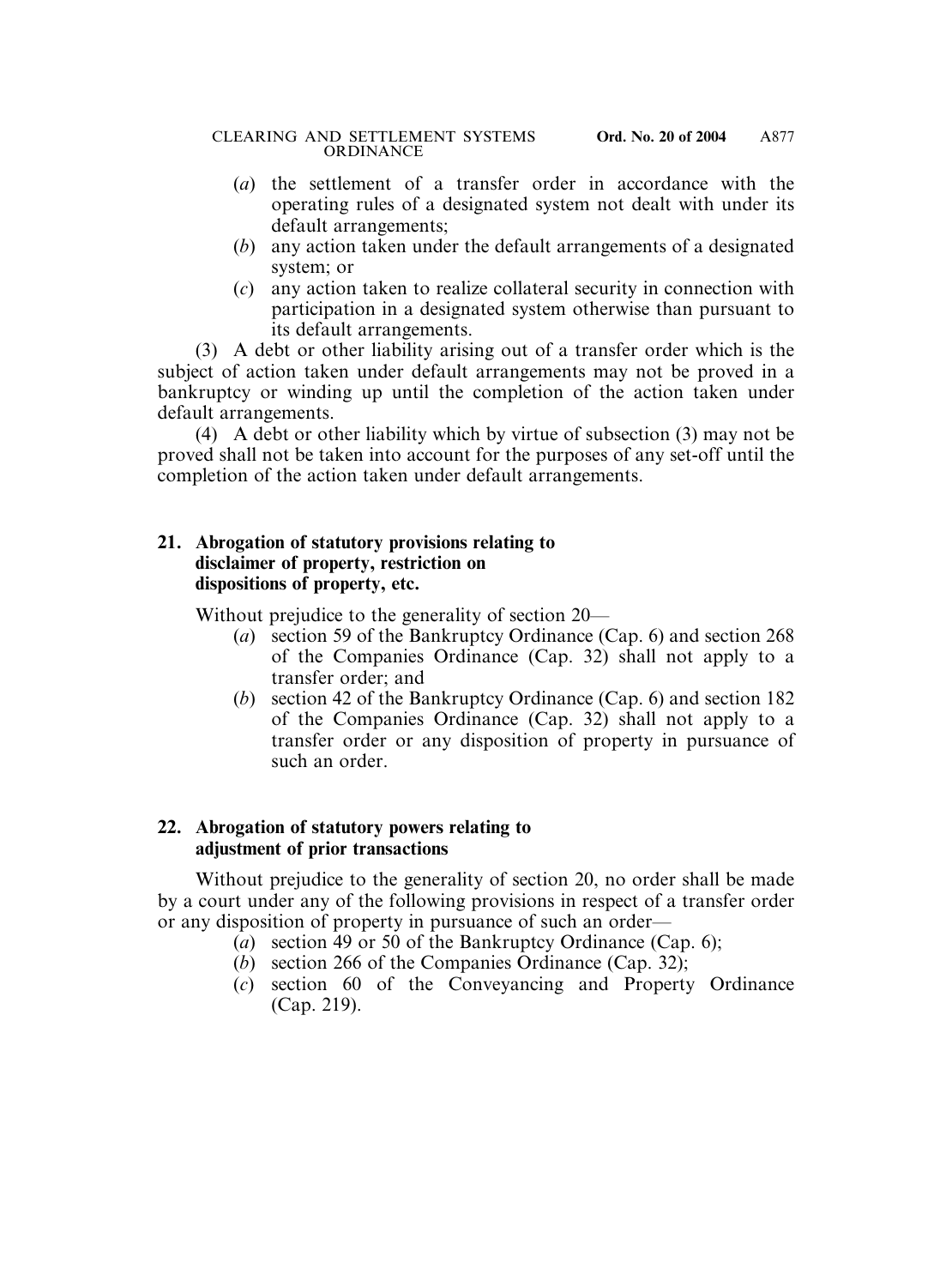## **23. Net sum payable on completion of default arrangements provable in insolvency proceedings**

(1) This section shall apply with respect to any net sum owed by or to a defaulting participant on the completion of the action taken under default arrangements.

(2) Where a court has made an order for bankruptcy or winding up of a participant, or where a resolution for voluntary winding up of a participant has been passed or a directors' voluntary winding up statement in respect of a participant has taken effect, the net sum referred to in subsection (1) shall be—

- (*a*) provable in the bankruptcy or winding up or, as the case may be, payable to the relevant insolvency office-holder; and
- (*b*) taken into account, where appropriate, under section 35 of the Bankruptcy Ordinance (Cap. 6) (as regards the bankruptcy) or under that section as applied under the Companies Ordinance (Cap. 32) (as regards the winding up).

(3) Subsection (2) applies notwithstanding section 34 or 35 of the Bankruptcy Ordinance (Cap. 6) and section 264 of the Companies Ordinance (Cap. 32).

## **24. Transfer orders entered into designated system after insolvency not affected**

(1) This Division shall not apply in relation to any transfer order given by a participant in a designated system which is entered into the designated system after—

- (*a*) the expiry of the day on which—
	- (i) a court makes an order for bankruptcy or winding up of the participant;
	- (ii) a resolution for voluntary winding up of the participant is passed; or
	- (iii) a directors' voluntary winding up statement in respect of the participant takes effect; or
- (*b*) the receipt by the system operator of notice of the event specified in paragraph (*a*),

whichever first occurs.

(2) Reference in subsection (1) to the expiry of the day on which an event specified in subsection  $(1)(a)$  occurs in relation to a participant in a designated system is a reference to—

(*a*) the expiry of that day according to Hong Kong time; or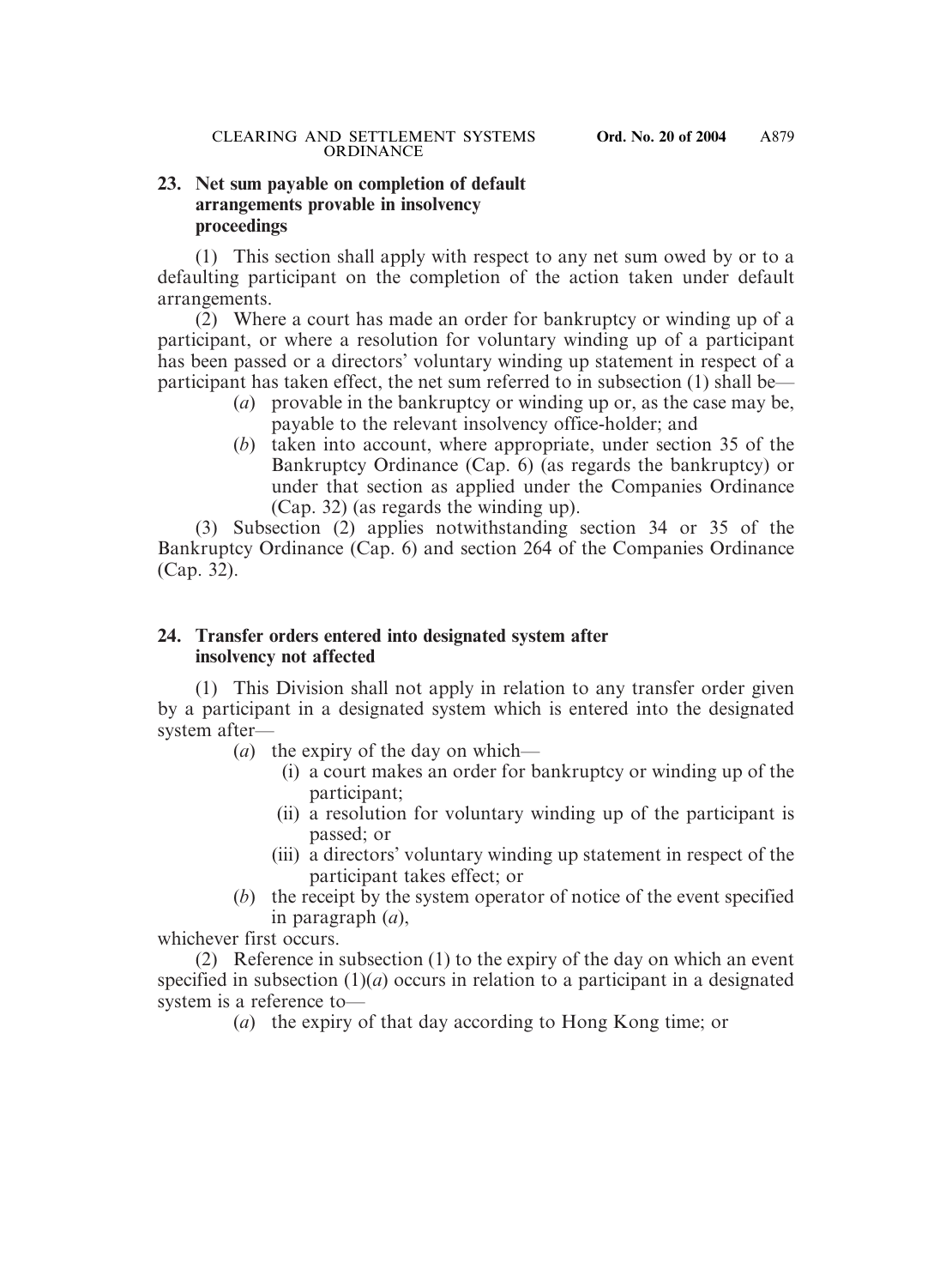(*b*) the expiry of the same calendar day according to local time in the place where the designated system is established,

whichever is the later.

(3) For the purposes of subsection  $(1)(b)$ , a system operator shall be taken to have received notice of an event mentioned in subsection  $(1)(a)$  if he deliberately failed to make enquiries as to that matter in circumstances in which a reasonable and honest person would have done so.

# **Division 4**—**Netting of obligations of insolvent participants**

# **25. Netting may be effected**

- (1) Where—
	- (*a*) a court has made an order for bankruptcy or winding up of a participant in a designated system;
	- (*b*) a resolution for voluntary winding up of a participant in a designated system has been passed; or
	- (*c*) a directors' voluntary winding up statement in respect of a participant in a designated system has taken effect,

then, notwithstanding any provision of the law of insolvency, the system operator of the designated system may effect the netting of all obligations owed to or by the participant incurred up to the point of time that applies for the purposes of section 24(1).

(2) Where any netting has been effected as provided in subsection (1), then—

- (*a*) the obligations that are netted shall be disregarded in the bankruptcy or winding up proceedings; and
- (*b*) any net obligation owed to or by the participant that has not been discharged—
	- (i) is payable to the participant and may be recovered for the benefit of his creditors; or
	- (ii) is provable in the bankruptcy or winding up,
	- as the case may be.

(3) A netting effected as provided in subsection (1) and any payment made by a participant as provided in subsection (2) shall not be voidable in the bankruptcy or winding up proceedings.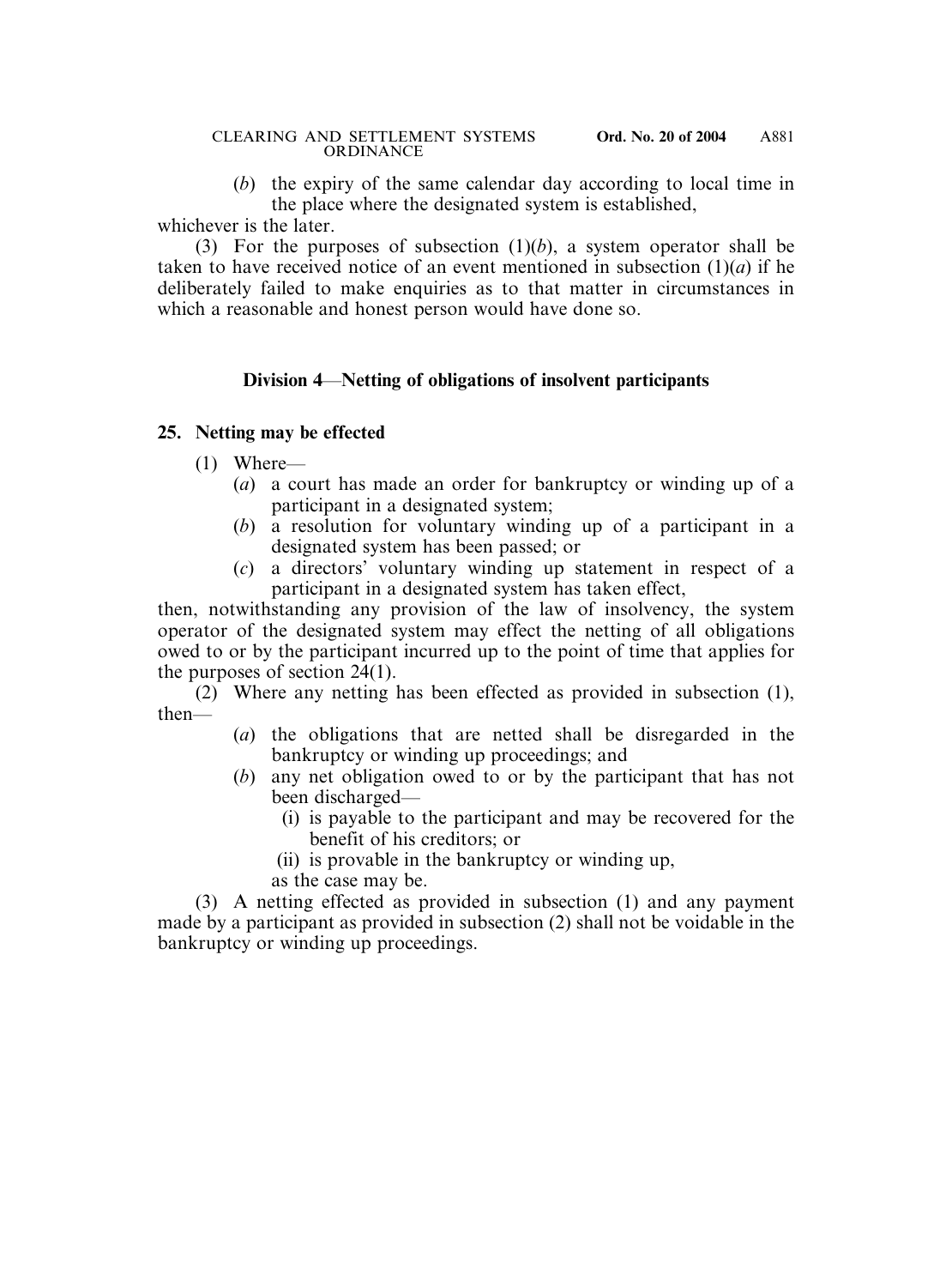## **Division 5**—**Miscellaneous**

#### **26. Law of insolvency in other jurisdictions**

(1) Notwithstanding any law to the contrary, a court shall not recognize or give effect to—

- (*a*) an order of a court exercising jurisdiction under the law of insolvency in a place outside Hong Kong; or
- (*b*) an act of a person appointed in a place outside Hong Kong to perform a function under the law of insolvency there,

in so far as the making of the order or doing of the act would be prohibited under this Part for a court in Hong Kong or a relevant insolvency officeholder.

(2) In subsection (1), "law of insolvency" (破產清盤法), in relation to a place outside Hong Kong, means any written law or rule of law of the place which is concerned with or in any way related to the bankruptcy, winding up or insolvency of a person.

# **27. Preservation of rights, etc. in underlying transactions**

- (1) This Part shall not operate to limit, restrict or otherwise affect—
	- (*a*) any right, title, interest, privilege, obligation or liability of a person resulting from the underlying transaction in respect of a transfer order which has been entered into a designated system; or
	- (*b*) any investigation, legal proceedings or remedy in respect of any such right, title, interest, privilege, obligation or liability.
- (2) Nothing in subsection (1) shall be construed to require—
	- (*a*) the unwinding of any netting effected by the system operator of a designated system, whether pursuant to its default arrangements or otherwise;
	- (*b*) the revocation of any transfer order given by a participant which is entered into a designated system; or
	- (*c*) the reversal of a payment or settlement made under the operating rules of a designated system.

#### **28. Right of relevant insolvency office-holder to recover gain from transaction at undervalue between 2 participants**

(1) This section applies to any transaction between 2 participants in a designated system that—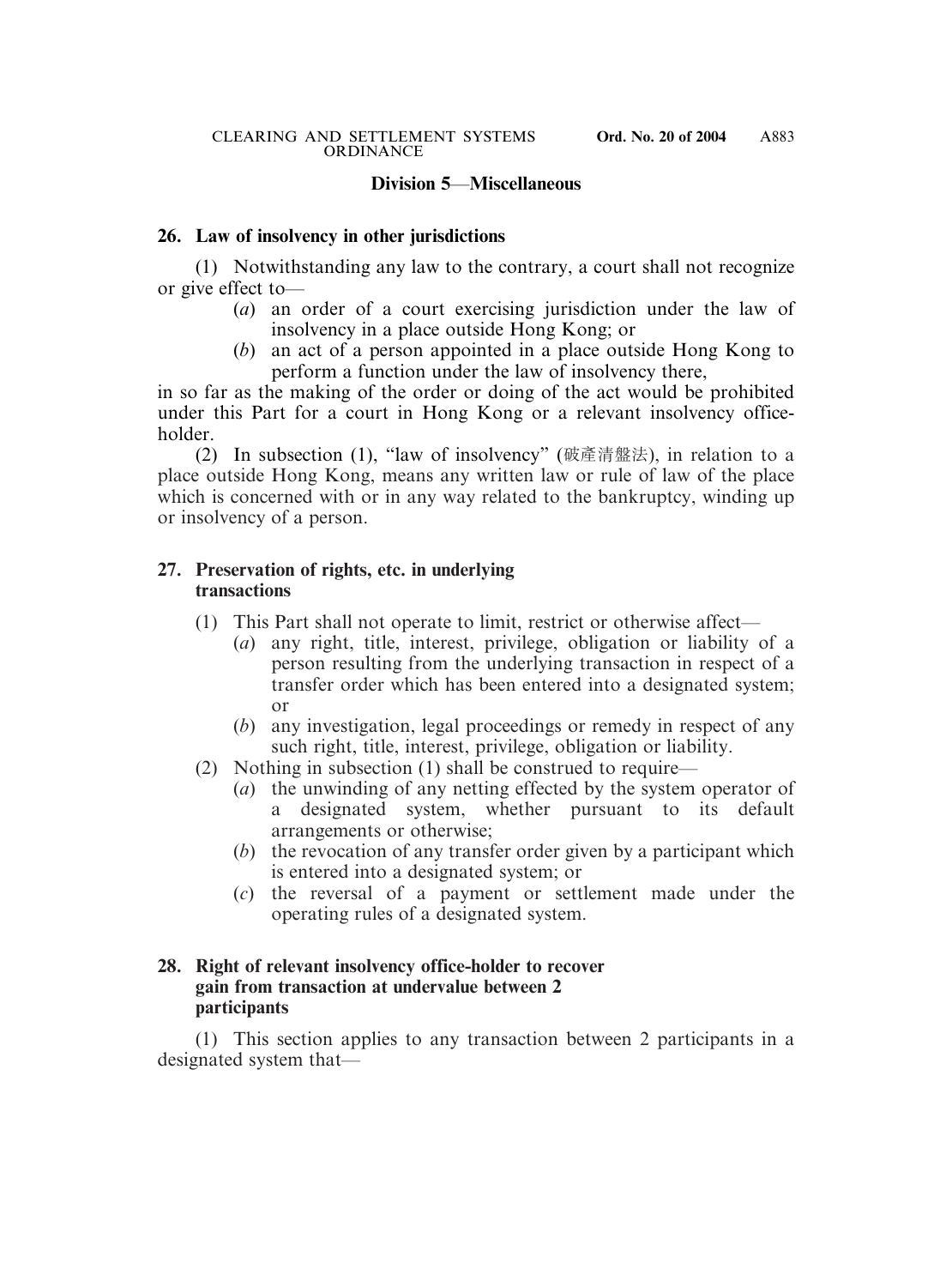- (*a*) is entered into at an undervalue to the gain of one of the participants ("first participant"); and
- (*b*) was entered into at any time during the period of 6 months ending with—
	- (i) the presentation of a petition for the bankruptcy or winding up of the other participant ("second participant") or his principal;
	- (ii) the passing of a resolution for voluntary winding up of the second participant or his principal; or
	- (iii) the making of a directors' voluntary winding up statement in respect of the second participant or his principal.

(2) A relevant insolvency office-holder acting in respect of the second participant to a transaction to which this section applies or his principal may, unless a court otherwise orders, recover from the first participant to the transaction an amount equivalent to the gain made from the transaction.

(3) For the purposes of this section, a transaction is entered into at an undervalue if it is entered into—

- (*a*) on terms that provide for the second participant or his principal to receive no consideration; or
- (*b*) for a consideration the value of which, in money or money's worth, is less than the value, in money or money's worth, of the consideration provided by the second participant or his principal.

(4) At the request of a system operator or settlement institution of a designated system the Monetary Authority may, by notice published in the Gazette, exempt the system operator or settlement institution from the application of this section; and where such an exemption is in effect this section shall not apply in respect of any transaction entered into by the system operator or settlement institution (as the case may be) as first participant in his capacity as such system operator or settlement institution.

(5) For the avoidance of doubt, nothing in this section has the effect of derogating from section 20(2) or 22.

## **29. Right of relevant insolvency office-holder to recover transfer between 2 participants giving unfair preference**

(1) This section applies to any transfer of funds or securities from one participant in a designated system to another, being—

(*a*) a transfer to which section 19 applies (other than a transfer that forms part of a transaction to which section 28 applies);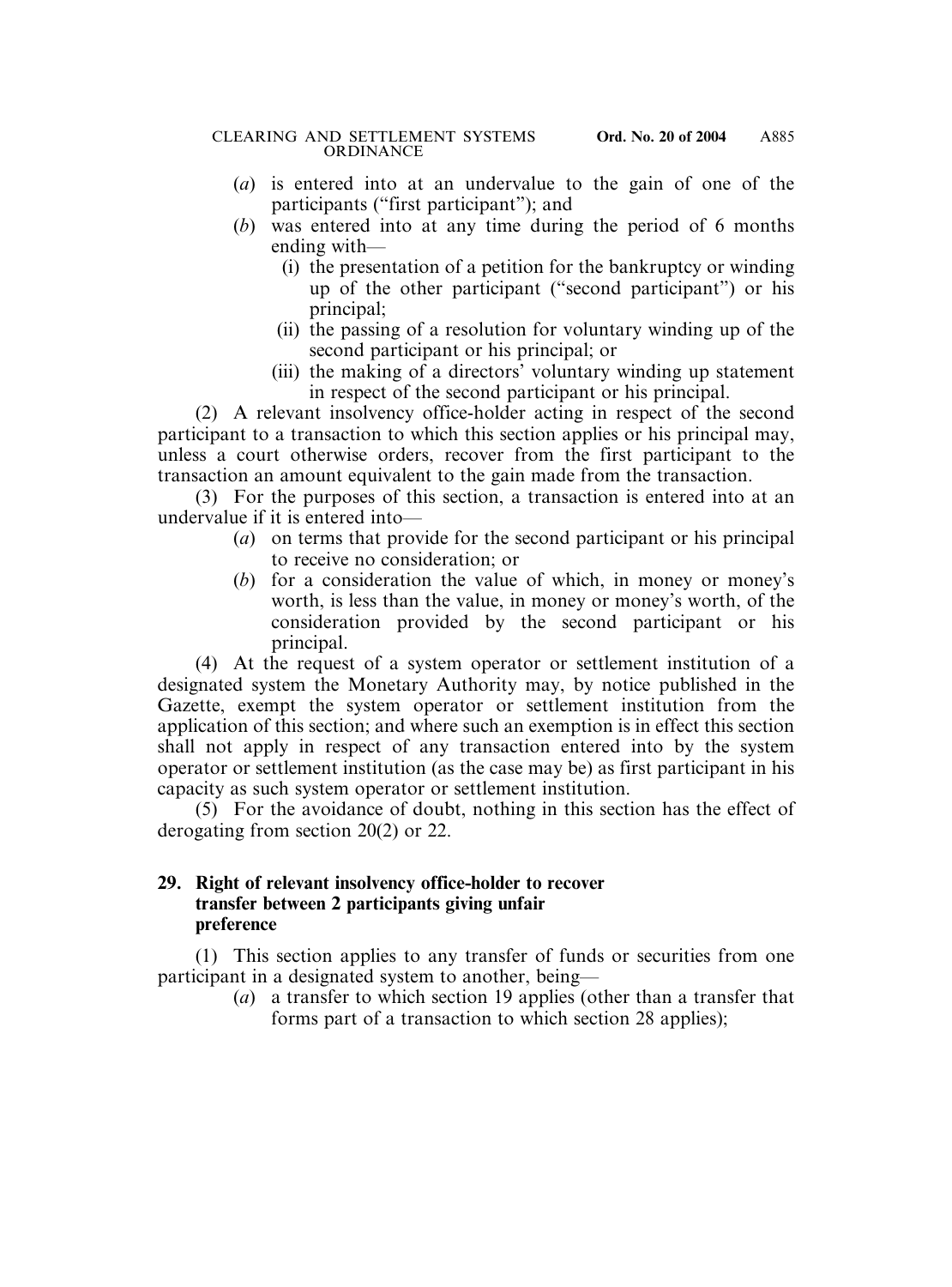- (*b*) a transfer by which the participant who is the recipient of the transfer ("first participant") is given an unfair preference by the participant making the transfer ("second participant") or by the principal of the second participant acting through the second participant; and
- (*c*) a transfer that is effected at any time during the period of 6 months ending with—
	- (i) the presentation of a petition for the bankruptcy or winding up of the second participant or his principal;
	- (ii) the passing of a resolution for voluntary winding up of the second participant or his principal; or
	- (iii) the making of a directors' voluntary winding up statement in respect of the second participant or his principal.

(2) A relevant insolvency office-holder acting in respect of the second participant to a transfer to which this section applies or his principal may, unless a court otherwise orders, recover from the first participant to the transfer an amount equivalent to the value of the transfer.

(3) For the purposes of this section, a transfer is a transfer as described in subsection  $(1)(b)$  if—

- (*a*) the first participant is a creditor of, or is a surety or guarantor for any debts or liabilities of, the second participant or his principal;
- (*b*) the transfer has the effect of putting the first participant into a position which, in the event of the bankruptcy or winding up of the second participant or his principal, will be a better position than the position he would have been in if the transfer had not been made; and
- (*c*) the second participant in deciding to make the transfer, or the second participant's principal in deciding to cause him to make the transfer, is influenced by a desire to produce in relation to the first participant, the effect described in paragraph (*b*).

(4) At the request of a system operator or settlement institution of a designated system the Monetary Authority may, by notice published in the Gazette, exempt the system operator or settlement institution from the application of this section; and where such an exemption is in effect this section shall not apply in respect of any transfer effected by the system operator or settlement institution (as the case may be) as first participant in his capacity as such system operator or settlement institution.

(5) For the avoidance of doubt, nothing in this section has the effect of derogating from section 20(2) or 22.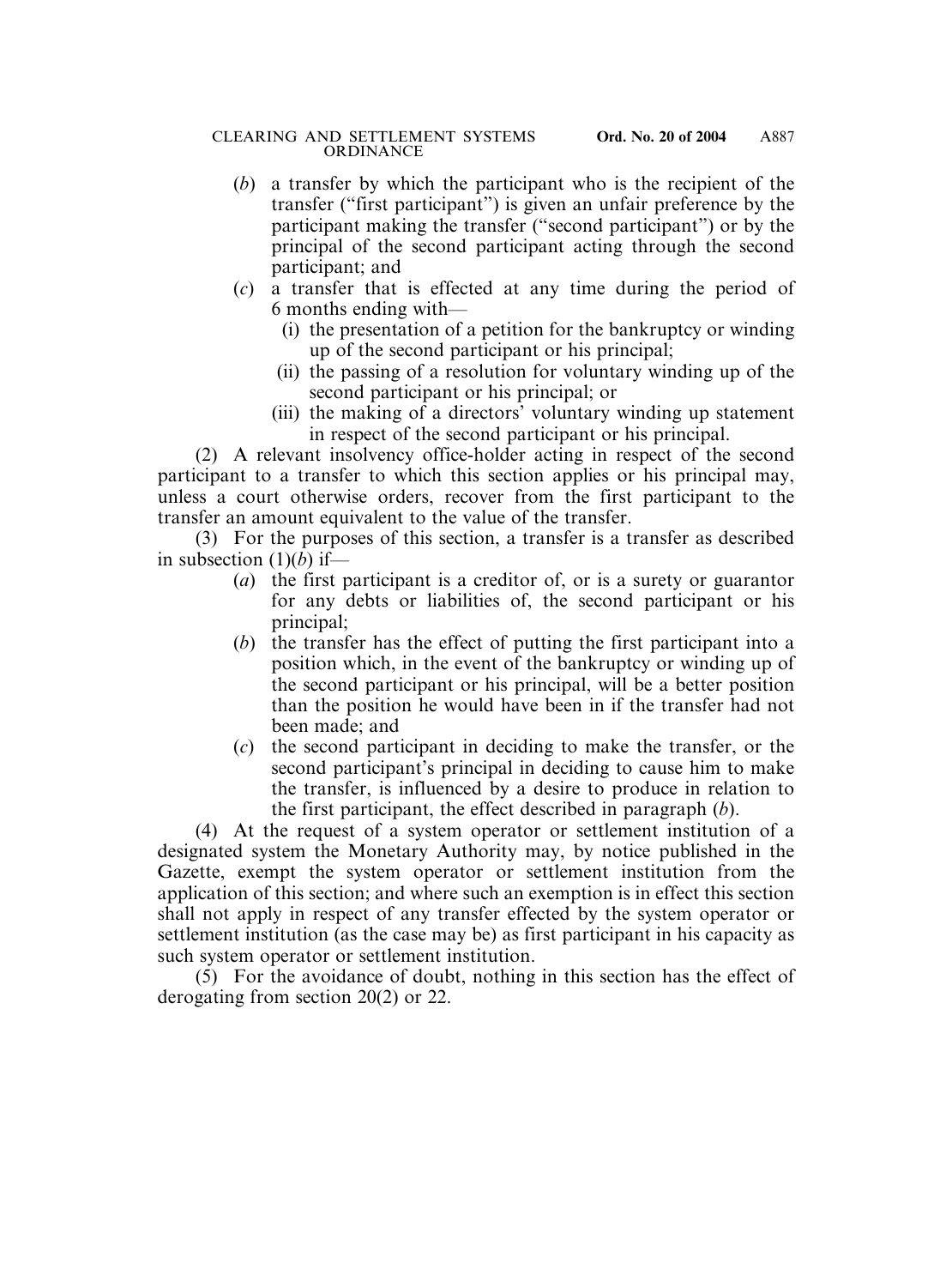### **30. Duty to report on completion of default proceedings**

(1) The system operator and settlement institution of a designated system shall, not later than 6 days after the completion of any action taken under the default arrangements of the system in respect of a defaulting participant, together prepare in writing and give to the persons specified in subsection (3) a report ("default proceedings report") on such action taken.

- (2) A default proceedings report—
	- (*a*) shall state the net sum (if any) certified by the system operator or settlement institution to be payable by or to the defaulting participant, or the fact that no sum is so payable (as the case may be); and
	- (*b*) may contain such other particulars in respect of the action taken as the system operator and settlement institution consider appropriate.
- (3) The persons specified for the purposes of subsection (1) are—
	- (*a*) the Monetary Authority; and
	- (*b*) any relevant insolvency office-holder acting in relation to the defaulting participant to whom the report relates or that defaulting participant's estate or, if there is no such relevant insolvency office-holder, the defaulting participant to whom the report relates.

(4) Where the Monetary Authority receives pursuant to subsection (1) a default proceedings report he may publish notice of that fact in such manner as he considers appropriate to bring it to the attention of creditors of the defaulting participant to whom the report relates.

(5) A relevant insolvency office-holder or defaulting participant who has received pursuant to subsection (1) a default proceedings report, shall, if so requested by a creditor of the defaulting participant to whom the report relates—

- (*a*) make the report (or a copy of it) available for inspection by the creditor; and
- (*b*) supply to the creditor all or any part of that report (or a copy of it), subject to receipt of payment of such reasonable fee as the relevant insolvency office-holder or defaulting participant (as the case may be) determines.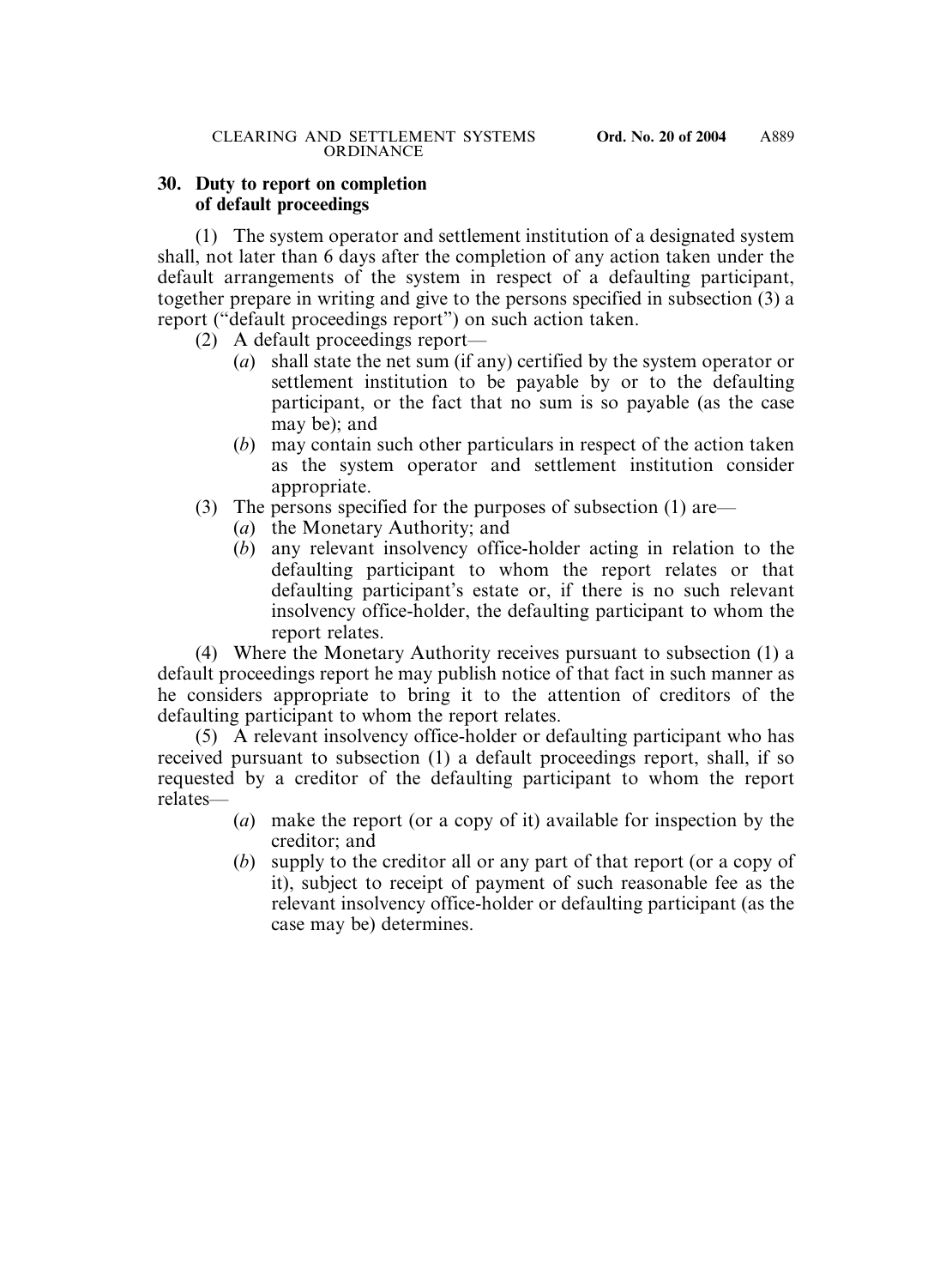## **31. Obligation of participant to notify of bankruptcy or winding up**

(1) A participant in a designated system shall notify the system operator of the system and the Monetary Authority forthwith if there comes to his knowledge any of the following circumstances occurring in Hong Kong, or any analogous circumstances occurring outside Hong Kong, namely—

- (*a*) the presentation of a petition for the bankruptcy or winding up of the participant;
- (*b*) the making of an order for bankruptcy or winding up of the participant;
- (*c*) the passing of a resolution for voluntary winding up of the participant; or
- (*d*) the making of a directors' voluntary winding up statement in respect of the participant.

(2) A failure by a participant to notify a system operator or the Monetary Authority of a relevant event referred to in subsection (1) within the time required under that subsection is not a contravention of that subsection if the system operator or Monetary Authority (as the case may be) was already aware of the relevant event by that time.

# **32. Order releasing relevant insolvency office-holder from obligations in relation to default proceedings**

A court may, on an application by a relevant insolvency office-holder, make such order as it considers appropriate altering or releasing him from compliance with the functions of his office to the extent that those functions are affected by the fact that action under default arrangements is being or could be taken, or has been or could have been taken.

## **33. Enforcement of judgments over property of participant as judgment debtor**

(1) This section applies to any property of a participant in a designated system that—

- (*a*) has been provided as collateral security in favour of a system operator or settlement institution of the system; and
- (*b*) is held by or deposited with that system operator or settlement institution for the purpose of securing liabilities arising directly in connection with the clearing or settlement of those transfer orders issued by the participant.

(2) Except with the consent of the system operator or settlement institution mentioned in subsection (1)—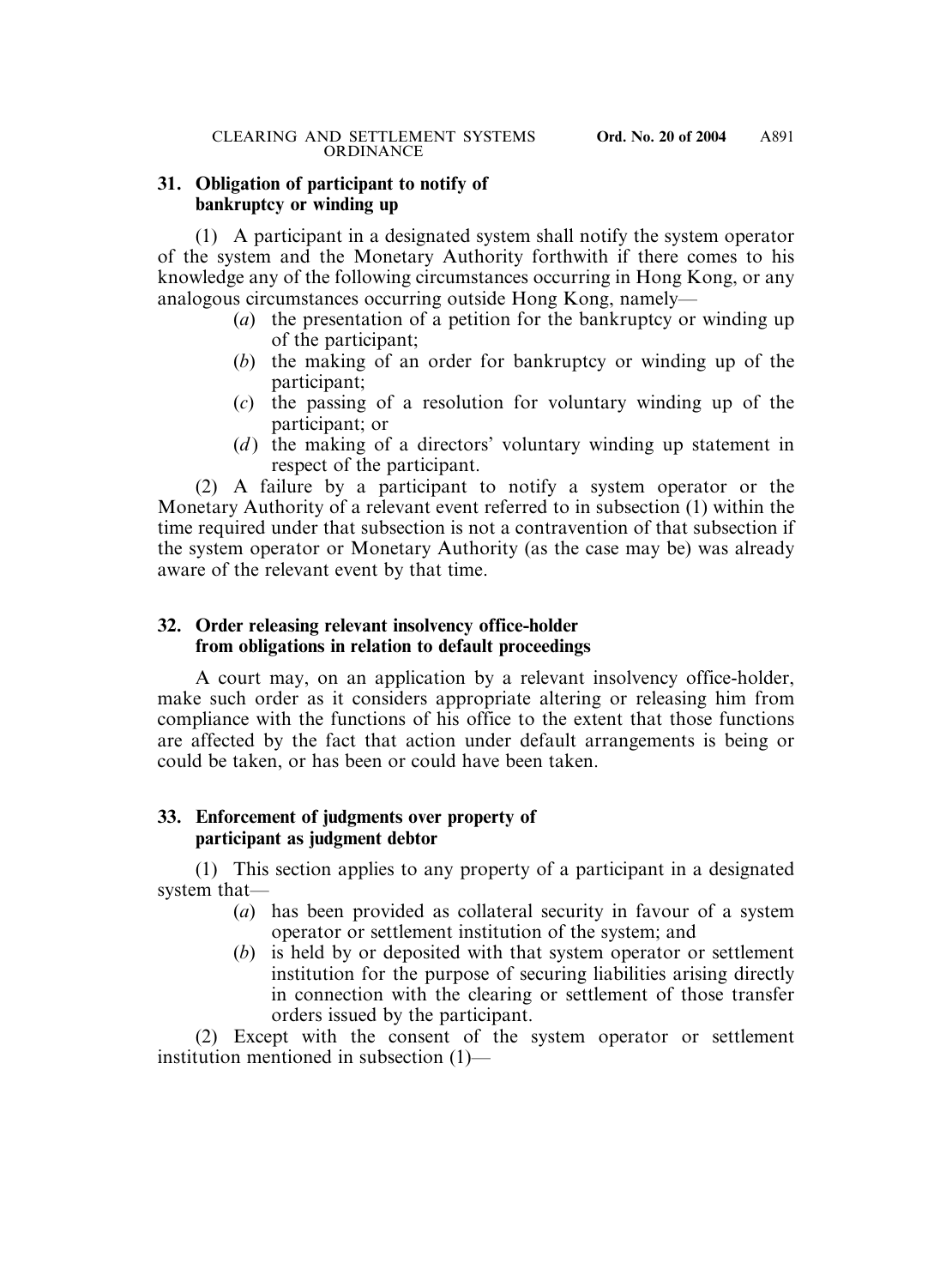- (*a*) no execution or other legal process for the enforcement of a judgment or order shall be commenced or continued; and
- (*b*) no distress shall be levied,

in respect of property to which this section applies; but this subsection does not apply to a person seeking to enforce any interest in or security over the property.

(3) Where by virtue of subsection (2) a person would not be entitled to enforce a judgment or order against any property, any injunction or other remedy granted with a view to facilitating the enforcement of any such judgment or order shall not extend to that property.

## PART 4

#### APPEALS TRIBUNAL

## **34. Establishment of Clearing and Settlement Systems Appeals Tribunal**

(1) There is established by this section a tribunal to be known as the "Clearing and Settlement Systems Appeals Tribunal" in English and "結算及交 收系統上訴審裁處" in Chinese.

(2) For the purpose of reviewing any decision referred to the Tribunal under this Part, the Tribunal is to consist of—

- (*a*) the Chairman of the Tribunal; and
- (*b*) such number of persons, not being fewer than 2, from the panel referred to in subsection (4) as the Financial Secretary may, on the recommendation of the Chairman of the Tribunal, appoint for that purpose.

(3) The Chief Executive shall, on the recommendation of the Chief Justice, appoint to be the Chairman of the Tribunal a person who is—

- (*a*) a judge, or a deputy judge, of the Court of First Instance;
- (*b*) a former Justice of Appeal of the Court of Appeal; or
- (*c*) a former judge, or a former deputy judge, of the Court of First Instance.

(4) The Chief Executive shall appoint a panel of persons, not being public officers, whom he considers suitable for appointment as members of the Tribunal.

(5) The Chairman of the Tribunal (except where the Chairman is a judge, or a deputy judge, of the Court of First Instance), and members, of the Tribunal may be paid, as a fee for their services, such amount as the Chief Executive considers appropriate. Those amounts payable to the Chairman of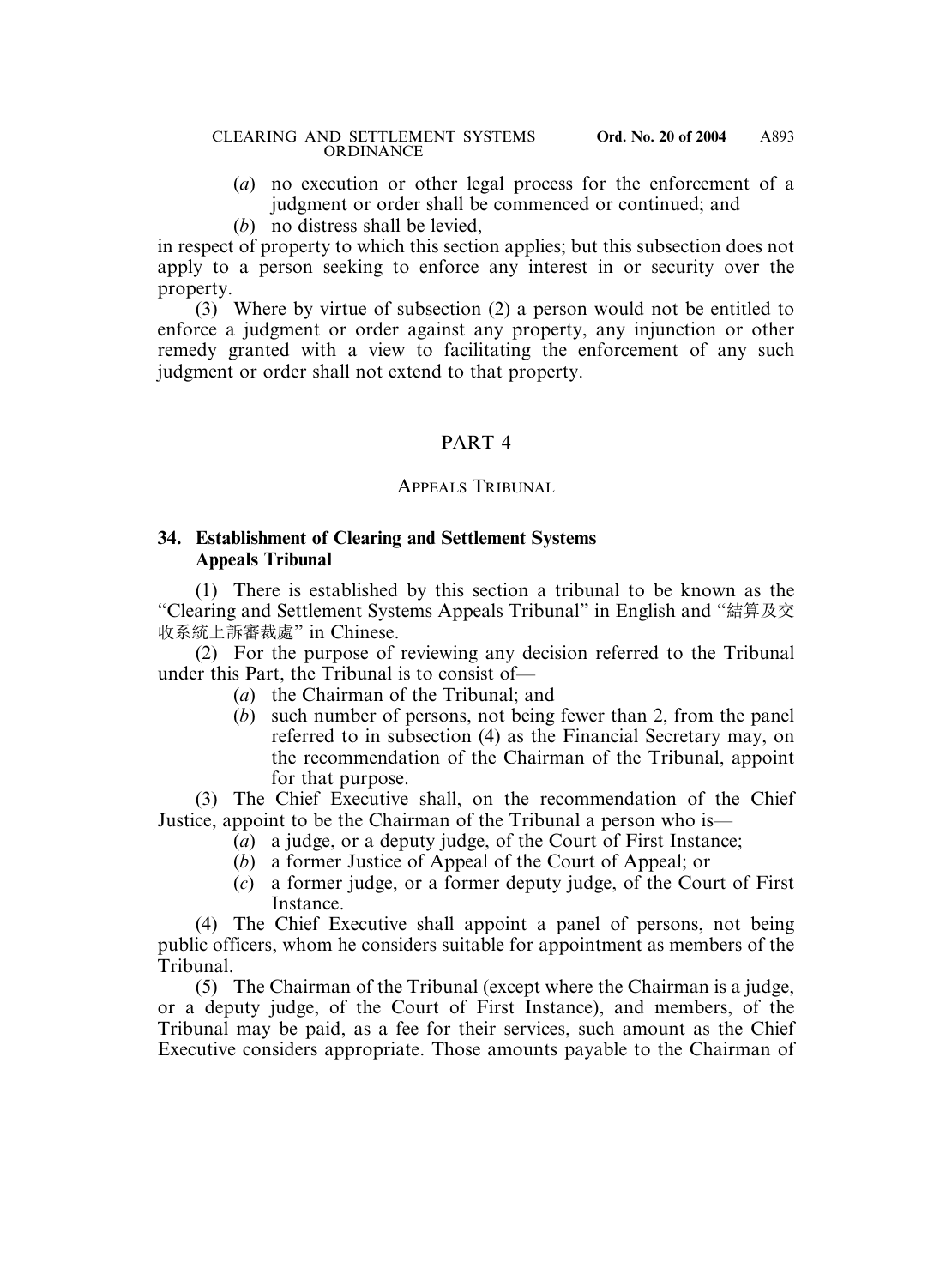the Tribunal shall be a charge on the general revenue, and those amounts payable to the members shall be a charge on the Exchange Fund established under section 3 of the Exchange Fund Ordinance (Cap. 66).

(6) Schedule 1 has effect with respect to the Tribunal.

(7) Subject to this section and Schedule 1 and to rules made under section 40, the Chairman of the Tribunal may determine the procedures and practice of the Tribunal.

## **35. Review of decisions by Tribunal**

(1) Any person who is aggrieved by a decision of the Monetary Authority under section 4(1), 5(1), 16(1) or 17(1) may refer the decision to the Tribunal for review.

(2) A reference to the Tribunal under subsection (1) by a person aggrieved is—

(*a*) to be made in writing;

- (*b*) to be made—
	- (i) if the reference relates to a decision of the Monetary Authority under section 4(1) or 5(1), within 30 days after publication in the Gazette of the notice referred to in that section;
	- (ii) if the reference relates to a decision of the Monetary Authority under section 16(1) or 17(1), within 30 days after receiving notice in writing given by the Monetary Authority informing him of the decision,

or within such further time as the Tribunal may, in the circumstances of any particular case, think fit; and

(*c*) to state the grounds for the review.

(3) The Tribunal shall deliver to the Monetary Authority a copy of any reference under subsection (1) that it has received.

(4) A reference under subsection (1) does not suspend the decision to which the reference relates.

(5) As soon as practicable after receipt of a copy of a reference delivered under subsection (3), the Monetary Authority shall forward a copy of the decision to which the reference relates together with all other relevant papers in his possession to the Tribunal.

(6) On receipt of the copy of the decision, and of the papers, forwarded under subsection (5), the Tribunal shall review the decision in question and, after taking into account the stated grounds for the review, may make its determination to—

- (*a*) confirm, vary or set aside the decision; or
- (*b*) remit the matter to the Monetary Authority with any direction that it considers appropriate.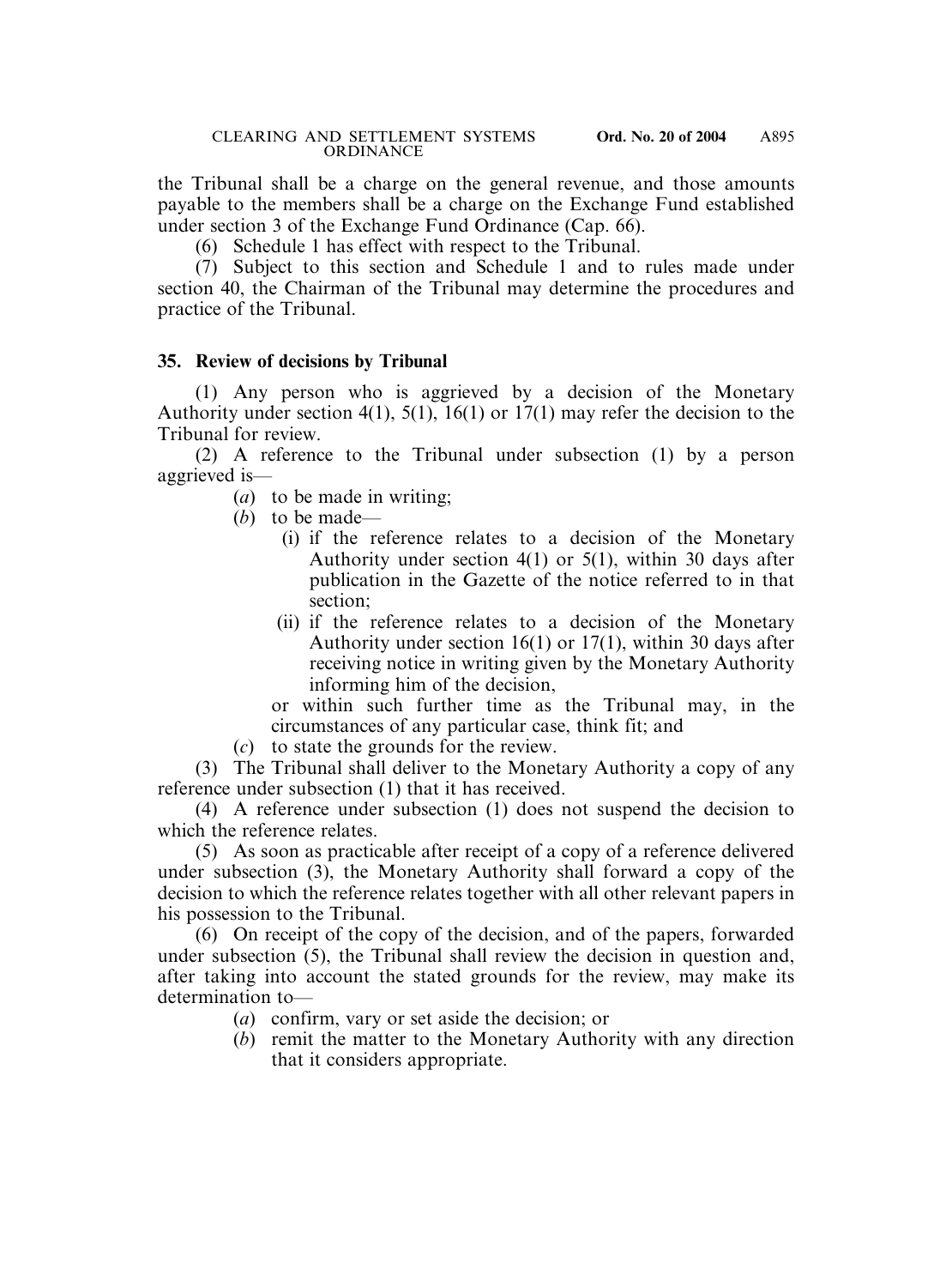(7) In reviewing a decision of the Monetary Authority, the Tribunal—

- (*a*) shall afford both the applicant and the Monetary Authority an opportunity of being heard; and
- (*b*) may determine that any matter of fact has been established if it has been established on the balance of probabilities.

(8) As soon as practicable after completing the review, the Tribunal shall deliver its determination made under subsection (6), with the reasons for its determination.

(9) A determination made by the Tribunal shall be recorded in writing and signed by the Chairman of the Tribunal, and shall then be registered in the Court of First Instance; and a determination so registered shall be deemed to be an order of the Court.

(10) The determination of the Tribunal is final and is not subject to appeal except on a point of law.

(11) For the purposes of any proceedings in a court of law, a document purporting to be a determination of the Tribunal that is signed by the Chairman of the Tribunal shall, in the absence of evidence to the contrary, be regarded as a determination of the Tribunal duly made, without proof of its making, or proof of signature, or proof that the person signing the determination was in fact the Chairman of the Tribunal.

# **36. Powers of Tribunal**

(1) In relation to a review of a decision of the Monetary Authority under this Ordinance, the Tribunal may—

- (*a*) receive and consider any material by way of oral evidence, written statements or documents, whether or not the material would be admissible in a court of law;
- (*b*) determine the manner in which any such material is received;
- (*c*) by notice in writing signed by the Chairman of the Tribunal, require a person to attend before it and, subject to subsection (2), to give evidence and produce any article, record or document in his possession or control relating to the subject matter of the review;
- (*d*) administer oaths:
- (*e*) examine or cause to be examined on oath or otherwise a person attending before it and require the person to answer truthfully any question which the Tribunal considers appropriate for the purpose of the review;
- (*f*) order a witness to provide evidence for the purpose of the review by affidavit;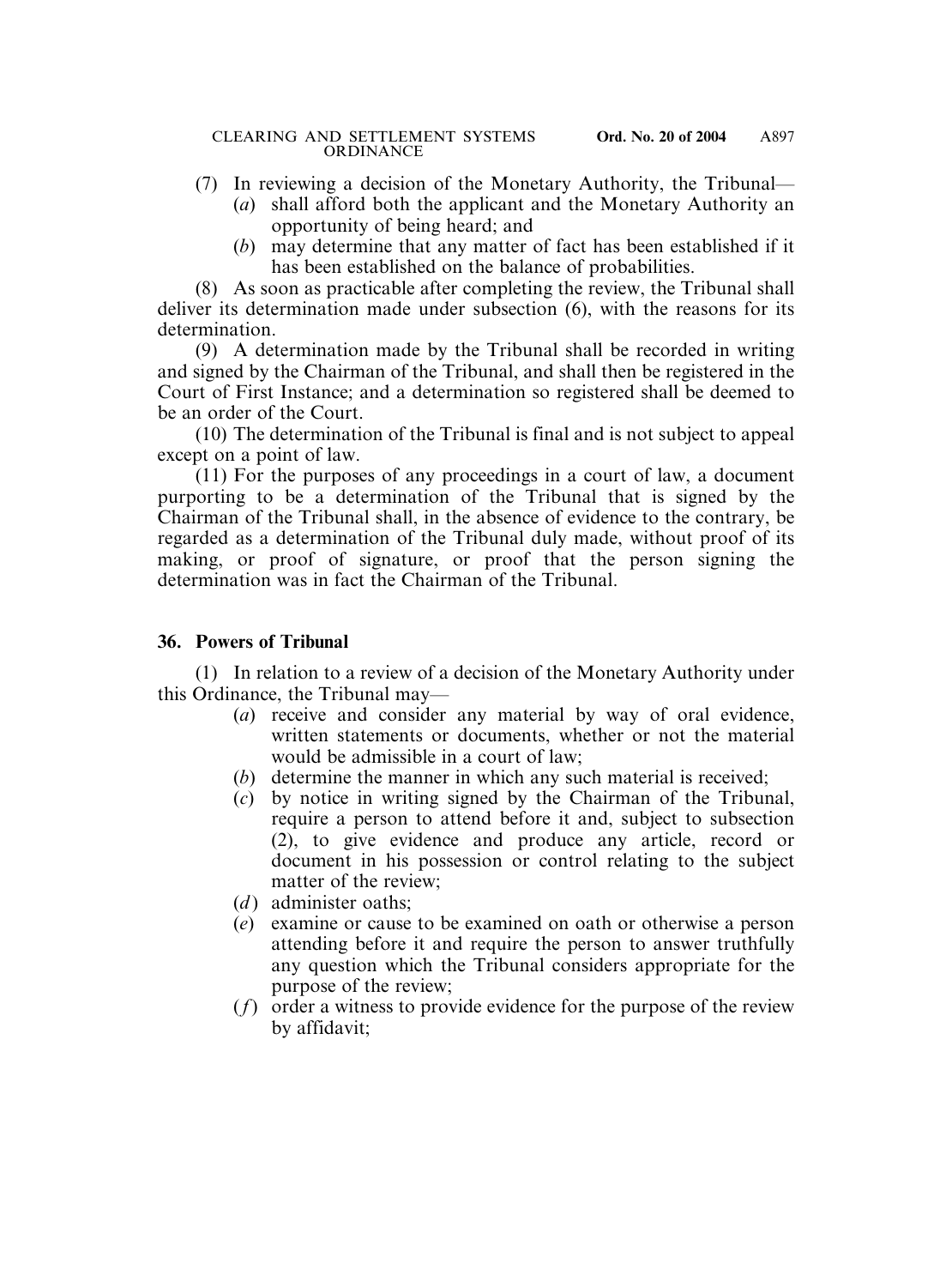- (*g*) order a person not to publish or otherwise disclose any material produced to the Tribunal;
- (*h*) prohibit the publication or disclosure of any material the Tribunal receives at any sitting, or any part of a sitting, that is held in camera;
- (*i*) stay any of the proceedings in the review on such grounds and on such terms and conditions as it considers appropriate having regard to the interests of justice;
- (*j*) determine the procedure to be followed in connection with the review;
- (*k*) order that costs be paid to any party to the review or any person who is required to attend before it for the purpose of the review;
- (*l*) hear an application for stay of proceedings for a review at any time before its determination is made; and
- (*m*) exercise such other powers or make such other orders as may be necessary for or ancillary to the conduct of the review or the performance of its functions.

(2) Nothing in subsection (1)(*c*), (*e*) or (*f*) empowers the Tribunal to require—

- (*a*) the banker or financial adviser of an applicant to disclose any information relating to the affairs of any person other than the applicant; or
- (*b*) a solicitor or counsel to disclose any privileged communication, whether oral or written, made to or by him in that capacity.
- (3) No person shall—
	- (*a*) fail to comply with an order, notice, prohibition or requirement of the Tribunal made or given under or pursuant to subsection (1);
	- (*b*) disrupt any sitting of the Tribunal or otherwise misbehaves during any such sitting;
	- (*c*) having been required by the Tribunal under subsection (1) to attend before the Tribunal, leave the place where his attendance is so required without the permission of the Tribunal;
	- (*d*) hinder or deter any person from attending before the Tribunal, giving evidence or producing any article, record or document, for the purpose of a review;
	- (*e*) threaten, insult or cause any loss to be suffered by any person who has attended before the Tribunal, on account of such attendance; or
	- (*f*) threaten, insult or cause any loss to be suffered by the Chairman, or any member, of the Tribunal at any time on account of the performance of his functions in that capacity.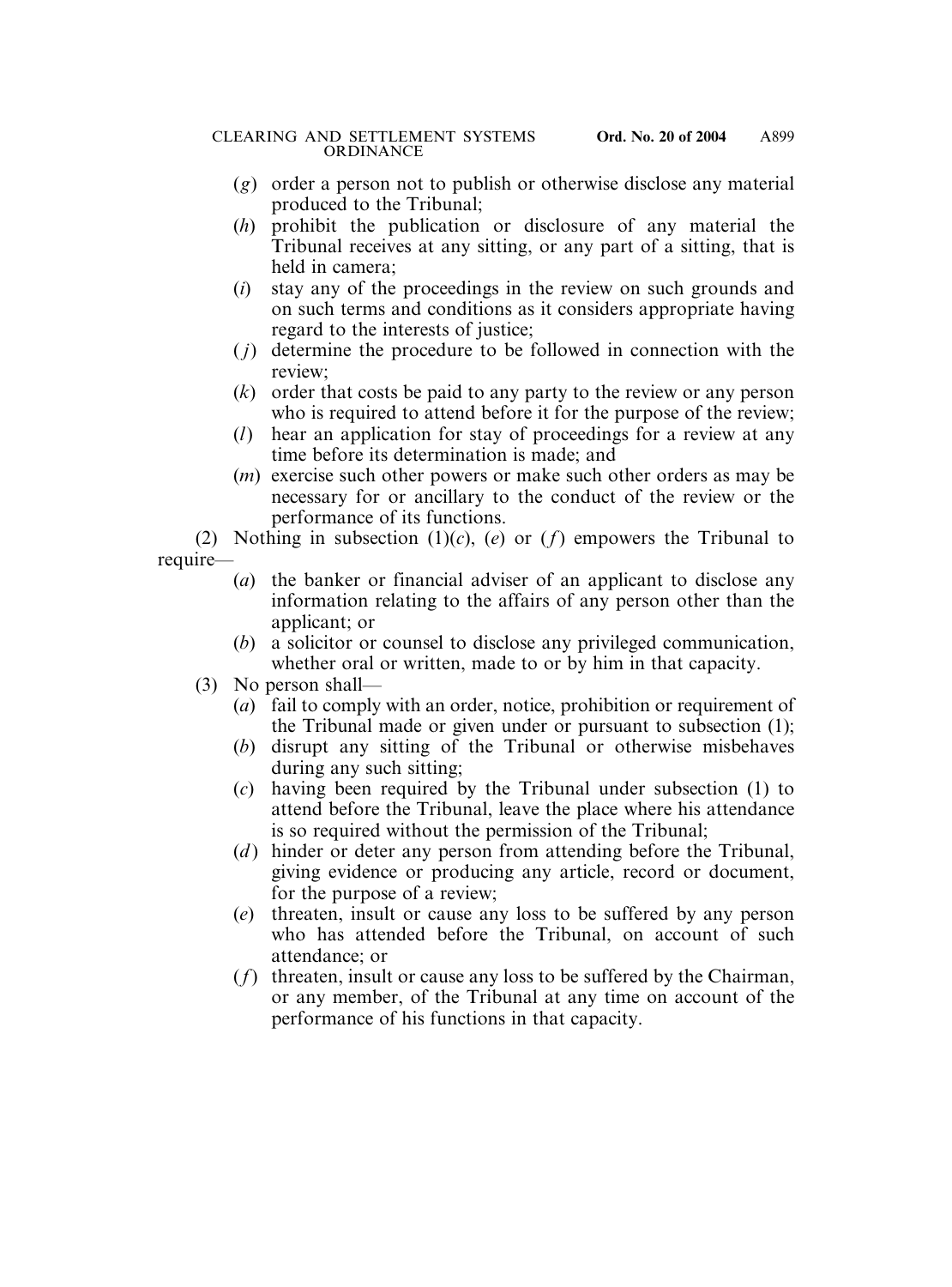(4) A person is not excused from complying with an order, notice, prohibition or requirement of the Tribunal made or given under or pursuant to subsection (1) only on the ground that to do so might tend to incriminate the person.

#### **37. Use of incriminating evidence given under compulsion**

Notwithstanding any other provisions of this Ordinance, where the Tribunal—

- (*a*) requires a person to give evidence under section  $36(1)(c)$ ;
- (*b*) requires a person to answer any question under section 36(1)(*e*);
- (*c*) orders a person to provide evidence under section 36(1)(*f*); or
- (*d*) otherwise requires or orders a person to provide any information under section 36(1)(*m*),

and the evidence, answer or information might tend to incriminate the person, then the requirement or order as well as the evidence, the question and answer, or the information shall not be admissible in evidence against the person in criminal proceedings in a court of law other than those in which the person is charged with an offence under section 36(3)(*a*), or under Part V of the Crimes Ordinance (Cap. 200), or for perjury, in respect of the evidence, answer or information.

# **38. Contempt dealt with by Tribunal**

(1) The Tribunal has the same powers as the Court of First Instance to punish for contempt.

(2) Without limiting the generality of the powers of the Tribunal under subsection (1), the Tribunal has the same powers as the Court of First Instance to punish for contempt, as if it were contempt of court, a person who, without reasonable excuse, commits any conduct falling within section 36(3).

(3) The Tribunal shall, in the exercise of its powers to punish for contempt under this section, adopt the same standard of proof as the Court of First Instance in the exercise of the same powers to punish for contempt.

(4) Notwithstanding anything in this section or any other provision of this Ordinance, no power may be exercised under or pursuant to this section to determine whether to punish any person for contempt in respect of any conduct in the following case, namely—

> (*a*) if criminal proceedings have previously been instituted against the person under section 36(3) in respect of the same conduct; and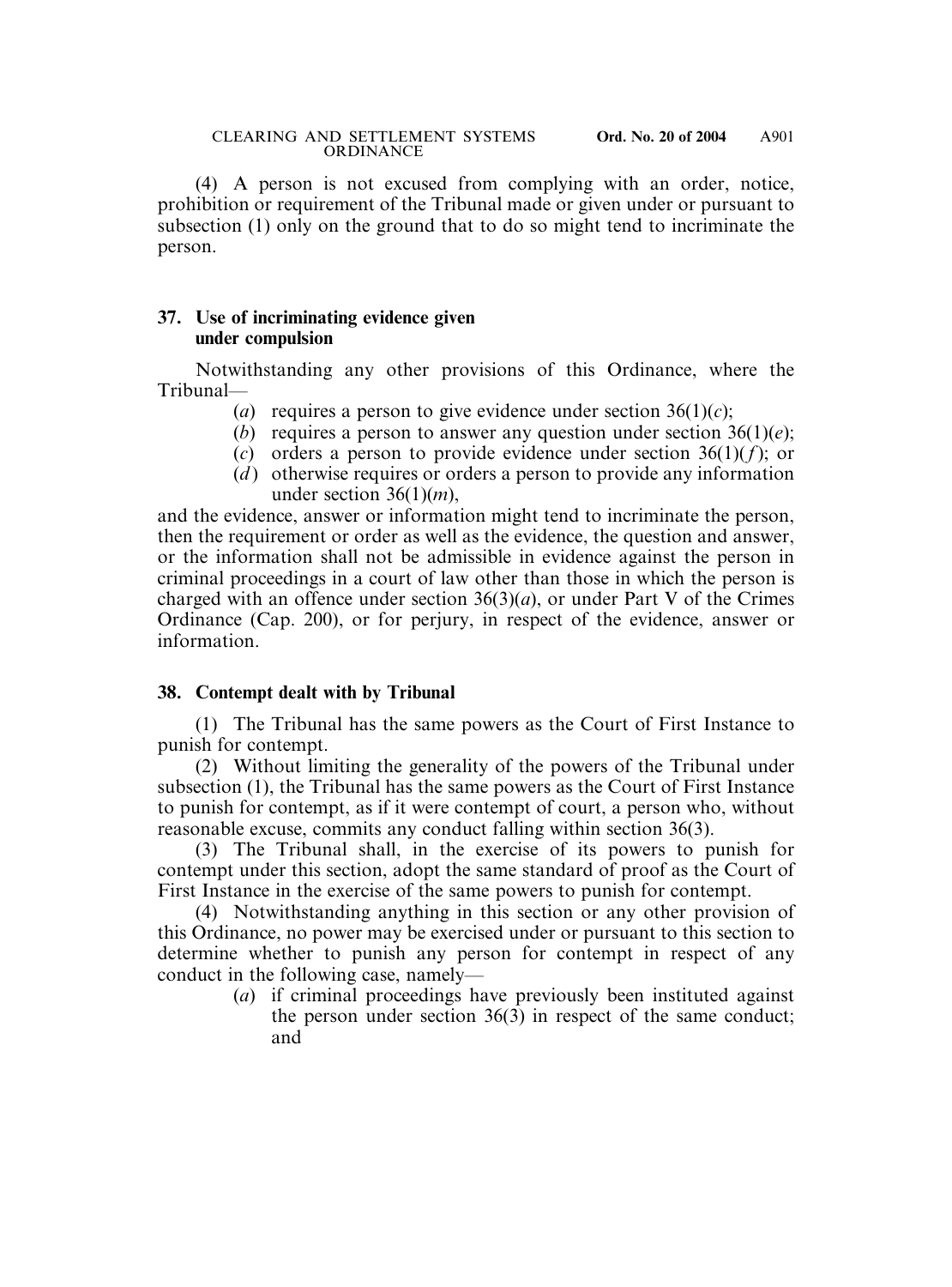- (*b*) if—
	- (i) those criminal proceedings remain pending; or
	- (ii) by reason of the previous institution of those criminal proceedings, no criminal proceedings may again be lawfully instituted against that person under that section in respect of the same conduct.

(5) Notwithstanding anything in this section or any other provision of this Ordinance, no criminal proceedings may be instituted against any person under section 36(3) in respect of any conduct in the following case, namely—

- (*a*) if any power has previously been exercised under or pursuant to this section to determine whether to punish the person for contempt in respect of the same conduct; and
- (*b*) if—
	- (i) proceedings arising from the exercise of such power remain pending; or
	- (ii) by reason of the previous exercise of such power, no power may again be lawfully exercised under or pursuant to this section to determine whether to punish the person for contempt in respect of the same conduct.

# **39. Appeal to Court of Appeal**

(1) An applicant or the Monetary Authority may, if dissatisfied with a determination delivered under section 35(8), appeal to the Court of Appeal against the determination on a point of law.

(2) Where an appeal has been lodged under subsection (1) the Court of Appeal may, on application made to it, order a stay of execution of the determination of the Tribunal, subject to such conditions as to costs, payment of money into the Tribunal or otherwise as the Court of Appeal considers appropriate; but the lodging of an appeal under subsection (1) does not of itself operate as a stay of execution of the determination of the Tribunal.

(3) The Court of Appeal may affirm, set aside or vary the determination appealed against, or may remit the matter in question to the Tribunal with such directions as it considers appropriate.

(4) The Rules of the High Court (Cap. 4 sub. leg. A) apply in relation to such an appeal to the extent that those Rules are not inconsistent with this Ordinance.

(5) In an appeal under this section, the Court of Appeal may make such order for payment of costs as it considers appropriate.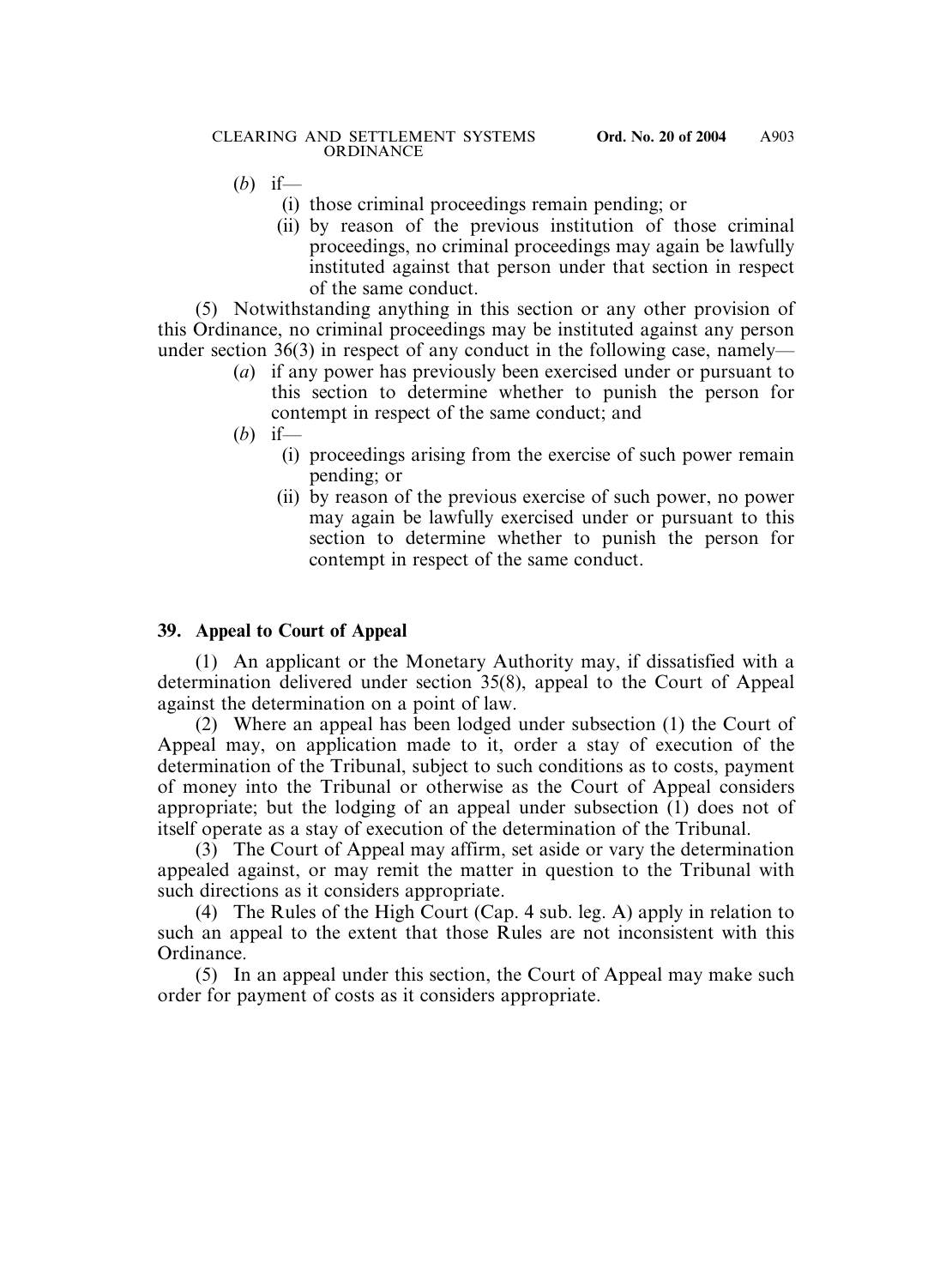#### **40. Power of Chief Justice to make rules**

The Chief Justice may make rules—

- (*a*) providing for matters of procedure, or other matters, relating to requests for review, or reviews, under this Part, which are not provided for in this Part or section 4 of Schedule 1;
- (*b*) providing for the issue or service of any document (however described) for the purposes of this Part or section 4 of Schedule 1; or
- (*c*) prescribing anything required to be prescribed under this Part or section 4 of Schedule 1.

# PART 5

#### **OFFENCES**

## **41. Contravention of provisions of Part 2**

(1) A person who, without reasonable excuse, contravenes section 6(1) commits an offence and is liable—

- (*a*) on conviction upon indictment, to a fine of \$400,000 and to imprisonment for 2 years; and
- (*b*) in the case of a continuing offence, to a further fine of \$10,000 for every day during which the offence continues.

(2) A person who, without reasonable excuse, contravenes section 6(2) commits an offence and is liable—

- (*a*) on conviction upon indictment, to a fine of \$400,000; and
- (*b*) in the case of a continuing offence, to a further fine of \$10,000 for every day during which the offence continues.

(3) Where there is a contravention of a requirement set out in section 7(1) as regards any designated system, every system operator and settlement institution of the system commits an offence and is liable on conviction upon indictment to a fine of \$400,000.

(4) A person who contravenes section 7(3) commits an offence and is liable on conviction upon indictment to a fine of \$400,000.

(5) A person who fails to comply with a request made under section 12(1) commits an offence and is liable—

- (*a*) on conviction upon indictment, to a fine of \$400,000 and to imprisonment for 2 years; and
- (*b*) in the case of a continuing offence, to a further fine of \$10,000 for every day during which the offence continues.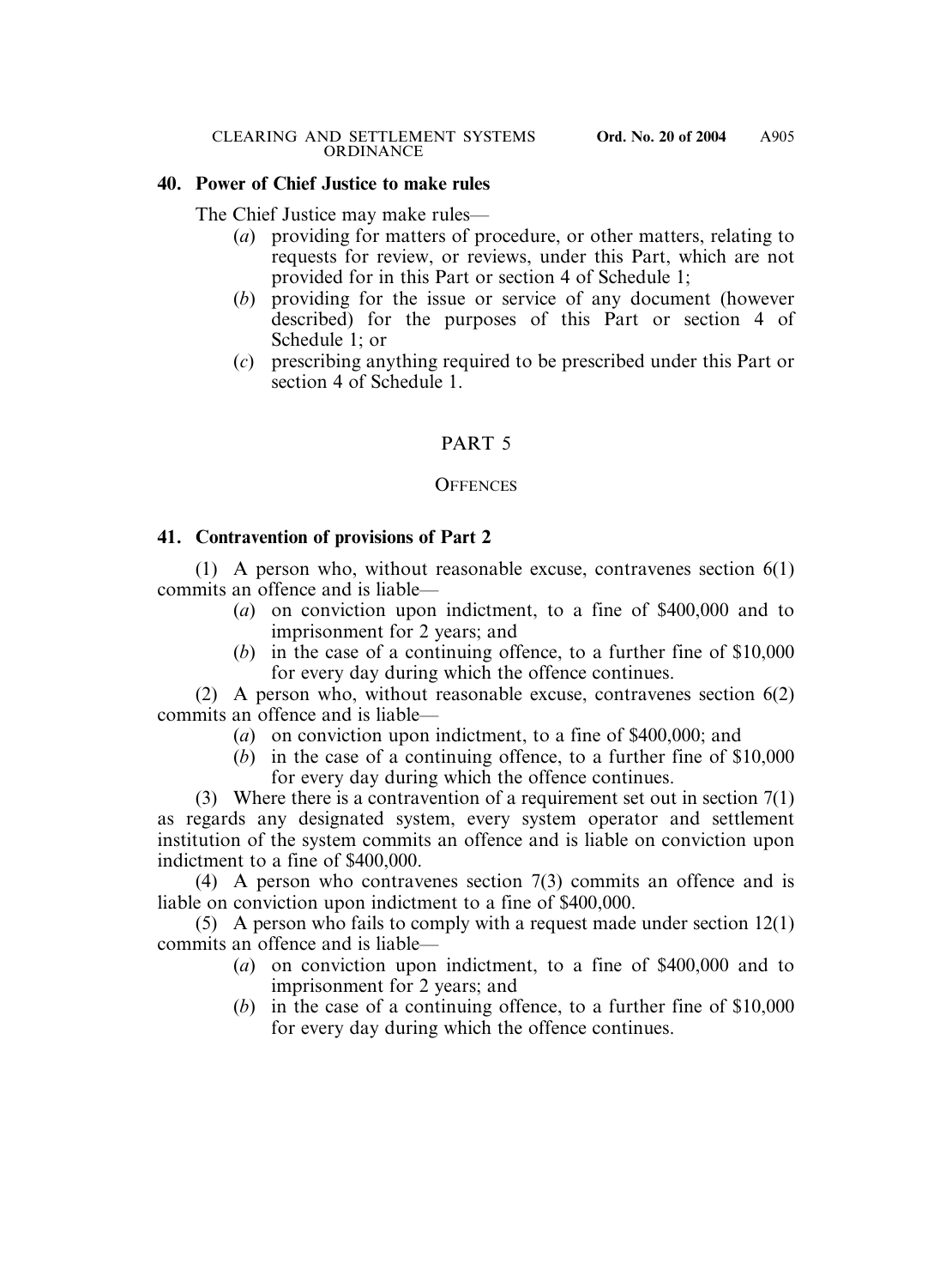(6) A person who fails to comply with a direction given under section 13(1) commits an offence and is liable—

- (*a*) on conviction upon indictment, to a fine of \$400,000 and to imprisonment for 2 years; and
- (*b*) in the case of a continuing offence, to a further fine of \$10,000 for every day during which the offence continues.

(7) It is a defence for a person charged with an offence under subsection

- $(3)$ ,  $(5)$  or  $(6)$  to prove that—
	- (*a*) the requirement, request or direction (as the case may be) to which the charge relates concerns an aspect of the management or operations of the designated system other than an aspect for which the person is responsible; or
	- (*b*) he took all reasonable steps to ensure that the requirement, request or direction (as the case may be) to which the charge relates was complied with.

# **42. Contravention of provisions of Part 3**

(1) A person who contravenes section 30(1) commits an offence and is liable on conviction upon indictment to a fine of \$200,000 and to imprisonment for 1 year.

(2) A person who contravenes section 31 commits an offence and is liable on conviction upon indictment to a fine of \$400,000 and to imprisonment for 2 years.

# **43. Contravention of provision of Part 4**

A person who, without reasonable excuse, contravenes section 36(3) commits an offence and is liable on conviction upon indictment to a fine of \$1,000,000 and to imprisonment for 2 years.

# **44. Contravention of provisions of Part 6**

(1) A person who contravenes section 50(1) commits an offence and is liable on conviction upon indictment to a fine of \$1,000,000 and to imprisonment for 2 years.

(2) A person who, knowing that a condition referred to in section 50(5) has been attached to a disclosure of information made pursuant to section 50(3) or (4), contravenes, or aids, abets, counsels or procures any person to contravene, that condition commits an offence and is liable on conviction upon indictment to a fine of \$1,000,000 and to imprisonment for 2 years.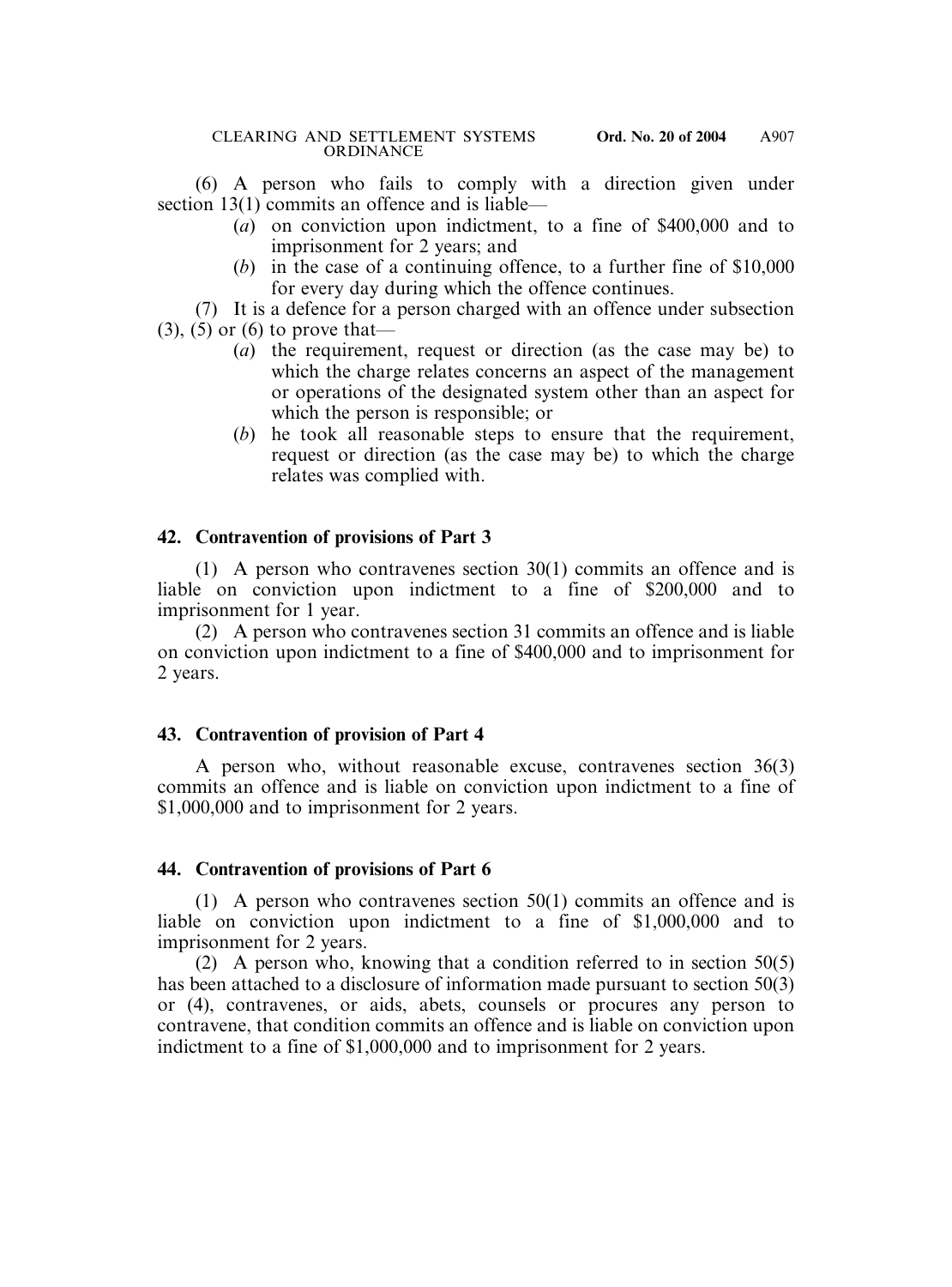(3) A person who, without reasonable excuse, fails to comply with a request made under section 52(1) commits an offence and is liable on conviction upon indictment to a fine of \$200,000 and to imprisonment for 1 year.

(4) A person who, without reasonable excuse, contravenes section 53(4) commits an offence and is liable on conviction upon indictment to a fine of \$400,000 and to imprisonment for 2 years.

#### **45. Giving false information to Monetary Authority**

A person who, in giving information to the Monetary Authority in pursuance of an obligation under Part 2 or section 31—

- (*a*) gives information that is false or misleading in a material particular; and
- (*b*) knows or ought to know that the information being given is false or misleading,

commits an offence and is liable on conviction upon indictment to a fine of \$400,000 and to imprisonment for 2 years.

## **46. Misrepresentation in respect of designated system**

(1) A person shall not describe or otherwise make any representation in respect of a clearing and settlement system that is not a designated system in terms that indicate, or that could reasonably be construed as indicating, that the system is a designated system.

(2) It is a defence for a person charged with an offence under subsection (1) to prove that he reasonably believed that the system was a designated system.

(3) A person shall not describe or otherwise make any representation in respect of a clearing and settlement system in respect of which a certificate of finality is not in effect in terms that indicate, or that could reasonably be construed as indicating, that a certificate of finality is in effect in respect of the system.

(4) It is a defence for a person charged with an offence under subsection (3) to prove that he reasonably believed that a certificate of finality was in effect in respect of the system.

(5) Subsections (1) and (3) do not apply in relation to any description or representation contained in information submitted to the Monetary Authority under this Ordinance.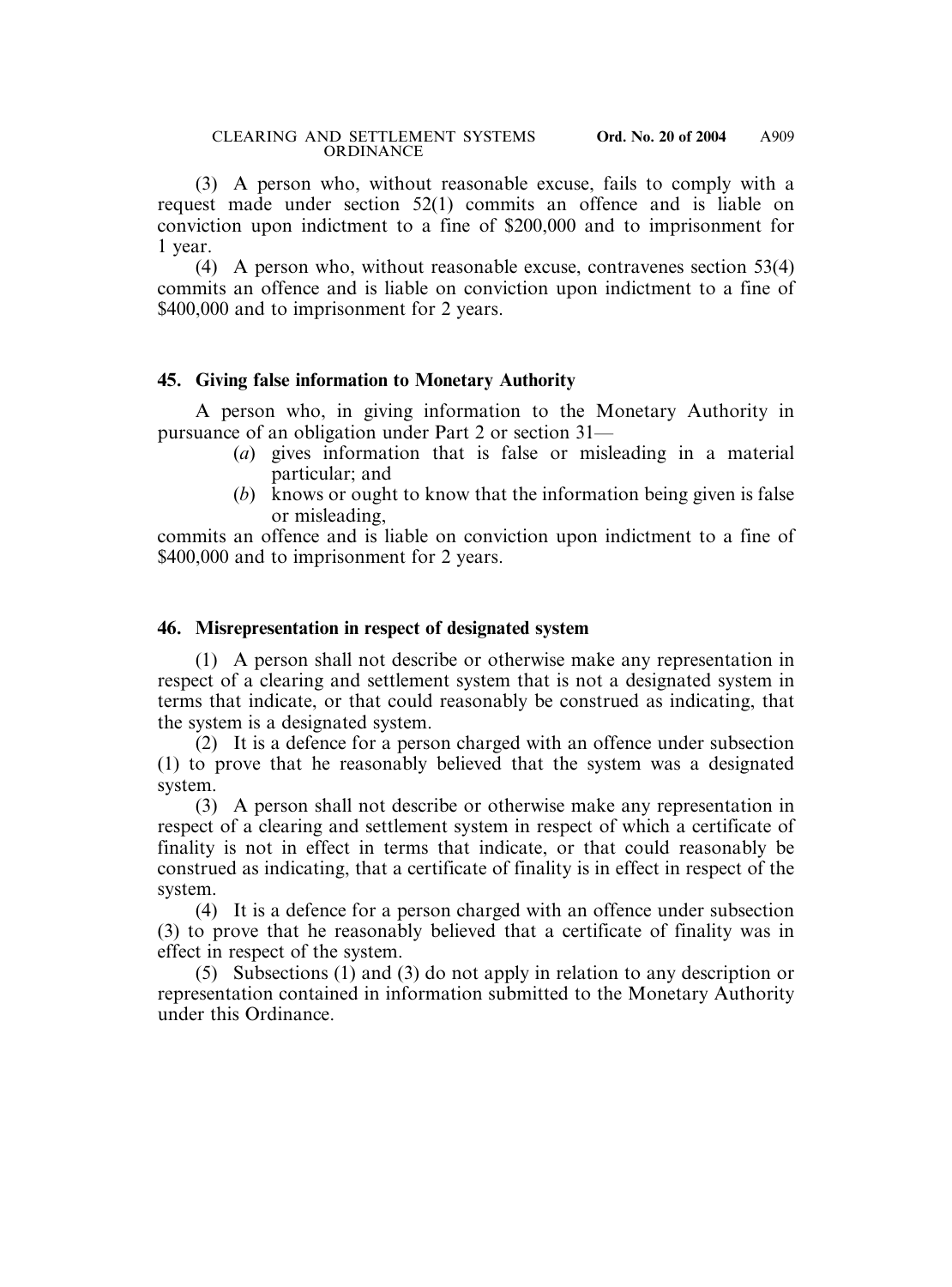(6) Any person who contravenes subsection (1) or (3) commits an offence and is liable on conviction upon indictment to a fine of \$400,000 and to imprisonment for 2 years.

# **47. False entry in document**

(1) A person commits an offence if, wilfully and with intent to deceive, he does any act mentioned in subsection (2) and that act results in any information contained in the book of record or relevant document in question being incorrect or misleading in a material respect.

- (2) A person does an act referred to in subsection (1) if he—
	- (*a*) makes, or causes to be made, an entry that he knows or ought reasonably to know to be false in any book of record or in any relevant document relating to a designated system;
	- (*b*) omits to make an entry in any book of record or in any relevant document relating to a designated system; or
	- (*c*) alters, abstracts, conceals or destroys an entry in any book of record or in any relevant document relating to a designated system, or causes any such entry to be altered, abstracted, concealed or destroyed.

(3) A person who commits an offence under subsection (1) is liable on conviction upon indictment to a fine of \$1,000,000 and to imprisonment for 5 years.

(4) In this section, "relevant document relating to a designated system" (關乎指定系統的有關文件) means any report, slip, document or statement of the business, affairs, transactions, condition, assets or accounts of a designated system.

# **48. Liability of company officers**

Where an offence under section 41(1), (3), (4), (5) or (6), 42(1) or (2), 44(4) or 45 of this Ordinance is committed by a corporation and—

- (*a*) in committing the offence the corporation is aided, abetted, counselled, procured or induced by an officer of the corporation or a person purporting to act as such; or
- (*b*) the offence is committed with the consent or connivance of, or is attributable to any recklessness on the part of, an officer of the corporation or a person purporting to act as such,

then that officer of the corporation or person purporting to act as such (as well as the corporation) commits the offence and is liable to be proceeded against and punished accordingly.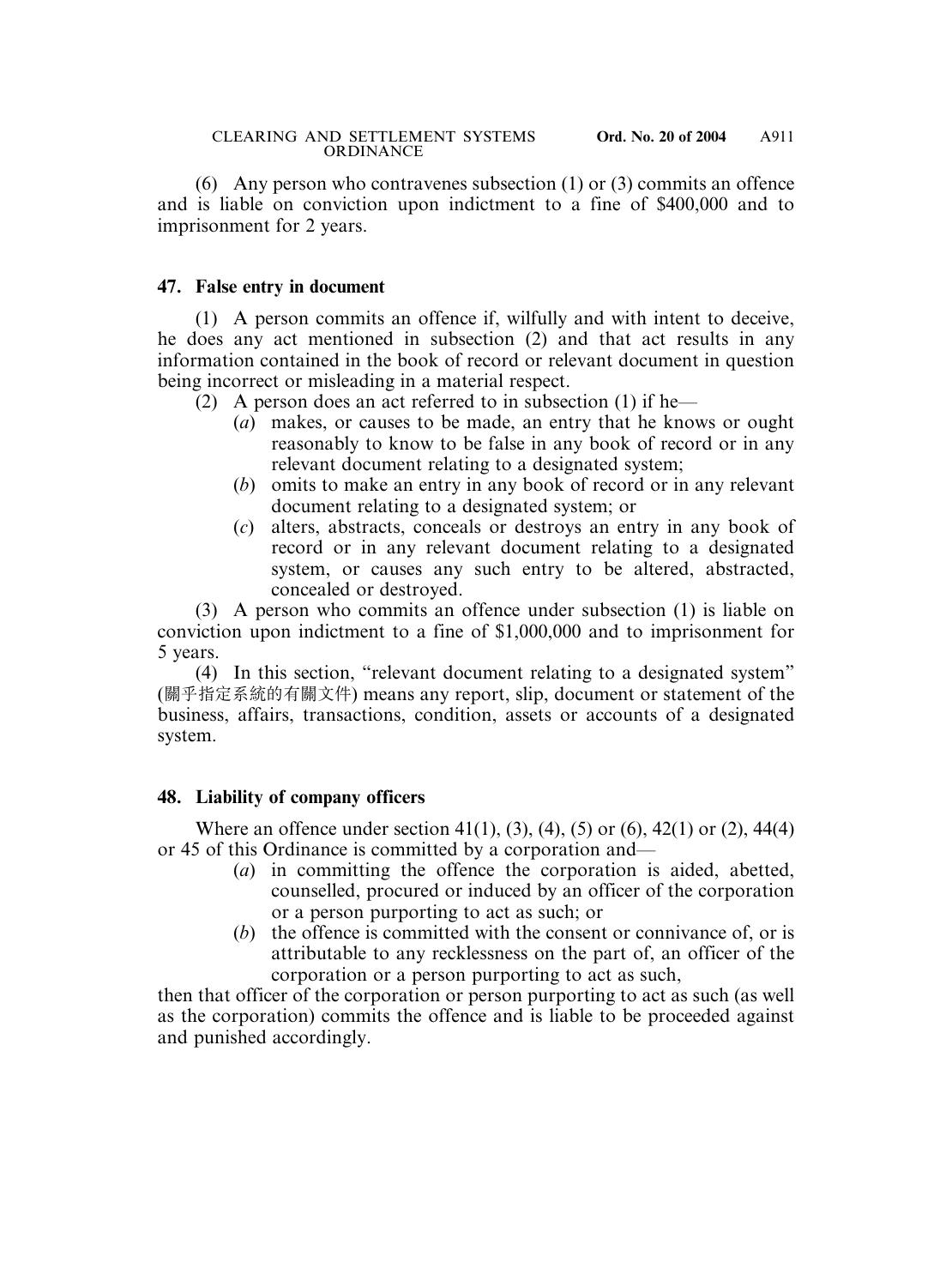## PART 6

#### **MISCELLANEOUS**

#### **49. Power of Monetary Authority to make regulations**

(1) The Monetary Authority may, after consultation with the Financial Secretary and with the system operators and settlement institutions of designated systems, make regulations for the better carrying out of the purposes of this Ordinance.

(2) In particular, regulations made under subsection (1) may provide for all or any of the following—

- (*a*) measures to be put in place within a designated system for the purposes of monitoring and enforcing compliance with the operating rules of the system and the provisions of this Ordinance;
- (*b*) measures in relation to the availability to a designated system of financial resources;
- (*c*) matters to be provided for under the operating rules of a designated system, including matters conducive to the better safety and efficiency of the system;
- (*d*) any other matter necessary or desirable for the better safety and efficiency of operation and financial soundness of designated systems;
- (*e*) any matter that shall or may be prescribed under this Ordinance.
- (3) Regulations made for the purpose of this section—
	- (*a*) may be of general or special application and may apply only in specified circumstances;
	- (*b*) may make different provisions for different circumstances and provide for different cases or classes of cases; and
	- (*c*) may provide for the exercise of discretion in such cases as may be specified in those regulations.

#### **50. Confidentiality**

(1) Except in so far as is necessary for the performance of any function under this Ordinance or for carrying into effect any provision of this Ordinance, every person to whom this subsection applies—

- (*a*) shall preserve and aid in preserving secrecy with regard to all matters relating to the affairs of any person that come to his knowledge in the performance of any function under this Ordinance;
- (*b*) shall not communicate any such matter to any person other than the person to whom such matter relates; and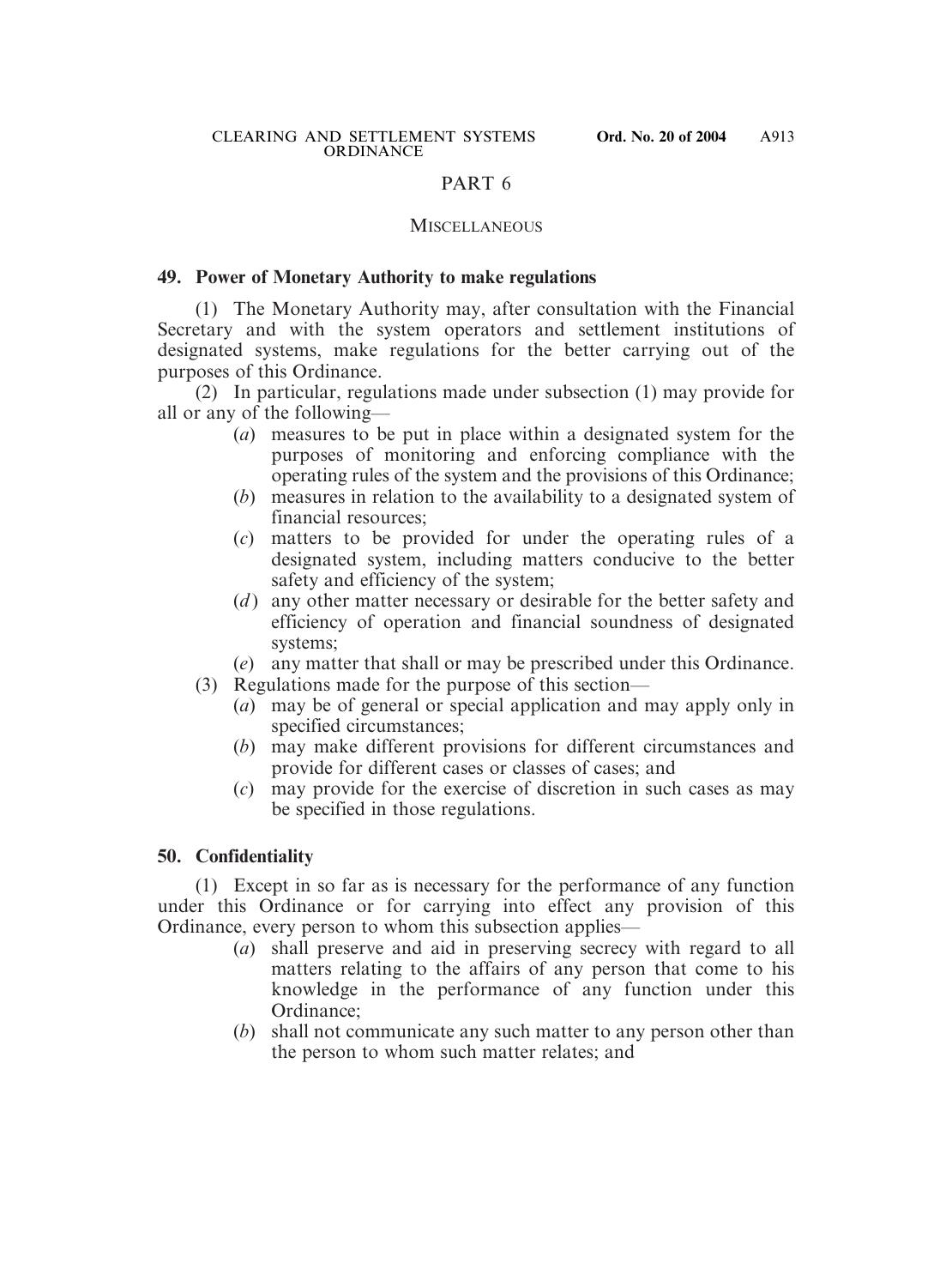- (*c*) shall not suffer or permit any person to have access to any records in his possession, custody or control.
- (2) Subsection (1) applies to—
	- (*a*) the Monetary Authority and any person appointed by the Financial Secretary under section 5A(3) of the Exchange Fund Ordinance (Cap. 66) to assist the Monetary Authority; and
	- (*b*) any person appointed by the Monetary Authority under section 9(3).
- (3) Subsection (1) does not apply—
	- (*a*) to the disclosure of information in summary form that is so framed as to prevent particulars relating to the business of any particular system or person being ascertained from it;
	- (*b*) to the disclosure of information—
		- (i) with a view to the institution of, or otherwise for the purpose of, any criminal proceedings, whether under this Ordinance or otherwise; or
		- (ii) in connection with any other legal proceedings arising out of this Ordinance;
	- (*c*) to the disclosure of information to the police or the Independent Commission Against Corruption, at the request of the Secretary for Justice, relevant to the proper investigation of any criminal complaint;
	- (*d*) to the disclosure of information to the Chief Executive or the Financial Secretary for the purpose of enabling or assisting the Monetary Authority to perform his functions under this Ordinance;
	- (*e*) to the disclosure of information to any person within the category of persons specified in subsection (2), where the disclosure will enable or assist that person to assist the Monetary Authority in the performance of any of the functions referred to in section 5A(2) of the Exchange Fund Ordinance (Cap. 66);
	- (*f*) to the disclosure of information to the Tribunal;
	- (*g*) to the disclosure of information to any person or body who may be appointed or established by the Chief Executive to review processes or procedures adopted by the Monetary Authority in making decisions under this Ordinance in so far as those decisions relate to or affect the designated systems specified in Schedule 2 or designated systems in which the Monetary Authority has a legal or beneficial interest;
	- (*h*) to the disclosure of information with the consent of the person from whom the information was obtained or received or, where the information does not relate to such person, with the consent of the person to whom it relates; or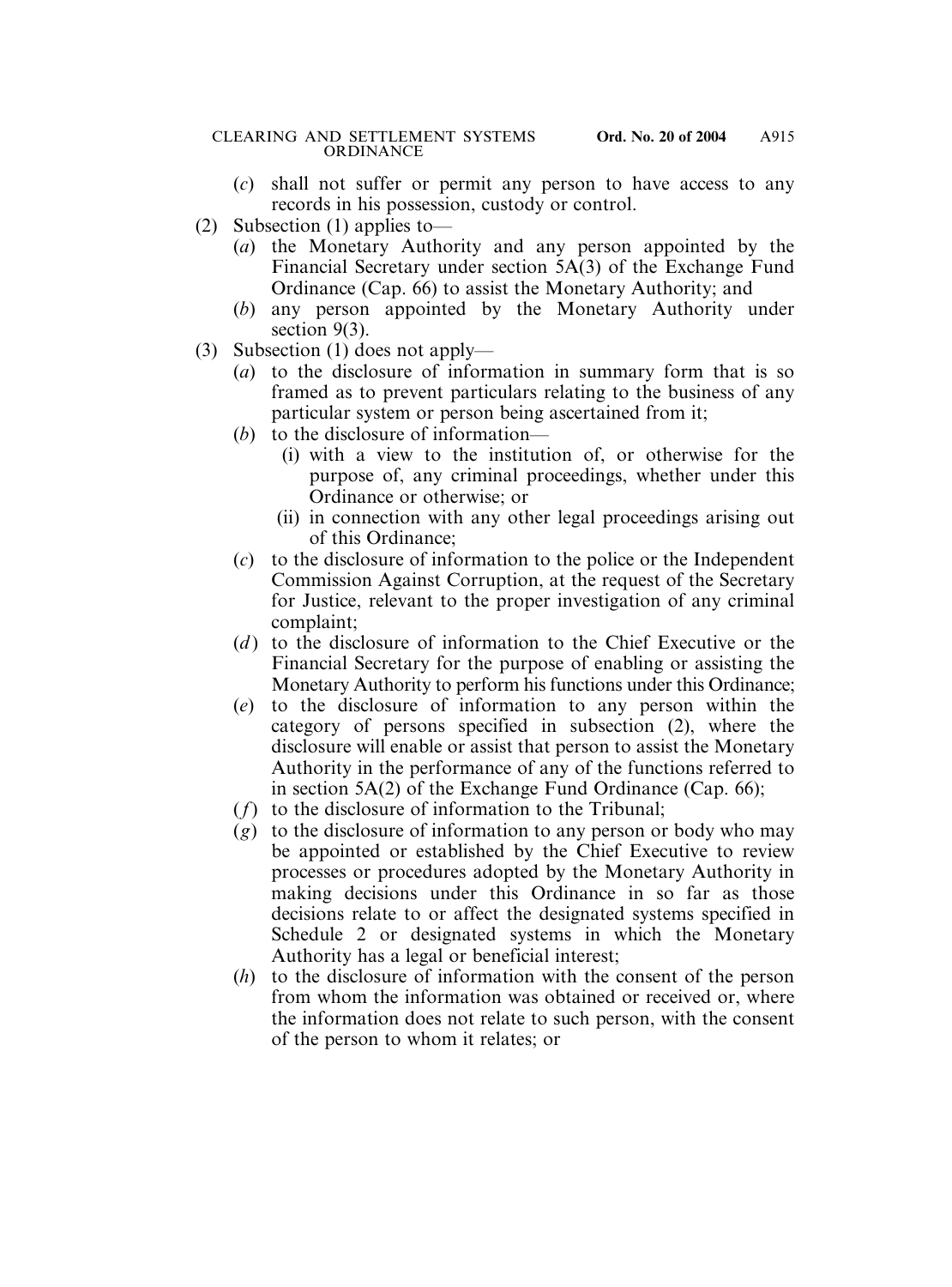(*i*) to the disclosure of information which has been made available to the public by virtue of being disclosed in any circumstances in which, or for any purpose for which, disclosure is not precluded by this section.

(4) Subsection (1) does not apply to any disclosure of information, being a disclosure that is not contrary to the public interest, of the following description—

- (*a*) disclosure of information to the Securities and Futures Commission referred to in section 3(1) of the Securities and Futures Ordinance (Cap. 571) if, in the opinion of the Monetary Authority, such disclosure will assist the Securities and Futures Commission in exercising its functions; or
- (*b*) disclosure of information to an authority in a place outside Hong Kong exercising in that place functions similar to the functions of the Monetary Authority under this Ordinance, being an authority that is subject to secrecy provisions in that place that in the opinion of the Monetary Authority are adequate, if in the opinion of the Monetary Authority such disclosure will—
	- (i) assist that authority in exercising those functions; and
	- (ii) help maintain and promote safety and efficiency in the operation of designated systems.

(5) The Monetary Authority may attach to any disclosure of information to a person made pursuant to subsection  $(3)(b)$ ,  $(c)$ ,  $(d)$ ,  $(e)$ ,  $(f)$  or  $(g)$  or  $(4)$  a condition that neither the person to whom the information has been disclosed nor any person obtaining or receiving the information (whether directly or indirectly) from such person shall disclose that information to any other person without the consent of the Monetary Authority.

# **51. Immunity**

(1) No civil liability shall be incurred by any of the following persons as a result of anything done or omitted to be done by him in good faith in the exercise or purported exercise of any functions conferred or imposed by or under this Ordinance, namely—

- (*a*) any public officer;
- (*b*) any person appointed under section 5A(3) of the Exchange Fund Ordinance (Cap. 66) to assist the Monetary Authority; or
- (*c*) any person appointed under section 9(3).

(2) No civil liability shall be incurred by any of the following persons as a result of anything done or omitted to be done by him in good faith in the carrying out or purported carrying out of any directions given to him by the Monetary Authority, namely—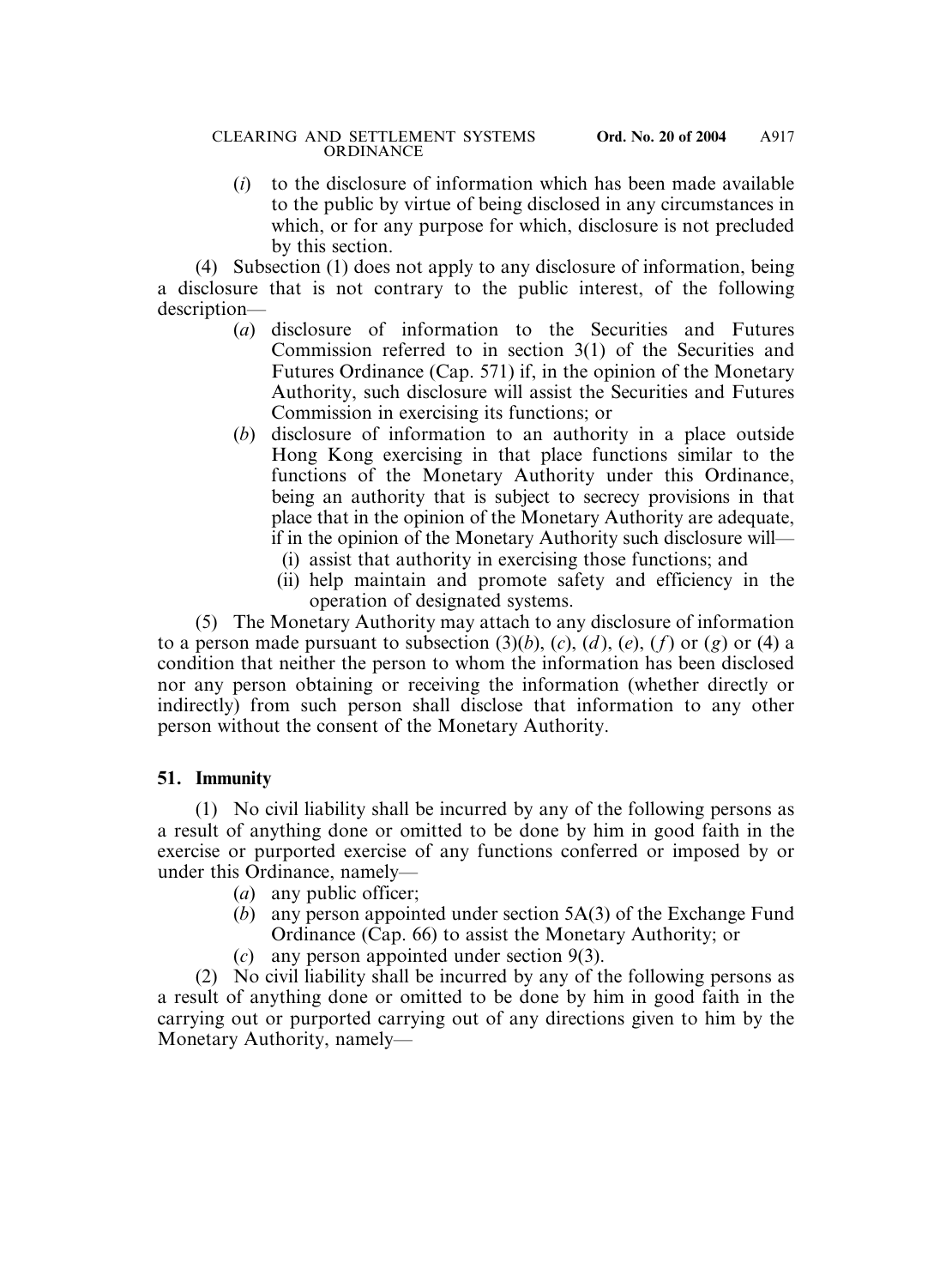- (*a*) any system operator or settlement institution of a designated system, or any employee of such person; and
- (*b*) in addition, where the system operator or settlement institution of a designated system is a corporation, any officer of the corporation.

# **52. Power of Monetary Authority to require information to be given**

(1) Where there are reasonable grounds for believing that a clearing and settlement system exists, but the Monetary Authority is unable on the basis of the information before him to determine whether the system is eligible to be designated or, if eligible to be, should be designated under this Ordinance, the Monetary Authority may by notice in writing request any person who is or whom he reasonably believes to be a system operator or settlement institution of the system or a participant in the system, to give the Monetary Authority such information or documents regarding the system as the Monetary Authority considers may assist him in making that determination.

- (2) A request under subsection (1)—
	- (*a*) shall specify the information or documents to be given; and
	- (*b*) may specify a period, being a period that is reasonable in the circumstances, within which the information or documents shall be given.
- (3) This section applies to and in relation to—
	- (*a*) a clearing and settlement system that is established in a place outside Hong Kong;
	- (*b*) an individual who is outside Hong Kong; or
	- (*c*) a corporation that is incorporated in a place outside Hong Kong,

as it applies to and in relation to such a clearing and settlement system that is established in Hong Kong, such an individual who is in Hong Kong, or such a corporation that is incorporated in Hong Kong.

# **53. Requirement to give information relating to default**

(1) Where any action has been taken under the default arrangements of a designated system in respect of a participant in the system, the Monetary Authority may, by notice in writing given to the system operator or settlement institution of the system, direct the system operator or settlement institution to give to any person who has responsibility for any matter arising out of or connected with the default of the participant ("nominated official") such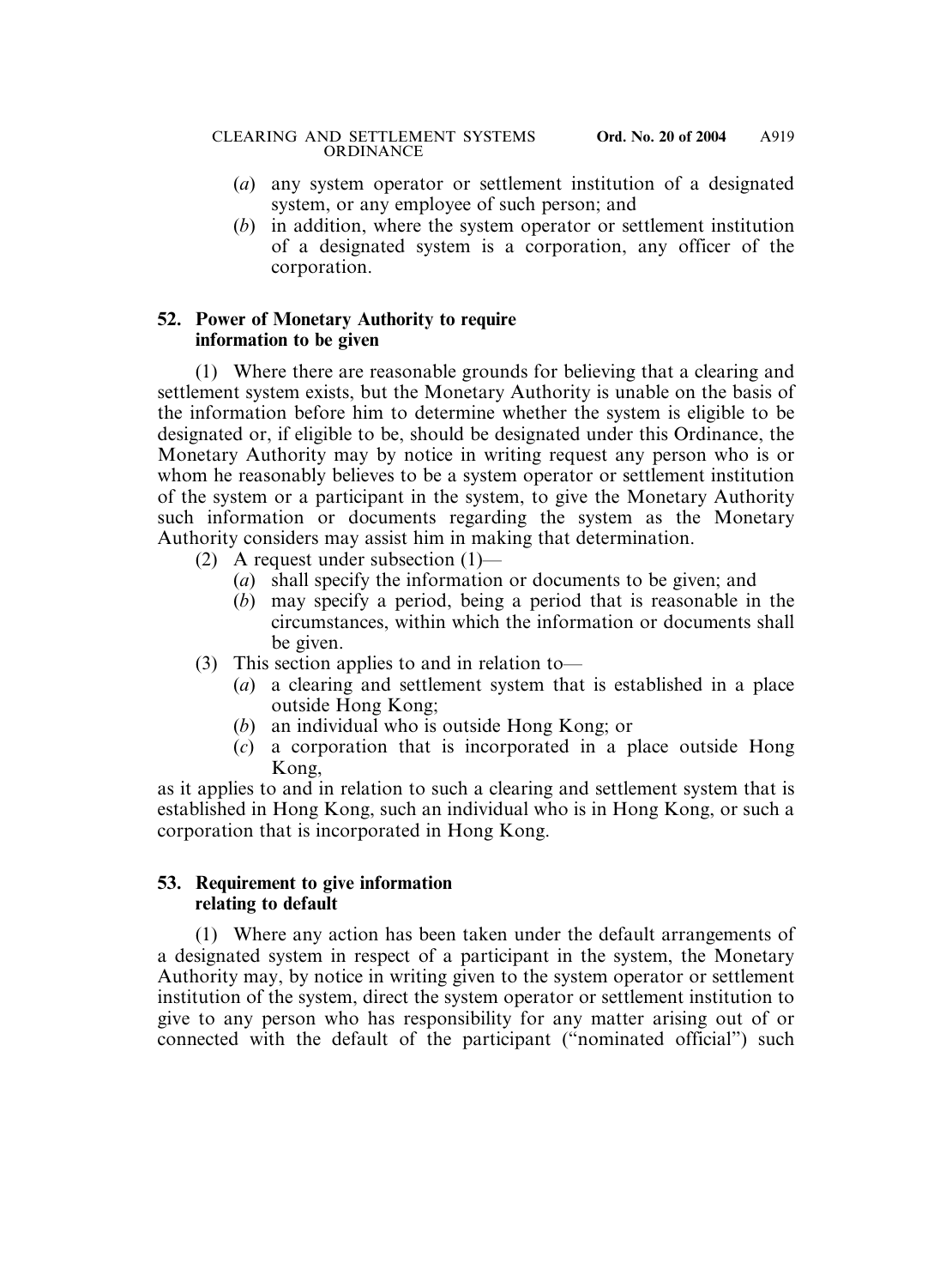information as the nominated official may request relating to that default or to any matter arising out of or connected with that default.

(2) A notice given under subsection (1) shall specify the nominated official and the participant to whom the direction relates.

(3) A request for information made by a nominated official shall be in writing and shall state—

- (*a*) the information requested; and
- (*b*) a period, being a period that is reasonable in the circumstances, within which the information shall be given.

(4) A system operator or settlement institution to whom a request is made in accordance with subsection (3) shall comply with the request by giving the information to the nominated official within the period specified.

## **54. Guidelines**

(1) The Monetary Authority may, for the purpose of making available relevant information, after consultation with the system operators and settlement institutions of designated systems, issue guidelines setting out the manner in which he proposes to exercise any power conferred or duty imposed on him, or to perform any function assigned to him, under this Ordinance.

(2) The Monetary Authority shall publish in the Gazette any guidelines issued by him under this section.

#### **55. Systems deemed to have been designated**

(1) The clearing and settlement systems specified in Schedule 2 shall be deemed to have been designated for the purposes of this Ordinance under section 4(1).

(2) It shall also be deemed that a certificate of finality has been issued in respect of each of the systems referred to in subsection (1).

# **56. Service of notices**

(1) A notice that is to be or may be given to any person by the Monetary Authority under this Ordinance is taken to have been given if it is given according to the following—

- (*a*) the notice may be delivered to him (if the person is an individual) or to any officer of the corporation (if the person is a corporation) by hand;
- (*b*) if a place of business has been given by the person under section  $6(1)(a)$ , the notice may be left at that place;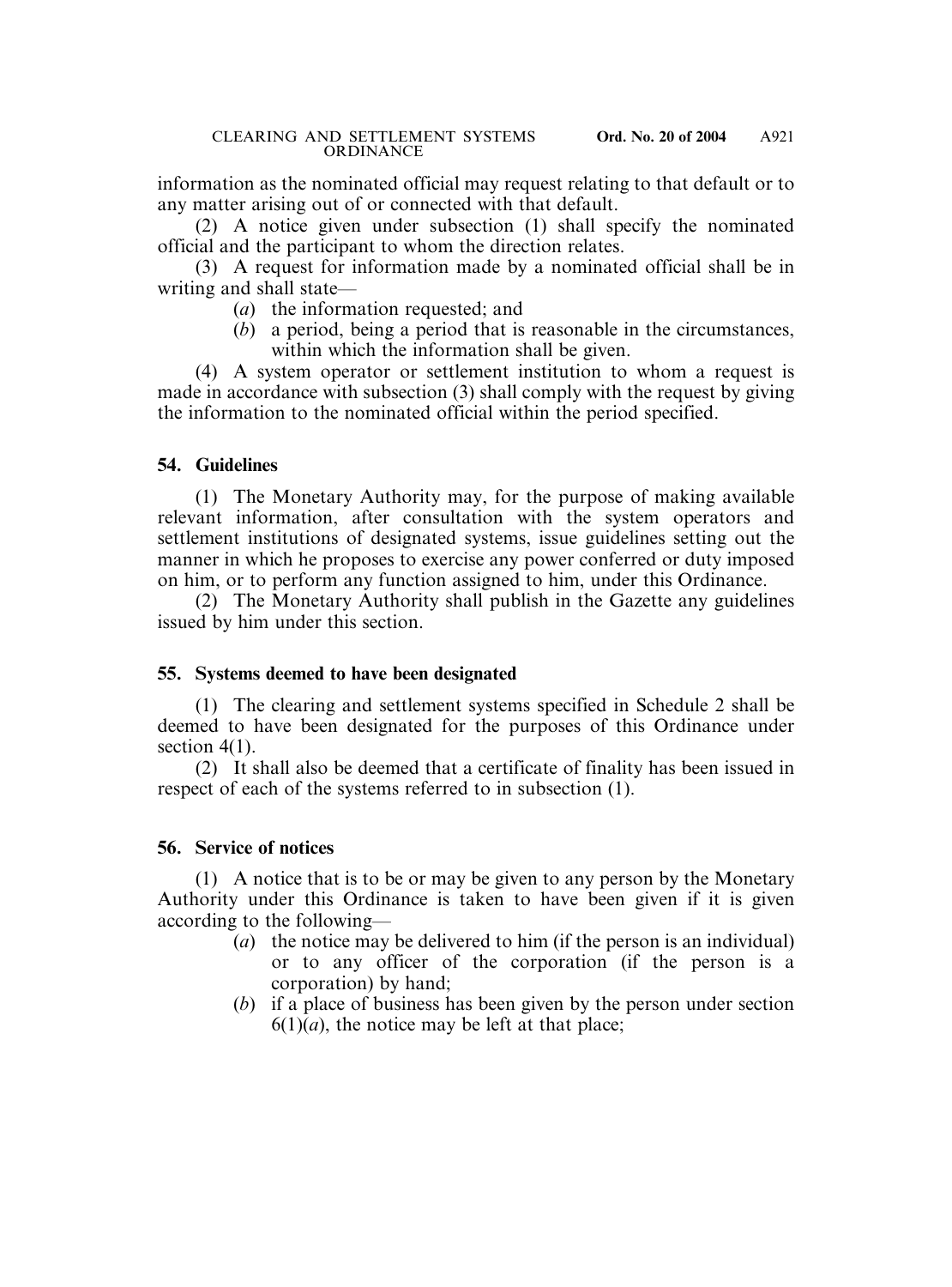- (*c*) if a postal address has been given by the person under section  $6(1)(a)$ , the notice may be sent by post to that address; or
- (*d*) if an electronic mail address has been given by the person under section  $6(1)(a)$ , the notice may be sent by electronic mail transmission to that electronic mail address.

(2) A notice taken to have been given under subsection  $(1)(b)$ ,  $(c)$  or  $(d)$ shall be taken to be given, and as coming to the notice of the person to whom it is given, at the following time—

- (*a*) if the notice is left at the place of business given under section  $6(1)(a)$ , when it is so left;
- (*b*) if the notice is sent by post to the postal address given under section  $6(1)(a)$ , when it would in the ordinary course of post be delivered to that address; or
- (*c*) if the notice is sent by electronic mail transmission to the electronic mail address given under section  $6(1)(a)$ , when it would in the ordinary course of such transmission be received at that address.

(3) In this section, reference to a notice being given includes reference to any notice, any document or information of any kind being given, served, sent or provided.

# **57. Amendment of Schedules**

The Chief Executive in Council may, by notice published in the Gazette, amend Schedule 1 or 2.

# **58. Notices, etc. as subsidiary legislation**

(1) A notice published in the Gazette under section 1(2) or 57 is subsidiary legislation for the purpose of section 34 of the Interpretation and General Clauses Ordinance (Cap. 1).

(2) Except as provided in subsection (1), a notice or guideline published in the Gazette under this Ordinance is not subsidiary legislation for the purpose of section 34 of the Interpretation and General Clauses Ordinance (Cap. 1).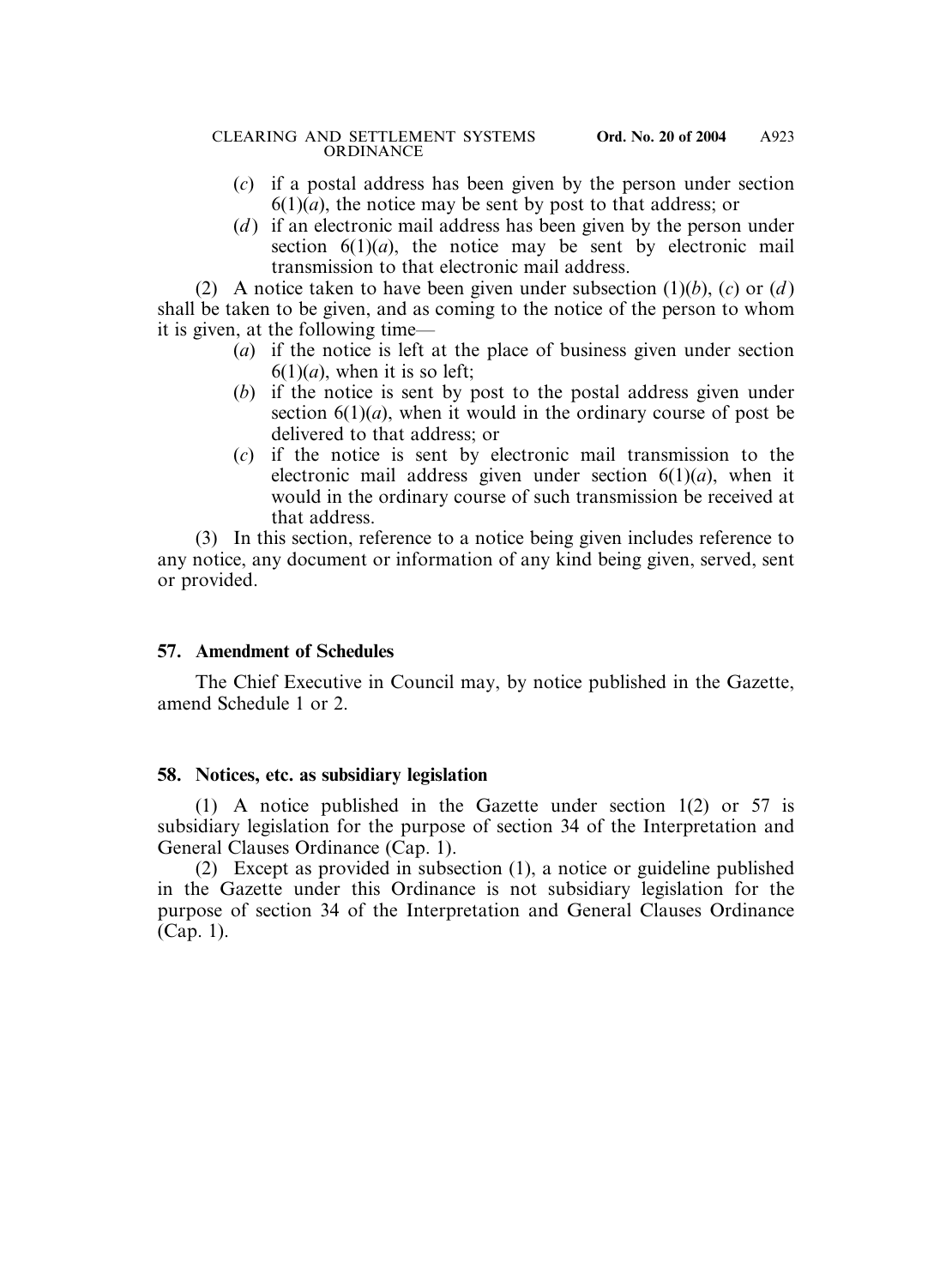#### **Consequential Amendments**

#### **Electronic Transactions Ordinance**

#### **59. Proceedings in relation to which sections 5, 5A, 6, 7 and 8 of this Ordinance do not apply under section 13(1) of this Ordinance**

Schedule 2 to the Electronic Transactions Ordinance (Cap. 553) is amended—

- (*a*) in paragraph (*zn*), by repealing ";  $\vec{\mathbb{E}}$ " and substituting a semicolon;
- (*b*) in paragraph (*zo*), by repealing the full stop and substituting a semicolon;
- (*c*) by adding—
	- "(*zp*) the Clearing and Settlement Systems Appeals Tribunal established under the Clearing and Settlement Systems Ordinance (20 of 2004).".

SCHEDULE 1 [ss. 34, 40 & 57]

#### PROVISIONS RELATING TO CLEARING AND SETTLEMENT SYSTEMS APPEALS TRIBUNAL

#### 1. **Interpretation**

In this Schedule—

"panel member" (小組成員) means a member of the panel referred to in section 34(4) of this Ordinance;

"parties" (各方), in relation to a review of a decision of the Monetary Authority, means the applicant and the Monetary Authority;

"Tribunal member" (審裁處成員) means a member of the Tribunal appointed under section 34(2)(*b*) of this Ordinance.

#### 2. **Tenure of Chairman of the Tribunal**

(1) The Chairman of the Tribunal shall be appointed for a term not exceeding 3 years.

 $(2)$  On the expiry of his period of appointment or reappointment, the Chairman of the Tribunal is eligible for reappointment for such further term as the Chief Executive may specify.

(3) The Chairman of the Tribunal may resign from office by giving notice in writing to the Chief Executive. A notice of resignation takes effect on the date specified in the notice or, if no date is specified, on the date of receipt by the Chief Executive of the notice.

 $(4)$  If the Chief Executive is satisfied that the Chairman of the Tribunal—

- (*a*) has become bankrupt;
- (*b*) is incapacitated by physical or mental illness; or
- (*c*) is otherwise unable or unfit to perform the functions of the Chairman of the Tribunal,

the Chief Executive may, after consultation with the Chief Justice, declare his office as Chairman of the Tribunal to be vacant, and shall notify the fact in such manner as the Chief Executive thinks fit; and upon such declaration the office becomes vacant.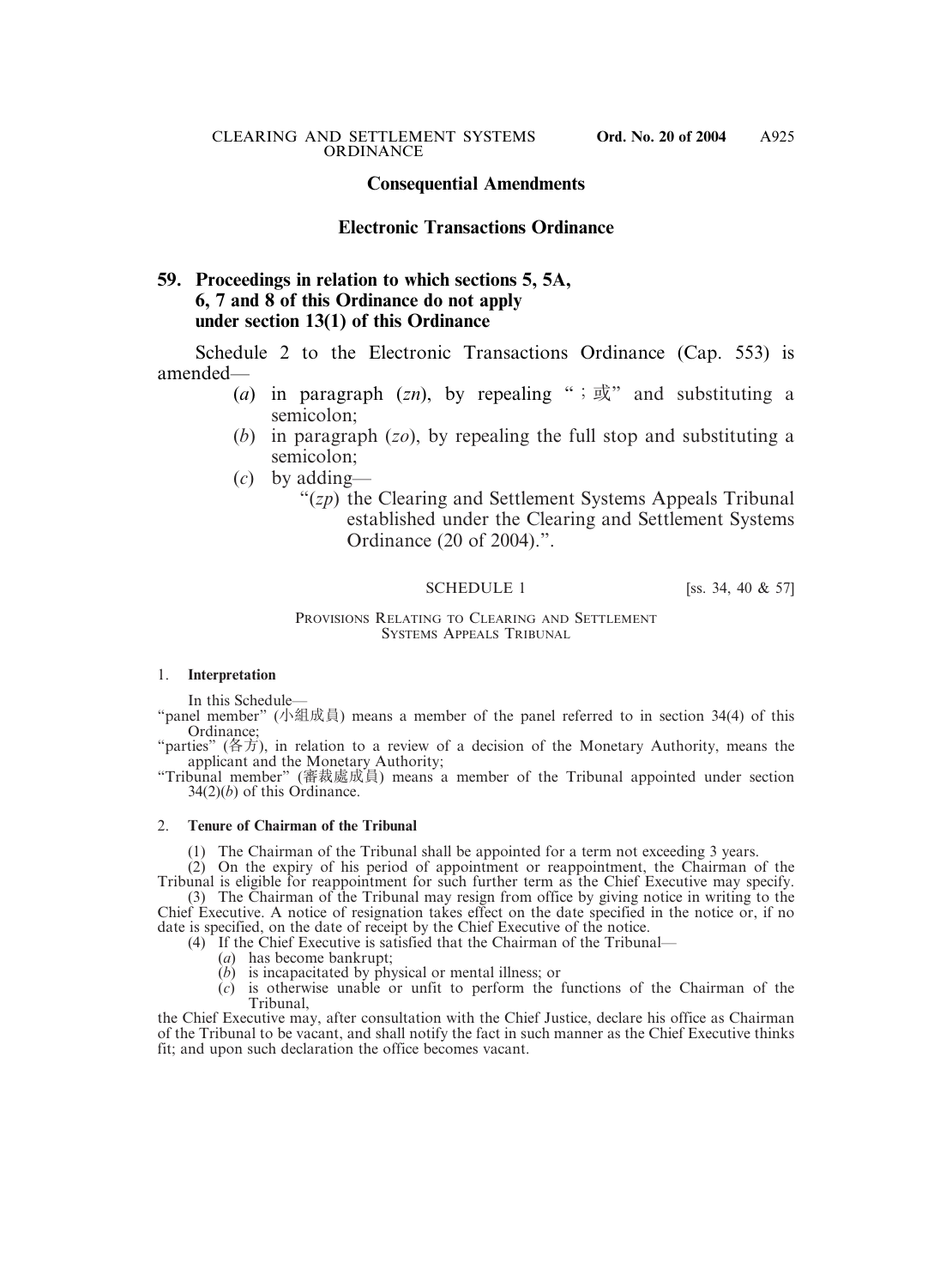(5) If a review has been commenced by the Tribunal but not completed before the expiry of the term of office of the Chairman of the Tribunal, the Chief Executive may extend the term of office of the Chairman until the completion of the review.

#### 3. **Tenure of panel members**

(1) A panel member shall be appointed for a term not exceeding 3 years.

 $(2)$  On the expiry of his period of appointment or reappointment, a panel member is eligible for reappointment for such further term as the Chief Executive may specify.

 $(3)$  A panel member may resign from office by giving notice in writing to the Chief Executive. A notice of resignation takes effect on the date specified in the notice or, if no date is specified, on the date of receipt by the Chief Executive of the notice.

(4) If the Chief Executive is satisfied that a panel member—

- (*a*) has become bankrupt;
- (*b*) is incapacitated by physical or mental illness;
- (*c*) is otherwise unable or unfit to perform the functions of a Tribunal member; or
- $\hat{d}$  has become a public officer,

the Chief Executive may declare his office as panel member to be vacant, and shall notify the fact in such manner as the Chief Executive thinks fit; and upon such declaration the office becomes vacant.

#### 4. **Sittings**

(1) The Chairman of the Tribunal shall convene such sittings of the Tribunal as are necessary to determine a review.

(2) Before convening a sitting under subsection (1) in respect of a review, the Chairman of the Tribunal may give directions to the parties to the review concerning—

- (*a*) procedural matters to be complied with by any of the parties; and
- $(b)$  the time within which such procedural matters are to be complied with.
- (3) At a sitting of the Tribunal—
	- (*a*) the Chairman of the Tribunal shall preside;
	- (*b*) not fewer than 2 Tribunal members shall also be present; and
	- (*c*) every question before the Tribunal shall be determined by the opinion of the majority of those referred to in paragraphs (*a*) and (*b*) except a question of law which shall be determined by the Chairman of the Tribunal alone.

(4) Every sitting of the Tribunal shall be held in public unless the Tribunal, on its own motion or on the application of any of the parties to the review, determines that in the interests of justice a sitting, or any part of a sitting, shall not be held in public in which case it may hold the sitting, or the relevant part of the sitting, as the case may be, in camera.

 $(5)$  If an application is made pursuant to subsection (4) for a determination that a sitting, or any part of a sitting, shall not be held in public, a hearing of the application shall be held in camera.

(6) The parties to a review shall, at any sitting of the Tribunal relating to the review, be entitled to be heard—

- (*a*) in person or, in the case of the Monetary Authority, through a person appointed under section 5A(3) of the Exchange Fund Ordinance (Cap.  $66$ ) to assist the Monetary Authority; or
- (*b*) through counsel or a solicitor or, with the leave of the Tribunal, through any other person.

(7) The Chairman of the Tribunal shall prepare or cause to be prepared a record of the proceedings at any sitting of the Tribunal, which shall contain such particulars relating to the proceedings as he considers appropriate.

#### 5. **Miscellaneous**

Except as otherwise provided in this Ordinance—

 $\overline{(a)}$  the Tribunal, its Chairman and its members; and